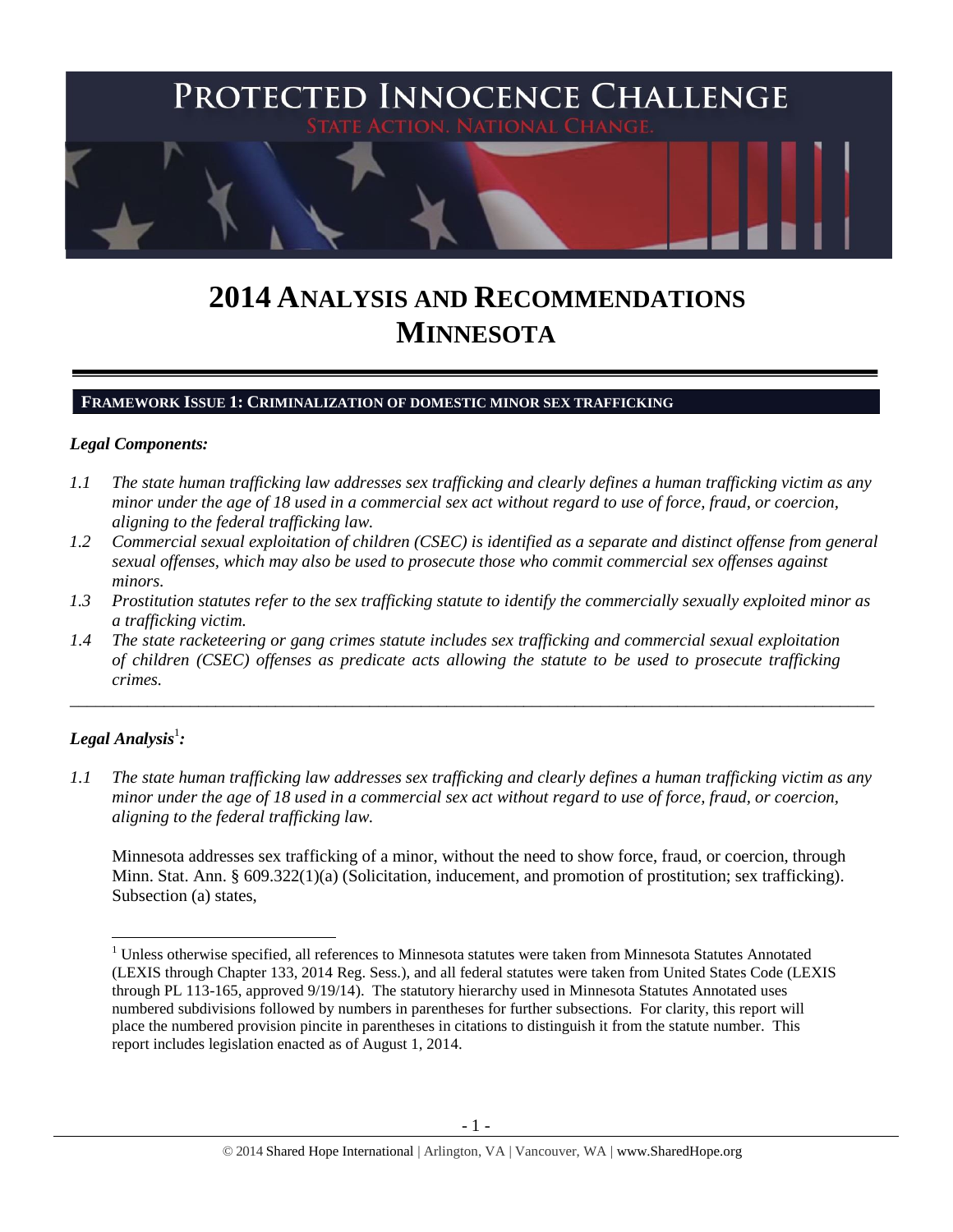Whoever, while acting other than as a prostitute<sup>2</sup> or patron,<sup>3</sup> intentionally does any of the following may be sentenced to imprisonment for not more than 20 years or to payment of a fine of not more than \$50,000, or both:

(1) solicits or induces an individual under the age of 18 years to practice prostitution;<sup>4</sup>

(2) promotes the prostitution of an individual under the age of 18 years;

(3) receives profit, knowing or having reason to know that it is derived from the prostitution, or the promotion of the prostitution, of an individual under the age of 18 years; or

(4) engages in the sex trafficking of an individual under the age of 18 years.

Minn. Stat. Ann. § 609.321(7) (Prostitution and sex trafficking; definitions) defines "promotes the prostitution of an individual" as an action by a person who knowingly does the following:

(1) solicits or procures patrons for a prostitute;

(2) provides, leases or otherwise permits premises or facilities owned or controlled by the person to aid the prostitution of an individual;

(3) owns, manages, supervises, controls, keeps, or operates, either alone or with others, a place of prostitution to aid the prostitution of an individual;

(4) owns, manages, supervises, controls, operates, institutes, aids or facilitates, either alone or with others, a business of prostitution to aid the prostitution of an individual;

(5) admits a patron to a place of prostitution to aid the prostitution of an individual; or

(6) transports an individual from one point within this state to another point either within or without this state, or brings an individual into this state to aid the prostitution of the individual.

"Sex trafficking" is defined as "(1) receiving, recruiting, enticing, harboring, providing, or obtaining by any means an individual to aid in the prostitution of the individual; or (2) receiving profit or anything of value, knowing or having reason to know it is derived from an act described in clause (1)." Minn. Stat. Ann. § 609.321 $(7a)^5$ 

A conviction under Minn. Stat. Ann. § 609.322(1)(a) is punishable by imprisonment up to 20 years, a fine not to exceed \$50,000, or both. Minn. Stat. Ann. § 609.322(1)(a). However, a defendant may receive imprisonment up to 25 years or a fine not to exceed \$60,000 if at least one of the following aggravating factors listed in Minn. Stat. Ann. § 609.322(1)(b) is present:

(1) the offender has committed a prior qualified human trafficking-related offense;

(2) the offense involved a sex trafficking victim who suffered bodily harm during the commission of the offense;

 $\overline{\phantom{a}}$ <sup>2</sup> "Prostitute" is defined as "an individual who engages in prostitution by being hired, offering to be hired, or agreeing to be hired by another individual to engage in sexual penetration or sexual contact." Minn. Stat. Ann.

<sup>§ 609.321(8).&</sup>lt;br><sup>3</sup> "Patron" is defined as "an individual who engages in prostitution by hiring, offering to hire, or agreeing to hire another individual to engage in sexual penetration or sexual contact." Minn. Stat. Ann. § 609.321(4).

<sup>&</sup>lt;sup>4</sup> "Prostitution" is defined as "hiring, offering to hire, or agreeing to hire another individual to engage in sexual penetration or sexual contact, or being hired, offering to be hired, or agreeing to be hired by another individual to engage in sexual penetration or sexual contact." Minn. Stat. Ann. § 609.321(9).

<sup>&</sup>lt;sup>5</sup> Pursuant to Minn. Stat. Ann.  $\S$  609.322(1b), "a minor who is dependent on an individual acting as a prostitute and who may have benefited from or been supported by the individual's earnings derived from prostitution," and "a parent over the age of 55 who is dependent on an individual acting as a prostitute" who has been similarly supported, may not be convicted under Minn. Stat. Ann. § 609.322(1)(a).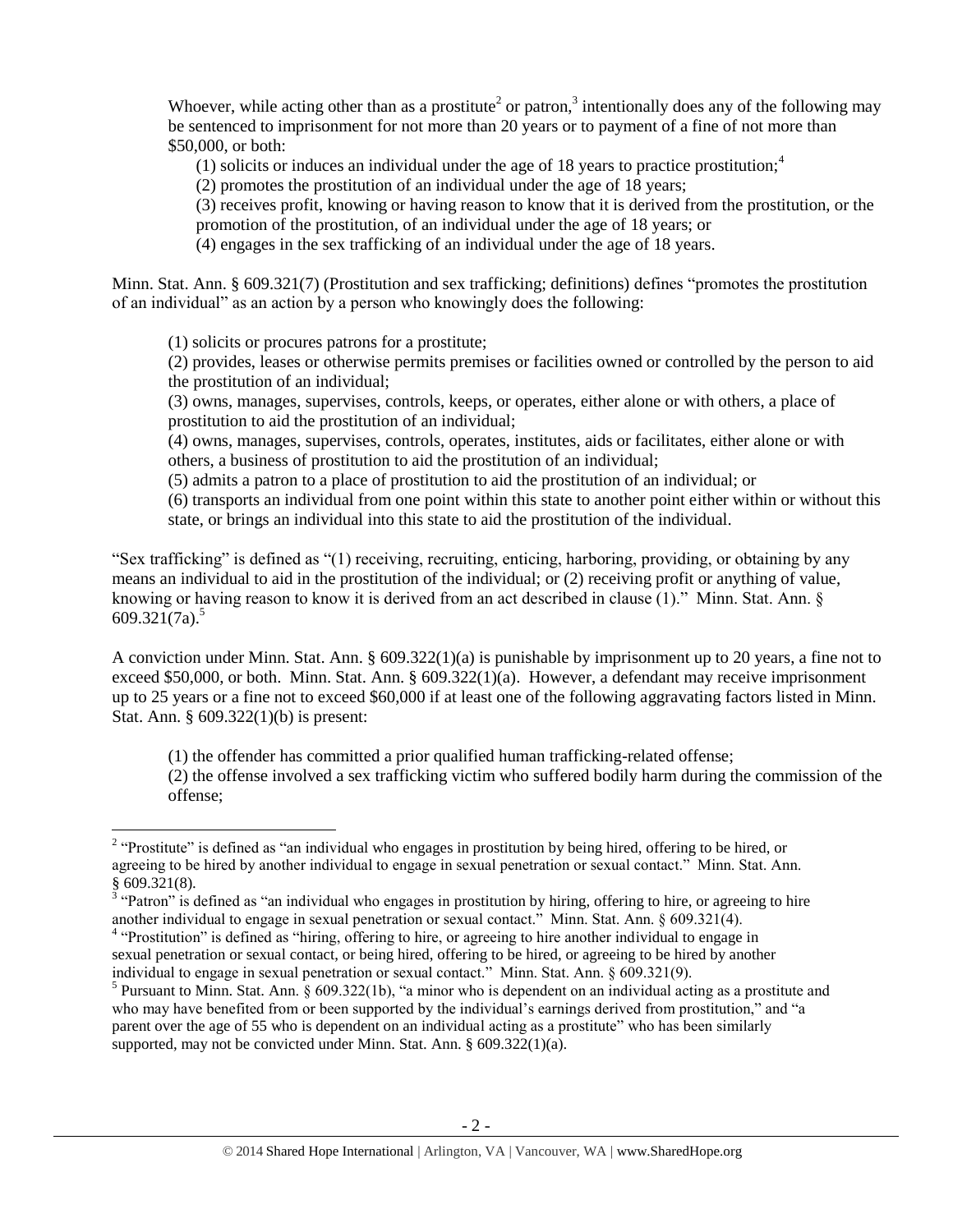(3) the time period that a sex trafficking victim was held in debt bondage or forced labor or services exceeded 180 days; or

(4) the offense involved more than one sex trafficking victim.

Also, Minn. Stat. Ann. § 609.283(1) (Unlawful conduct with respect to documents in furtherance of labor or sex trafficking) states,

Unless the person's conduct constitutes a violation of section 609.282 [Labor trafficking], a person who knowingly destroys, conceals, removes, confiscates, or possesses, any actual or purported passport or other immigration document, or any other actual or purported government identification document, of another person:

(1) in the course of a violation of section . . . 609.322 [Solicitation, inducement and promotion of prostitution; sex trafficking];

(2) with intent to violate section . . . 609.322; or

(3) to prevent or restrict or to attempt to prevent or restrict, without lawful authority, a person's liberty to move or travel, in order to maintain the labor or services of that person, when the person is or has been a victim of a violation of section . . . 609.322;

is guilty of a crime . . . .

If the victim is under the age of 18, a conviction for violating Minn. Stat. Ann. § 609.283(1) may be punished by imprisonment up to 10 years, a fine not to exceed \$20,000, or both. Minn. Stat. Ann. § 609.283(2)(1).

*1.2 Commercial sexual exploitation of children (CSEC) is identified as a separate and distinct offense from general sexual offenses, which may also be used to prosecute those who commit commercial sex offenses against minors.*

The following laws treat CSEC as distinct crimes.

1. Minn. Stat. Ann. § 609.324(1) (Patrons; prostitutes; housing individuals engaged in prostitution; penalties) states,

(a) Whoever intentionally does any of the following may be sentenced to imprisonment for not more than 20 years or to payment of a fine of not more than \$40,000, or both:

(1) engages in prostitution with an individual under the age of 13 years; or

(2) hires or offers or agrees to hire an individual under the age of 13 years to engage in sexual penetration or sexual contact.

(b) Whoever intentionally does any of the following may be sentenced to imprisonment for not more than ten years or to payment of a fine of not more than \$20,000, or both:

(1) engages in prostitution with an individual under the age of 16 years but at least 13 years; or

(2) hires or offers or agrees to hire an individual under the age of 16 years but at least 13 years to engage in sexual penetration or sexual contact.

(c) Whoever intentionally does any of the following may be sentenced to imprisonment for not more than five years or to payment of a fine of not more than \$10,000, or both:

(1) engages in prostitution with an individual under the age of 18 years but at least 16 years; or (2) hires or offers or agrees to hire an individual under the age of 18 years but at least 16 years to engage in sexual penetration or sexual contact.

Additionally, Minn. Stat. Ann. § 609.324(1a) states,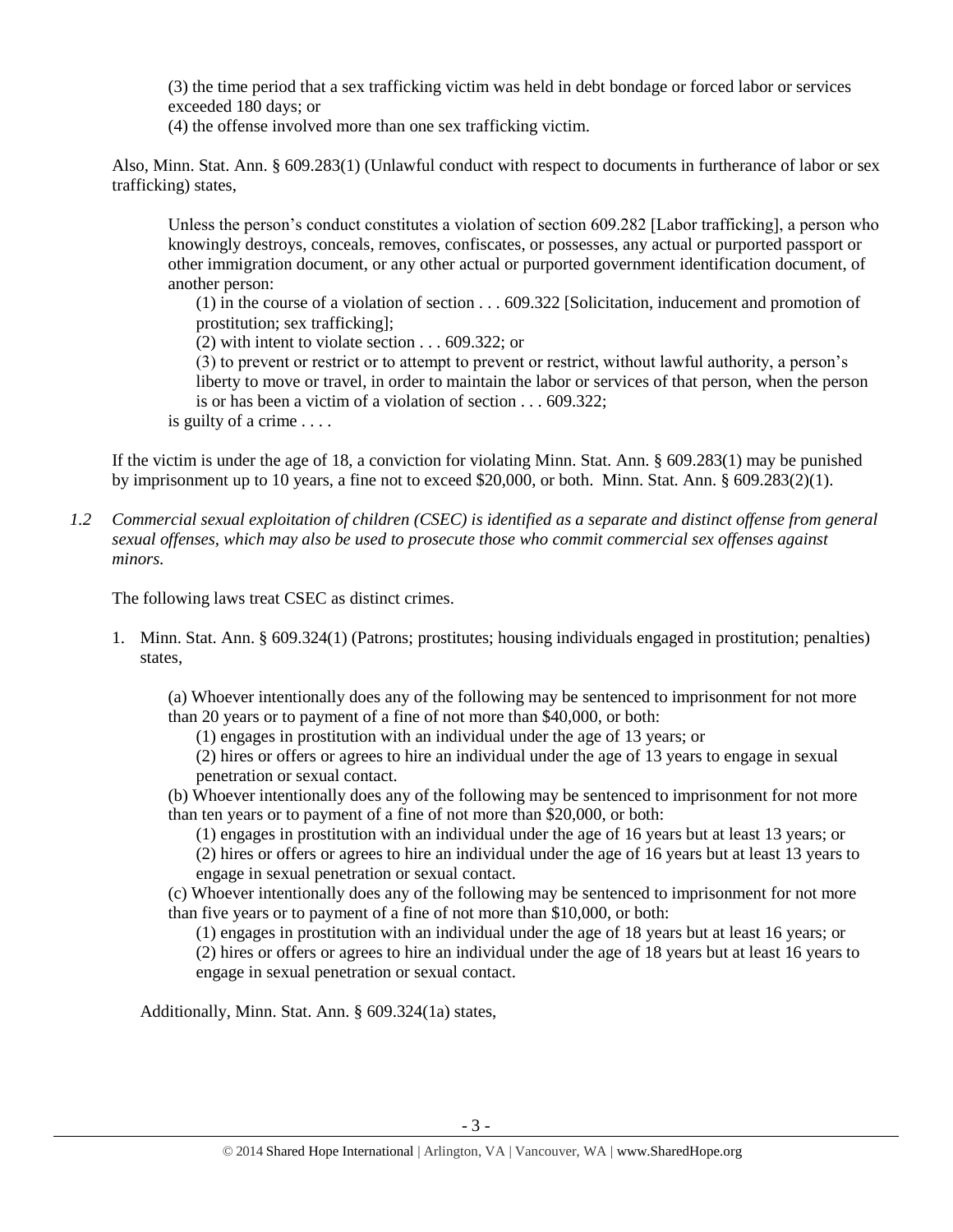<span id="page-3-1"></span><span id="page-3-0"></span>Any person, other than one related by blood, adoption, or marriage to the minor, who permits a minor to reside, temporarily or permanently, in the person's dwelling without the consent of the minor's parents or guardian, knowing or having reason to know that the minor is engaging in prostitution may be sentenced to imprisonment for not more than one year or to payment of a fine of not more than \$3,000, or both; except that, this subdivision does not apply to residential placements made, sanctioned, or supervised by a public or private social service agency.

2. Minn. Stat. Ann. § 617.246(2) (Use of minors in sexual performance prohibited) states in part, "It is unlawful for a person to promote, employ, use or permit a minor to engage in or assist others to engage minors in posing or modeling alone or with others in any sexual performance<sup>6</sup> or pornographic work<sup>7</sup> if the person knows or has reason to know that the conduct intended is a sexual performance or a pornographic work . . . ." A conviction under Minn. Stat. Ann. § 617.246(2) is punishable as a felony by imprisonment up to 10 years, a fine not to exceed \$20,000 for a first offense or a fine not to exceed \$40,000 for a second offense, or both imprisonment and a fine.

Several other laws, while not expressly commercial, may also apply to cases of commercial sexual exploitation of a child. These include the following statutes:

1. Minn. Stat. Ann. § 609.342(1) (Criminal sexual conduct in the first degree) states in part,

[A]ny of the following:

 $\overline{a}$ 

(1) an act of sexual intercourse, normal or perverted, including genital-genital, anal-genital, or oralgenital intercourse, whether between human beings or between a human being and an animal; (2) sadomasochistic abuse, meaning flagellation, torture, or similar demeaning acts inflicted by or upon a person who is nude or clad in undergarments or in a revealing costume, or the condition of being fettered, bound or otherwise physically restrained on the part of one so clothed; (3) masturbation;

(4) lewd exhibitions of the genitals; or

(5) physical contact with the clothed or unclothed pubic areas or buttocks of a human male or female, or the breasts of the female, whether alone or between members of the same or opposite sex or between humans and animals in an act of apparent sexual stimulation or gratification.

<sup>7</sup> Minn. Stat. Ann. § 617.246(1)(f) defines a "pornographic work" as the following:

(1) an original or reproduction of a picture, film, photograph, negative, slide, videotape, videodisc, or drawing of a sexual performance involving a minor; or

(2) any visual depiction, including any photograph, film, video, picture, drawing, negative, slide, or computer-generated image or picture, whether made or produced by electronic, mechanical, or other means that:

(i) uses a minor to depict actual or simulated sexual conduct;

(ii) has been created, adapted, or modified to appear that an identifiable minor is engaging in sexual conduct; or

(iii) is advertised, promoted, presented, described, or distributed in such a manner that conveys the impression that the material is or contains a visual depiction of a minor engaging in sexual conduct.

 $6$  Under Minn. Stat. Ann.  $6$  617.246(1)(d) "sexual performance," includes, "any play, dance or other exhibition presented before an audience or for purposes of visual or mechanical reproduction that uses a minor to depict actual or simulated sexual conduct as defined by clause (e)." Minn. Stat. Ann. § 617.246(1)(e), defines "sexual conduct" as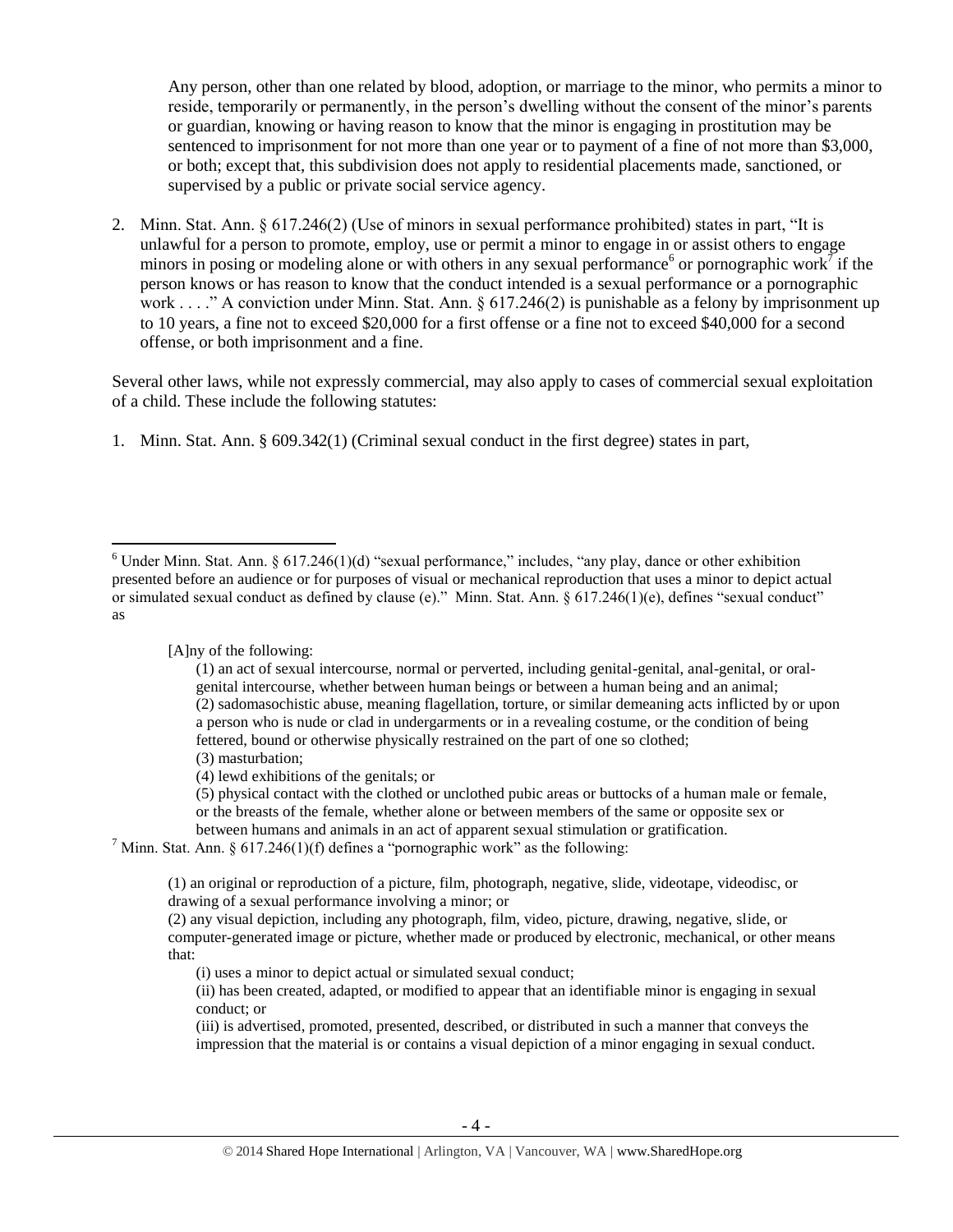A person who engages in sexual penetration<sup>8</sup> with another person, or in sexual contact with a person under 13 years of age as defined in section 609.341, subdivision 11, paragraph  $(c)$ ,  $\frac{9}{9}$  is guilty of criminal sexual conduct in the first degree if any of the following circumstances exists:

<span id="page-4-0"></span>(a) the complainant is under 13 years of age and the actor is more than 36 months older than the complainant. Neither mistake as to the complainant's age nor consent to the act by the complainant is a defense;

. . . .

 $\overline{\phantom{a}}$ 

A conviction under Minn. Stat. Ann. § 609.342(1) is punishable by imprisonment up to 30 years, a fine not to exceed \$40,000, or both. Offenders are also subject to "conditional release under section 609.3455 [Dangerous sex offenders; life sentences; conditional release]." Minn. Stat. Ann. § 609.342(2)(c). Additionally, "Unless a longer mandatory minimum sentence is otherwise required by law or the Sentencing Guidelines provide for a longer presumptive executed sentence, the court shall presume that an executed sentence of 144 months must be imposed on an offender convicted of violating this section." Minn. Stat. Ann. § 609.342(2)(b).

2. Minn. Stat. Ann. § 609.343(1)(a) (Criminal sexual conduct in the second degree) states,

A person who engages in sexual contact<sup>10</sup> with another person is guilty of criminal sexual conduct in the second degree if any of the following circumstances exists:

[A]ny of the following acts committed without the complainant's consent, except in those cases where consent is not a defense, whether or not emission of semen occurs:

(1) sexual intercourse, cunnilingus, fellatio, or anal intercourse; or

(2) any intrusion however slight into the genital or anal openings:

(i) of the complainant's body by any part of the actor's body or any object used by the actor for this purpose;

(ii) of the complainant's body by any part of the body of the complainant, by any part of the body of another person, or by any object used by the complainant or another person for this purpose, when effected by a person in a position of authority, or by coercion, or by inducement if the child is under 13 years of age or mentally impaired; or

(iii) of the body of the actor or another person by any part of the body of the complainant or by any object used by the complainant for this purpose, when effected by a person in a position of authority, or by coercion, or by inducement if the child is under 13 years of age or mentally impaired.

<sup>9</sup> Minn. Stat. Ann. § 609.341(11)(c) defines "sexual contact with a person under 13" as "the intentional touching of the complainant's bare genitals or anal opening by the actor's bare genitals or anal opening with sexual or aggressive intent or the touching by the complainant's bare genitals or anal opening of the actor's or another's bare genitals or anal opening with sexual or aggressive intent."

 $^{10}$  Minn. Stat. Ann. § 609.341(11)(a) states:

(a) "Sexual contact," for the purposes of sections 609.343, subdivision 1, clauses (a) to (f), and 609.345, subdivision 1, clauses (a) to (e), and (h) to (o), includes any of the following acts committed without the complainant's consent, except in those cases where consent is not a defense, and committed with sexual or aggressive intent:

(i) the intentional touching by the actor of the complainant's intimate parts, or

(ii) the touching by the complainant of the actor's, the complainant's, or another's intimate parts effected by a person in a position of authority, or by coercion, or by inducement if the complainant is under 13 years of age or mentally impaired, or

 $8$  Minn. Stat. Ann.  $\S$  609.341(12) defines "Sexual penetration" as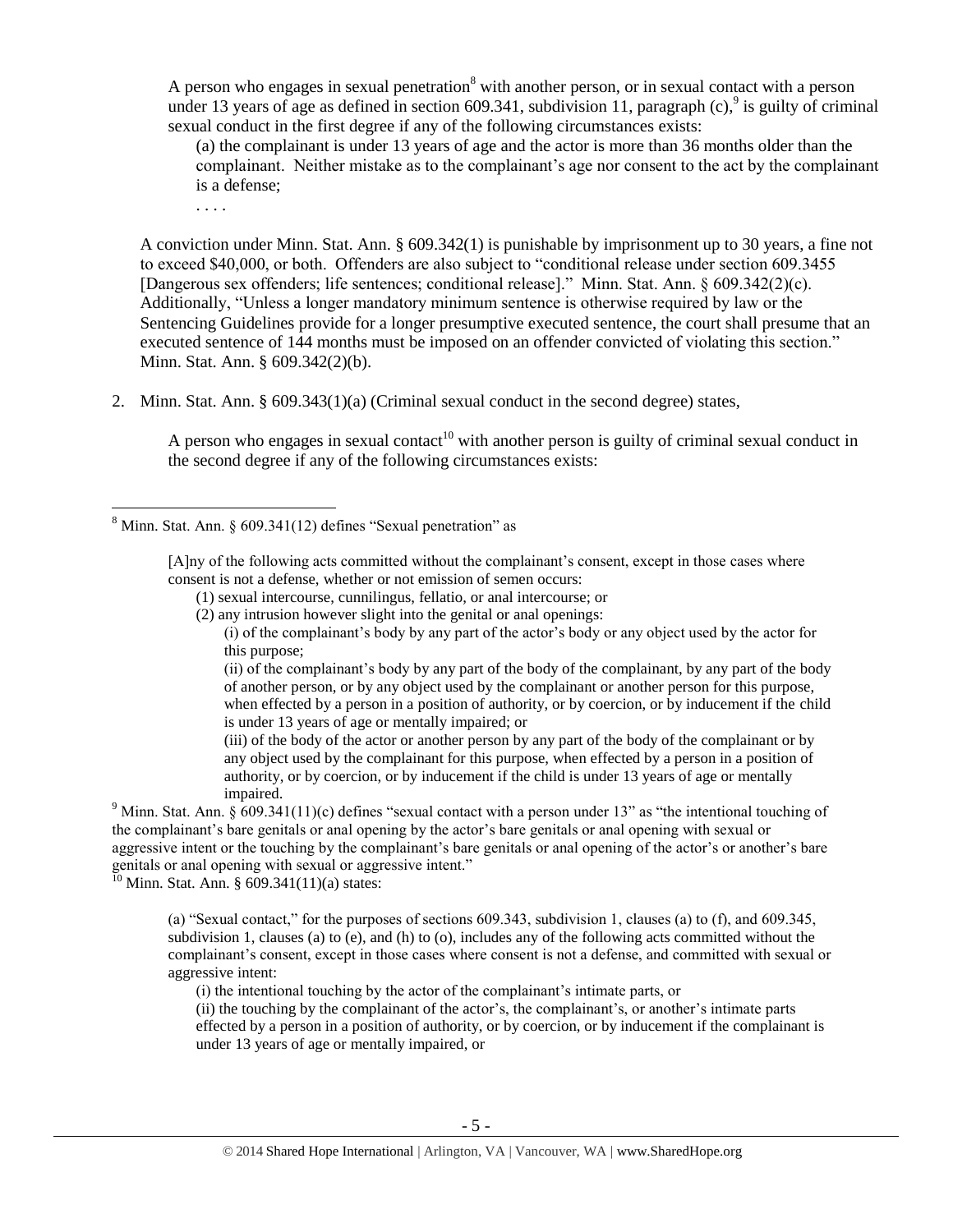(a) the complainant is under 13 years of age and the actor is more than 36 months older than the complainant. Neither mistake as to the complainant's age nor consent to the act by the complainant is a defense. In a prosecution under this clause, the state is not required to prove that the sexual contact was coerced.

A conviction under Minn. Stat. Ann.  $\S 609.343(1)(a)$  is punishable by imprisonment up to 25 years, a fine not to exceed \$35,000, or both. Offenders are also "subject to conditional release under section 609.3455 [Dangerous sex offenders; life sentences; conditional release]." Minn. Stat. Ann. § 609.343(2)(a), (c).

3. Minn. Stat. Ann. §  $609.344(1)(b)^{11}$  (Criminal sexual conduct in the third degree) states,

A person who engages in sexual penetration with another person is guilty of criminal sexual conduct in the third degree if any of the following circumstances exists:

(b) the complainant is at least 13 but less than 16 years of age and the actor is more than 24 months older than the complainant. In any such case if the actor is no more than 120 months older than the complainant, it shall be an affirmative defense, which must be proved by a preponderance of the evidence, that the actor reasonably believes the complainant to be 16 years of age or older. In all other cases, mistake as to the complainant's age shall not be a defense. Consent by the complainant is not a defense.

<span id="page-5-0"></span>. . . .

 $\overline{a}$ 

<span id="page-5-1"></span>. . . .

A conviction under Minn. Stat. Ann. § 609.344(1) may be punished by imprisonment up to 15 years, a fine not to exceed \$30,000, or both Minn. Stat. Ann.  $\S 609.344(2).$ <sup>12</sup> However, if convicted under (1)(b) (covering situations in which the child is 13–15 and the buyer is more than 2 years older than the child) and the "actor was no more than 48 months but more than 24 months older than the complainant" a conviction may be punished up to 5 years, a fine not to exceed \$30,000, or both. § 609.344(2) Offenders are also "subject to conditional release under section 609.3455 [Dangerous sex offenders; life sentences; conditional release]." Minn. Stat. Ann. § 609.344(2).

- (v) the intentional touching with seminal fluid or sperm by the actor of the complainant's body or the clothing covering the complainant's body.
- <sup>11</sup> The text of Min. Stat. Ann.  $\S$  609.344 included here and elsewhere in this report includes amendments made during the 88<sup>th</sup> session of the Minnesota legislature by the passage of Senate File No. 2546, 2014 Minn. Laws 259 (effective August 01, 2014).

Minn. Stat. Ann. § 609.344(1)(b) (Criminal sexual conduct in the third degree) was held unconstitutional as applied in *State v. Bussman*, 741 N.W.2d 79 (Minn. 2007), but it was not found to be facially unconstitutional. The Minnesota Supreme Court stated, "Because we are equally divided on the issue of whether the clergy sexual conduct statute facially violates the Establishment Clause of the United States Constitution, we affirm the decision of the court of appeals that the statute does not facially violate the Establishment Clause." *Id.* at 92. The case was remanded based on excessive government entanglement in the manner of prosecution as applied to the defendant. *Id.* at 93-95.

<sup>12</sup> The text of Min. Stat. Ann.  $\S$  609.344(2) included here and elsewhere in this report includes amendments made during the 88<sup>th</sup> session of the Minnesota legislature by the passage of Senate File No. 2546, 2014 Minn. Laws 259 (effective August 01, 2014).

<sup>(</sup>iii) the touching by another of the complainant's intimate parts effected by coercion or by a person in a position of authority, or

<sup>(</sup>iv) in any of the cases above, the touching of the clothing covering the immediate area of the intimate parts, or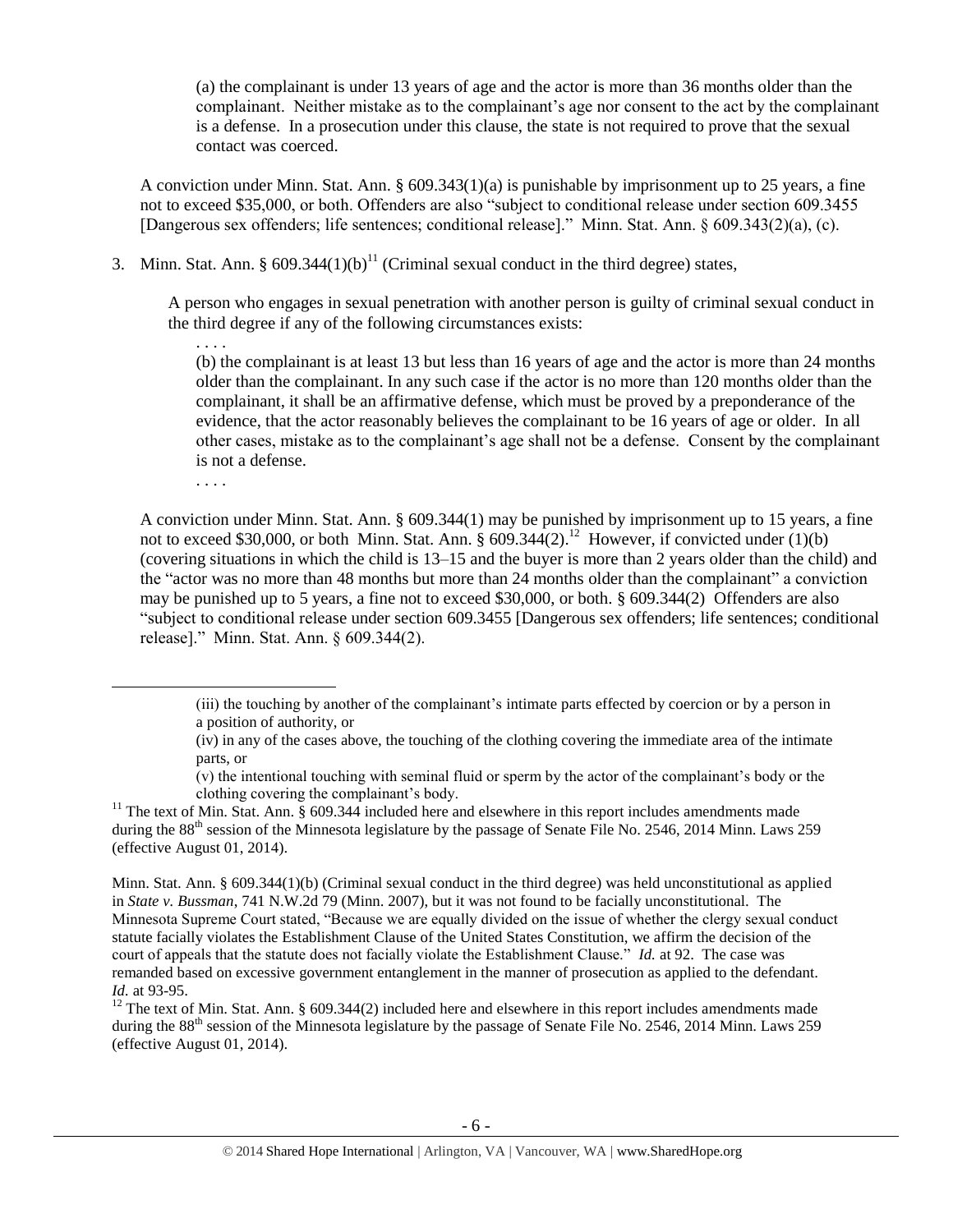4. Minn. Stat. Ann. § 609.345(1)(b) (Criminal sexual conduct in the fourth degree) states,

. . .

A person who engages in sexual contact with another person is guilty of criminal sexual conduct in the fourth degree if any of the following circumstances exists:

(b) the complainant is at least 13 but less than 16 years of age and the actor is more than 48 months older than the complainant or in a position of authority over the complainant. Consent by the complainant to the act is not a defense. In any such case, if the actor is no more than 120 months older than the complainant, it shall be an affirmative defense which must be proved by a preponderance of the evidence that the actor reasonably believes the complainant to be 16 years of age or older. In all other cases, mistake as to the complainant's age shall not be a defense.

A conviction under Minn. Stat. Ann. § 609.345(1) is punishable by imprisonment up to 10 years, a fine not to exceed \$20,000, or both. Offenders are also "subject to conditional release under section 609.3455 [Dangerous sex offenders; life sentences; conditional release]." Minn. Stat. Ann. § 609.345(2).

5. Minn. Stat. Ann. § 609.352(2) (Solicitation of children to engage in sexual conduct; communication of sexually explicit materials to children) makes it illegal if a person age 18 or older "solicits<sup>13</sup> a child or someone the person reasonably believes is a child to engage in sexual conduct<sup>14</sup> with intent to engage in sexual conduct . . . ." Additionally, Minn. Stat. Ann. § 609.352(2a) states,

A person 18 years of age or older who uses the Internet, a computer, computer program, computer network, computer system, an electronic communications system, or a telecommunications, wire, or radio communications system, or other electronic device capable of electronic data storage or transmission to commit any of the following acts, with the intent to arouse the sexual desire of any person, is guilty of a felony and may be sentenced as provided in subdivision 4:

<span id="page-6-1"></span><span id="page-6-0"></span>(1) soliciting a child or someone the person reasonably believes is a child to engage in sexual conduct;

(2) engaging in communication with a child or someone the person reasonably believes is a child, relating to or describing sexual conduct; or

(3) distributing any material, language, or communication, including a photographic or video image, that relates to or describes sexual conduct to a child or someone the person reasonably believes is a child.

For purposes of Minn. Stat. Ann. § 609.352, a "child" includes only minors "15 years of age or younger." Minn. Stat. Ann. § 609.352(1)(a). Convictions for violating both Minn. Stat. § 609.352(2) and (2a) are punishable as felonies by imprisonment up to 3 years, a fine not to exceed \$5,000, or both. Minn. Stat. Ann. § 609.352(4).

*1.3 Prostitution statutes refer to the sex trafficking statute to identify the commercially sexually exploited minor as a trafficking victim.* 

 $\overline{\phantom{a}}$ <sup>13</sup> Minn. Stat. Ann. § 609.352(1)(c) defines "solicit" as "commanding, entreating, or attempting to persuade a specific person in person, by telephone, by letter, or by computerized or other electronic means."

Minn. Stat. Ann.  $\S 609.352(1)(b)$  defines "sexual conduct" as "sexual contact of the individual's primary genital area, sexual penetration as defined in section 609.341, or sexual performance as defined in section 617.246." *See supra* notes [6](#page-3-0) & [8](#page-4-0) for the definitions of "sexual performance" and "sexual penetration."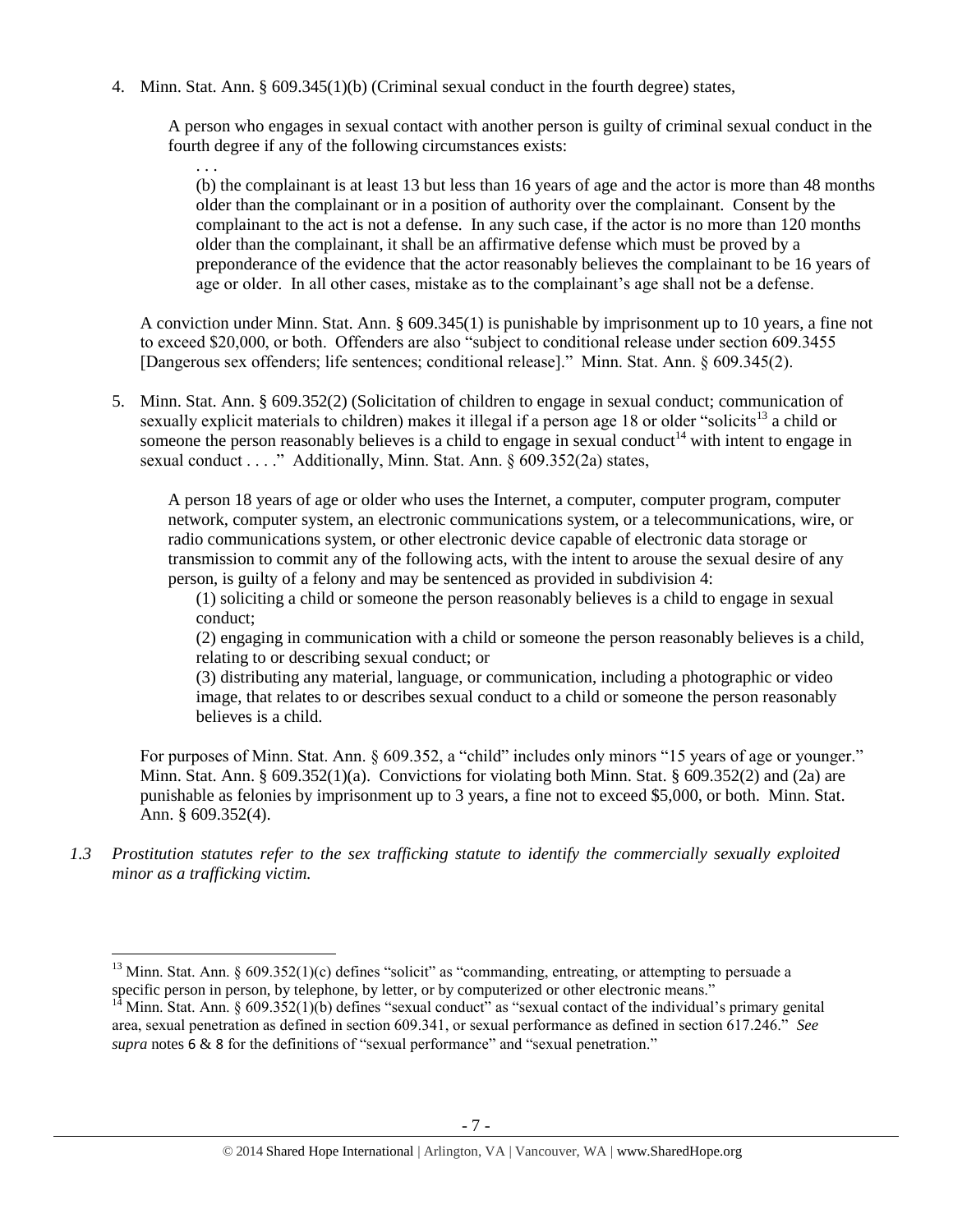Minn. Stat. Ann. § 609.324 (Patrons; prostitutes; housing individuals engaged in prostitution; penalties) refers to Minn. Stat. Ann. § 609.322 (Solicitation, inducement, and promotion of prostitution; sex trafficking) for purposes of sentencing enhancement,<sup>15</sup> but Minn. Stat. Ann. § 609.3243 (Loitering with intent to participate in prostitution) does not refer to § 609.322 when the person charged is a minor. However, defenses applicable to prostitution laws refer to the sex trafficking law to provide sex trafficking victims an affirmative defense to charges under Minn. Stat. Ann. § 609.324 under some circumstances. Minn. Stat. Ann. § 609.325(4) (Defenses) states,

It is an affirmative defense to a charge under section 609.324 if the defendant proves by a preponderance of the evidence that the defendant is a labor trafficking victim, as defined in section 609.281, or a sex trafficking victim, as defined in section 609.321, and that the defendant committed the act only under compulsion by another who by explicit or implicit threats created a reasonable apprehension in the mind of the defendant that if the defendant did not commit the act, the person would inflict bodily harm upon the defendant.

*1.4 The state racketeering or gang crimes statute includes sex trafficking and commercial sexual exploitation of children (CSEC) offenses as predicate acts allowing the statute to be used to prosecute trafficking crimes.* 

Minnesota includes human trafficking and some CSEC offenses as predicate criminal acts under its Racketeer Influenced and Corrupt Organizations (RICO) Act. Minn. Stat. Ann. § 609.903(1) (Racketeering) states that:

A person is guilty of racketeering if the person:

 $\overline{a}$ 

(1) is employed by or associated with an enterprise<sup>16</sup> and intentionally conducts or participates in the affairs of the enterprise by participating in a pattern of criminal activity;<sup>17</sup>

(2) acquires or maintains an interest in real property,<sup>18</sup> by participating in a pattern of criminal activity; or

(3) participates in a pattern of criminal activity and knowingly invests any proceeds derived from that conduct, or any proceeds derived from the investment or use of those proceeds, in an enterprise or in real property.

Minn. Stat. Ann. § 609.902(4) (Definitions) defines a "criminal act" as:

<sup>&</sup>lt;sup>15</sup> Minn. Stat. Ann. § 609.324(3)(b) (General prostitution crimes; penalties for patrons) states in part, "Whoever violates the provisions of this subdivision within two years of a previous prostitution conviction for violating this section or section 609.322 is guilty of a gross misdemeanor."

<sup>&</sup>lt;sup>16</sup> Minn. Stat. Ann. § 609.902(3) (Definitions) defines an "enterprise" as "a sole proprietorship, partnership, corporation, trust, or other legal entity, or a union, governmental entity, association, or group of persons, associated in fact although not a legal entity, an includes illicit as well as legitimate enterprises."

<sup>&</sup>lt;sup>17</sup> Minn. Stat. Ann. § 609.902(5) (Definitions) defines "participation in a pattern of criminal activity" as "when the person is a principal\* with respect to the conduct constituting at least three of the criminal acts included in the pattern and two of the acts constitute felonies other than conspiracy." Subdivision (8) defines a "principal" as "a person who personally engages in conduct constituting a violation or who is criminally liable under section 609.05 [Criminal forfeiture] for the conduct of another constituting violation." Minn. Stat. Ann. § 609.902(8).

 $^{18}$  Minn. Stat. Ann. § 609.902(10) (Definitions) defines "real property" as "any real property or an interest in real property, including a lease of, or mortgage on, real property. A beneficial interest in real property is deemed to be located where the real property is located."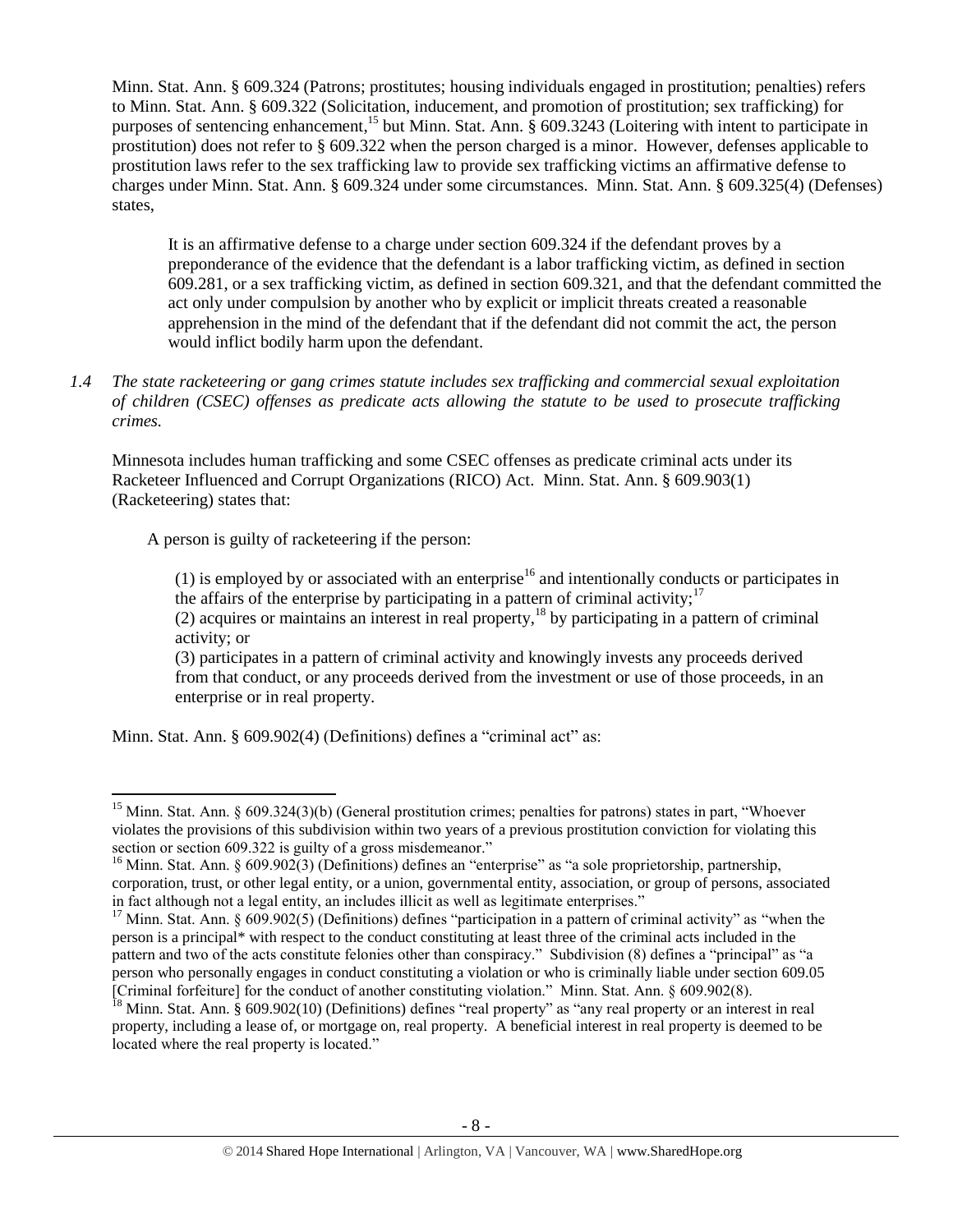conduct constituting, or a conspiracy or attempt to commit, a felony violation of . . . 609.322 [Solicitation, inducement, and promotion of prostitution; sex trafficking]; . . . 609.342 [Criminal sexual conduct in the first degree]; 609.343 [Criminal sexual conduct in the second degree]; 609.344<sup>19</sup> [Criminal sexual conduct in the third degree]; 609.345 [Criminal sexual conduct in the fourth degree]; . . .

Pursuant to Minn. Stat. Ann. § 609.902(6) (Definitions),

"Pattern of criminal activity" means conduct constituting three or more criminal acts that:

(1) were committed within ten years of the commencement of the criminal proceeding; (2) are neither isolated incidents, nor so closely related and connected in point or time or circumstance of commission as to constitute a single criminal offense; and (3) were either: (i) related to one another through a common scheme or plan or a shared criminal purpose or (ii) committed, solicited, requested, importuned, or intentionally aided by persons acting with the mental culpability required for the commission of the criminal acts and associated with or in an enterprise involved in those activities.

Pursuant to Minn. Stat. Ann. § 609.904(1) (Criminal penalties), a person convicted of a RICO violation under Minn. Stat. Ann. § 609.903(Racketeering) faces a maximum of 20 years in prison, a fine up to \$1,000,000, or both. Furthermore, instead of the fine mentioned in subdivision (1), a person convicted, "who received economic gain from the act or caused economic gain from the act or caused loss or personal injury during the act may be sentenced to pay a fine . . . [and the] maximum fine is three times the gross value gained or three times the gross loss caused, whichever is greater, plus court costs and the costs of investigation and prosecution, reasonably incurred, less the value of any property forfeited under section 609.905 [Criminal forfeiture]." Minn. Stat. Ann. § 609.904(2).

Pursuant to Minn. Stat. Ann. § 609.905(1), (2),

[1] When a person is convicted of violating section 609.903, the court may order the person to forfeit to the prosecuting authority any real or personal property subject to forfeiture under this section. Property subject to forfeiture is real and personal property that was used in the course of, intended for use in the course of, derived from, or realized through conduct in violation of section 609.903. A court may not order the forfeiture of property that has been used to pay reasonable attorney fees in connection with a criminal proceeding under section 609.903. . . .

. . . .

[2] The district court may order criminal forfeiture of any other property of the defendant up to the value of the property that is unreachable if any property subject to criminal forfeiture under subdivision 1:

(1) cannot be located;

(2) has been sold to a bona fide purchaser for value;

(3) has been placed beyond the jurisdiction of the court;

(4) has been substantially diminished in value by the conduct of the defendant;

(5) has been commingled with other property that cannot be divided without difficulty or undue injury to innocent persons; or

(6) is otherwise unreachable without undue injury to an innocent person.

 $\overline{a}$ <sup>19</sup> *See supra* note [12.](#page-5-0)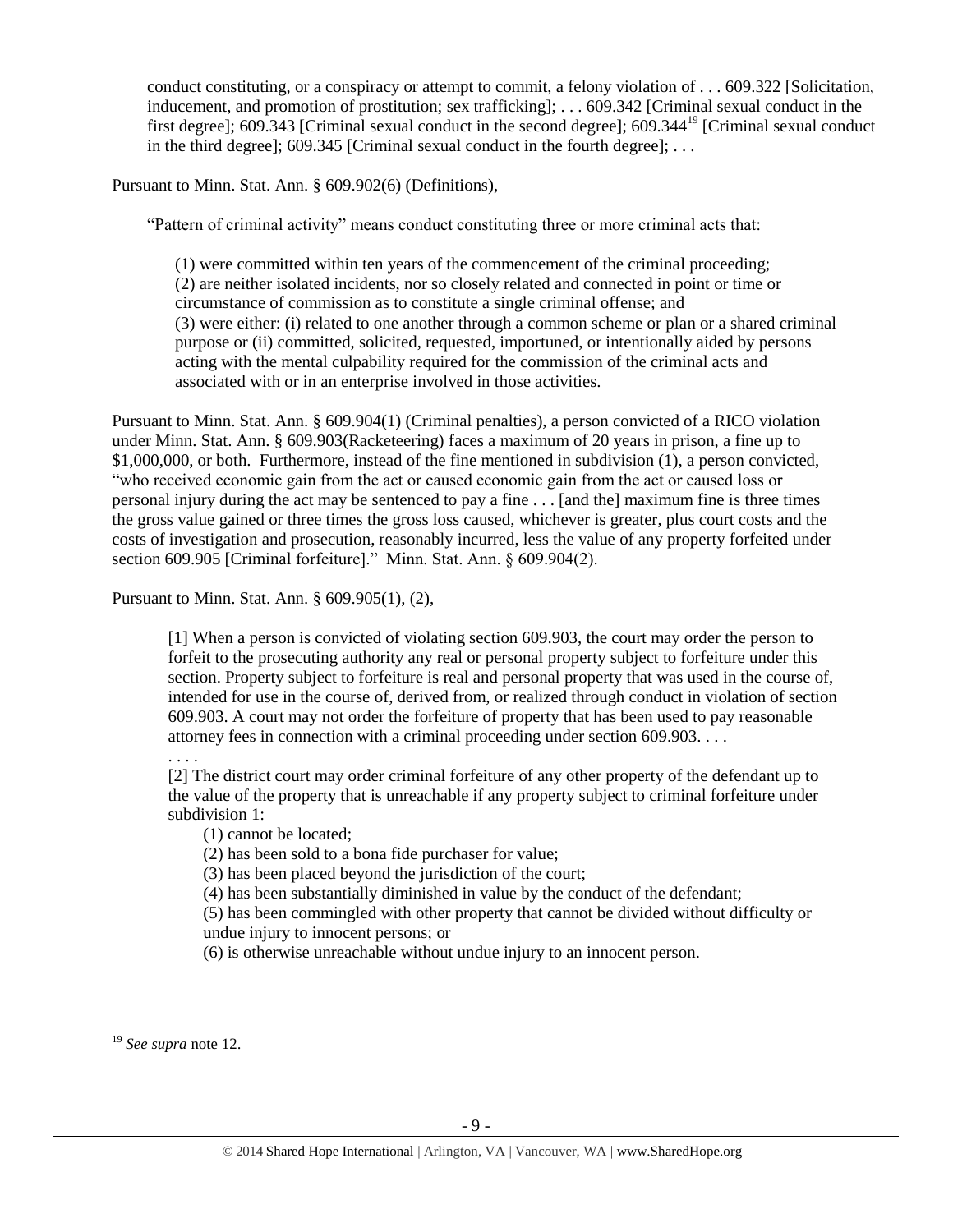For defendants who violate Minn. Stat. Ann. § 609.903 (Racketeering), pursuant to Minn. Stat. Ann. § 609.911(3),

The prosecuting authority may institute proceedings against an enterprise or an individual to recover a civil penalty. The penalty may be imposed in the discretion of the district court for conduct constituting a violation of section 609.903. The civil penalty may not exceed \$1,000,000 less a fine imposed under section 609.903. Penalties collected under this section must be applied to the costs and expenses of investigation and prosecution, including costs of resources and personnel incurred in investigation and prosecution, and the balance, if any, to the state general fund.

Finally, Minn. Stat. Ann. § 609.904(5) directs the prosecuting authority to "vigorously advocate full and complete restitution to an aggrieved person" when a trafficker is convicted of Minn. Stat. Ann. § 609.903.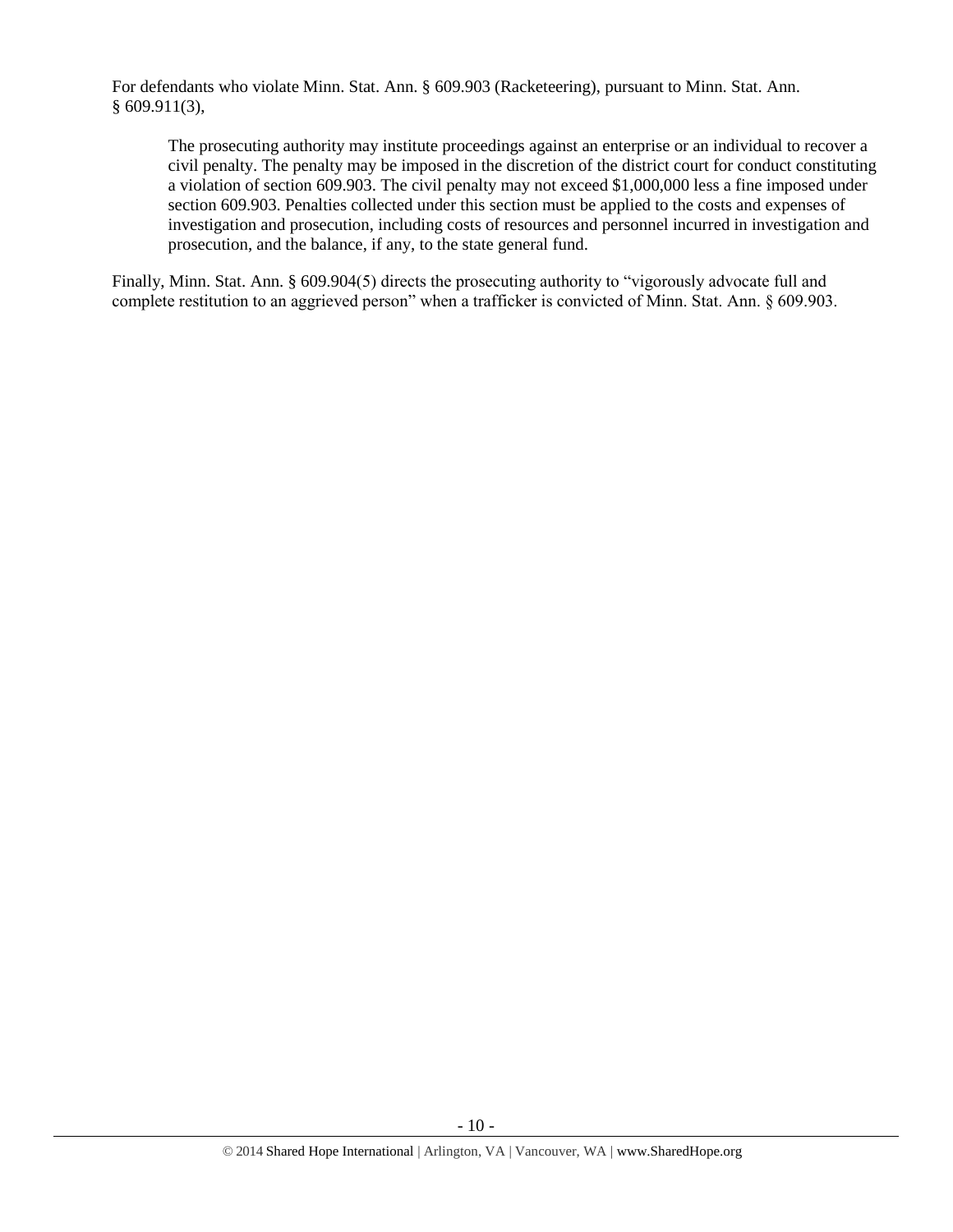#### **FRAMEWORK ISSUE 2: CRIMINAL PROVISIONS ADDRESSING DEMAND**

## *Legal Components:*

- *2.1 The state sex trafficking law can be applied to buyers of commercial sex acts with a victim of domestic minor sex trafficking.*
- *2.2 Buyers of commercial sex acts with a minor can be prosecuted under commercial sexual exploitation of children (CSEC) laws.*
- *2.3 Solicitation of prostitution laws differentiate between buying sex acts with an adult and buying sex acts with a minor under 18.*
- *2.4 Penalties for buyers of commercial sex acts with minors are as high as federal penalties.*
- *2.5 Using the Internet to lure, entice, or purchase, or attempt to lure, entice, or purchase commercial sex acts with a minor is a separate crime or results in an enhanced penalty for buyers.*
- *2.6 No age mistake defense is permitted for a buyer of commercial sex acts with any minor under 18.*
- *2.7 Base penalties for buying sex acts with a minor under 18 are sufficiently high and not reduced for older minors.*
- *2.8 Financial penalties for buyers of commercial sex acts with minors are sufficiently high to make it difficult for buyers to hide the crime.*
- *2.9 Buying and possessing child pornography carries penalties as high as similar federal offenses.*
- *2.10 Convicted buyers of commercial sex acts with minors and child pornography are required to register as sex offenders.*

\_\_\_\_\_\_\_\_\_\_\_\_\_\_\_\_\_\_\_\_\_\_\_\_\_\_\_\_\_\_\_\_\_\_\_\_\_\_\_\_\_\_\_\_\_\_\_\_\_\_\_\_\_\_\_\_\_\_\_\_\_\_\_\_\_\_\_\_\_\_\_\_\_\_\_\_\_\_\_\_\_\_\_\_\_\_\_\_\_\_\_\_\_\_

## *Legal Analysis:*

*2.1 The state sex trafficking law can be applied to buyers of commercial sex acts with a victim of domestic minor sex trafficking.*

Minn. Stat. Ann. § 609.322(1)(a) (Solicitation, inducement, and promotion of prostitution; sex trafficking) does not apply to the buyer of sex with a victim of domestic minor sex trafficking. Minn. Stat. Ann. § 609.322(1)(a) expressly states that its provisions only apply to a person who solicits a minor to practice prostitution if the person is "acting other than as a prostitute or patron."

- 2.1.1 Recommendation: Amend Minn. Stat. Ann. § 609.322(1)(a) (Solicitation, inducement, and promotion of prostitution; sex trafficking) to include the conduct of buyers of commercial sex acts with minors.
- *2.2 Buyers of commercial sex acts with a minor can be prosecuted under commercial sexual exploitation of children (CSEC) laws.*

Minn. Stat. Ann. § 609.324 (Patrons; prostitutes; housing individuals engaged in prostitution; penalties) makes it a crime to buy sex with a minor. If the minor is 16–17, a buyer convicted under the statute may receive imprisonment up to 5 years, a fine not to exceed \$10,000, or both. Minn. Stat. Ann. § 609.324(1)(c). If the minor is 13–15, a buyer convicted under the statute may receive imprisonment up to 10 years, a fine not to exceed \$20,000, or both. Minn. Stat. Ann. § 609.324(1)(b). Lastly, if the minor is under 13, a buyer convicted under the statute may receive imprisonment up to 20 years, a fine not to exceed \$40,000, or both. Minn. Stat. Ann. § 609.324(1)(a).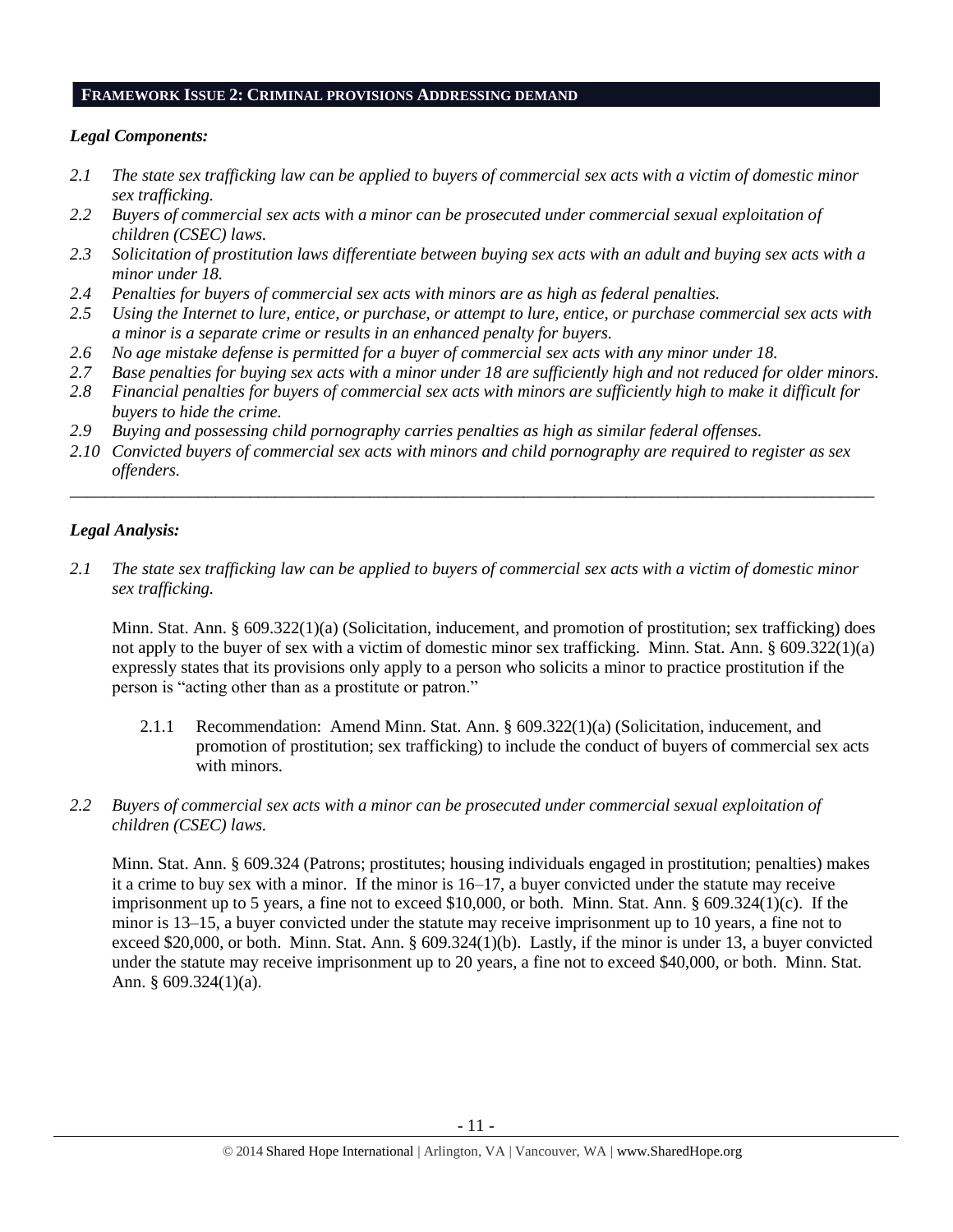Several sexual offenses could be used to prosecute certain buyers of commercial sex acts with a minor, but these statutes do not specifically make the commercial sexual exploitation of a child illegal.<sup>20</sup>

*2.3 Solicitation of prostitution laws differentiate between buying sex acts with an adult and buying sex acts with a minor under 18.*

Minn. Stat. Ann. § 609.324 (Patrons; prostitutes; housing individuals engaged in prostitution; penalties) differentiates between the act of buying sex with a minor and the act of buying sex with an adult.<sup>21</sup> Minn. Stat. Ann. § 609.324(1) generally criminalizes "[e]ngaging in, hiring, or agreeing to hire [a] minor to engage in prostitution," while Minn. Stat. Ann. § 609.324(3)(a) applies when a buyer "(1) engages in prostitution with an individual 18 years of age or older; or (2) hires, offers to hire, or agrees to hire an individual 18 years of age or older to engage in sexual penetration or sexual contact. . . ." The penalty for a conviction under subsection (1), depending on the minor's age, ranges from 5 to 20 years imprisonment, a fine ranging from \$10,000 to \$20,000, or both. Minn. Stat. Ann. § 609.324(1)(a), (b), (c). By contrast, a conviction under Minn. Stat. Ann. § 609.324(3)(a) is punishable as a misdemeanor by a fine of at least \$500, unless the buyer has been convicted of Minn. Stat. Ann. § 609.324(3)(a) or § 609.322 within the previous 2 years, in which case the buyer will be guilty of a gross misdemeanor punishable by a fine of at least \$1,500 and a minimum of community work service for 20 hours, which may be waived by the court if it "makes specific, written findings that the community work service is not feasible or appropriate under the circumstances of the case." Minn. Stat. Ann. § 609.324(3)(a), (b). If a person "hires, offers to hire, or agrees to hire an individual 18 years of age or older to engage in sexual penetration or sexual contact" in a public place, a conviction is punishable by a fine of at least \$1,500.<sup>22</sup> Minn. Stat. Ann. § 609.324(2).

## *2.4 Penalties for buyers of commercial sex acts with minors are as high as federal penalties.*

Buyers of commercial sex with minors may be prosecuted for crimes carrying penalties ranging from imprisonment between 1 and 30 years, fines of \$5,000–\$40,000, or both imprisonment and a fine. Buyers convicted of Minn. Stat. Ann. § 609.324 (Patrons; prostitutes; housing individuals engaged in prostitution; penalties) may receive imprisonment between 5 and 20 years, based on the minor's age, a fine ranging from \$10,000–\$40,000, based on the minor's age, or both imprisonment and a fine. Minn. Stat. Ann. § 609.324(1).

Buyers found convicted of violating Minn. Stat. Ann. § 609.352(2) (Solicitation of children to engage in sexual conduct; communication of sexually explicit materials to children) may receive imprisonment up to 3 years, fines of up to \$5,000, or both. Minn. Stat. Ann. § 609.352(4).

l

<sup>&</sup>lt;sup>20</sup> See supra Section 1.2 for a full description of the sexual offense laws that may be used to prosecute buyers.

<sup>&</sup>lt;sup>21</sup> See supra Section 1.2 for the substantive provisions of Minn. Stat. Ann. § 609.324 (Patrons, prostitutes; housing individuals engaged in prostitution; penalties).

 $^{22}$  Minn. Stat. Ann. § 609.324(4), entitled "Community service in lieu of minimum fine," states,

The court may order a person convicted of violating subdivision 2 or 3 to perform community work service in lieu of all or a portion of the minimum fine required under those subdivisions if the court makes specific, written findings that the convicted person is indigent or that payment of the fine would create undue hardship for the convicted person or that person's immediate family. Community work service ordered under this subdivision is in addition to any mandatory community work service ordered under subdivision 3.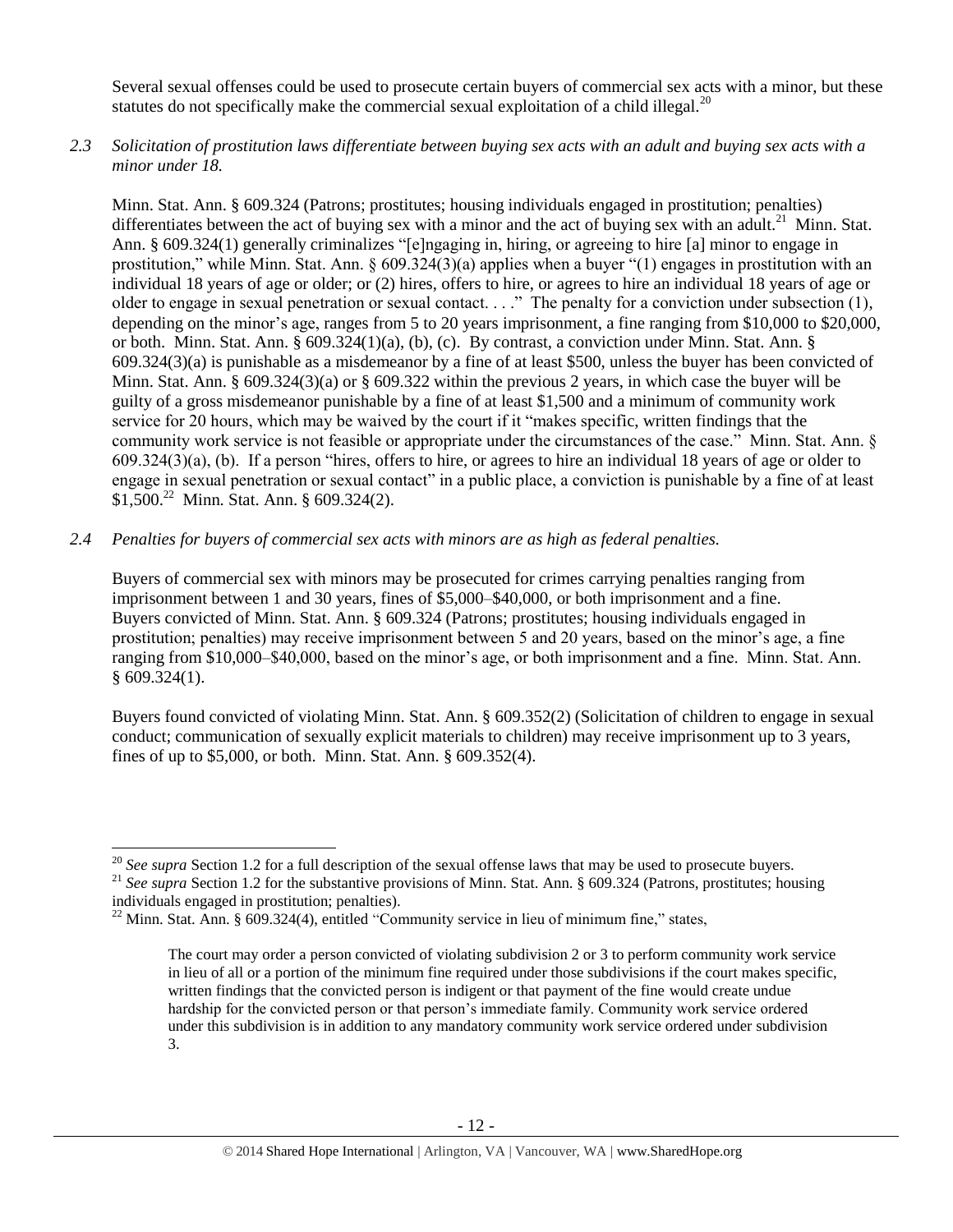Lastly, several other sexual offense laws could be used to prosecute some buyers of commercial sex acts with minors, which could result, depending on the offense, in imprisonment up to 30 years, a fine up to \$40,000, or both imprisonment and a fine. $^{23}$ 

<span id="page-12-0"></span>In contrast, if the victim is under the age of 14, a conviction under the Trafficking Victims Protection Act  $(TVPA)<sup>24</sup>$  for child sex trafficking is punishable by 15 years to life imprisonment and a fine not to exceed \$250,000. 18 U.S.C. §§ 1591(b)(1), 3559(a)(1), 3571(b)(3). If the victim is between the ages of 14–17, a conviction is punishable by 10 years to life imprisonment and a fine not to exceed \$250,000. 18 U.S.C. §§ 1591(b)(2), 3559(a)(1), 3571(b)(3). A conviction is punishable by mandatory life imprisonment, however, if the buyer has a prior conviction for a federal sex offense<sup>25</sup> against a minor. 18 U.S.C. §  $3559(e)(1)$ . To the extent buyers can be prosecuted under other federal CSEC laws,  $^{26}$  a conviction is punishable by penalties ranging from a fine not to exceed \$250,000 to life imprisonment and a fine not to  $\epsilon$ xceed \$250,000.<sup>27</sup>

*2.5 Using the Internet to lure, entice, or purchase, or attempt to lure, entice, or purchase commercial sex acts with a minor is a separate crime or results in an enhanced penalty for buyers.*

Under Minn. Stat. Ann. § 609.352(2a) (Solicitation of children to engage in sexual conduct; communication of sexually explicit materials to children),

<span id="page-12-1"></span>A person 18 years of age or older who uses the Internet, a computer, computer program, computer network, computer system, an electronic communications system, or a telecommunications, wire, or radio communications system, or other electronic device capable of electronic data storage or transmission to commit any of the following acts, with the intent to arouse the sexual desire of any person, is guilty of a felony and may be sentenced as provided in subdivision 4:

l <sup>23</sup> *See supra* Section 1.2 for the substantive provisions of Minn. Stat. Ann. § 609.342, § 609.343, § 609.344, and § 609.345 that may apply to some buyers.

<sup>&</sup>lt;sup>24</sup> Trafficking Victims Protection Act (TVPA) of 2000, Pub. L. No. 106-386, 114 Stat. 1464, 1466 (codified in scattered sections of 18 and 22 U.S.C.).

<sup>&</sup>lt;sup>25</sup> Pursuant to 18 U.S.C. § 3559(e)(2), "federal sex offense" is defined as

an offense under section 1591 [18 USCS § 1591] (relating to sex trafficking of children), 2241 [18 USCS § 2241] (relating to aggravated sexual abuse), 2242 [18 USCS § 2242] (relating to sexual abuse),  $2244(a)(1)$  [18 USCS §  $2244(a)(1)$ ] (relating to abusive sexual contact),  $2245$  [18 USCS § 2245] (relating to sexual abuse resulting in death), 2251 [18 USCS § 2251] (relating to sexual exploitation of children), 2251A [18 USCS § 2251A] (relating to selling or buying of children), 2422(b) [18 USCS § 2422(b)] (relating to coercion and enticement of a minor into prostitution), or 2423(a) [18 USCS § 2423(a)] (relating to transportation of minors).

<sup>26</sup> 18 U.S.C. §§ 2251A(b) (Selling or buying of children), 2251(a) (Sexual exploitation of children), 2423(a) (Transportation of a minor with intent for minor to engage in criminal sexual activity), 2422(a) (Coercion and enticement), 2252(a)(2), (a)(4) (Certain activities relating to material involving the sexual exploitation of minors). <sup>27</sup> 18 U.S.C. §§ 2251A(b) (conviction punishable by imprisonment for 30 years to life and a fine), 2251(e) (conviction punishable by imprisonment for 15–30 years and a fine), 2423(a) (conviction punishable by imprisonment for 10 years to life and a fine), 2422(a) (conviction punishable by a fine, imprisonment up to 20 years, or both),  $2252(a)(2)$ , (4) (stating that a conviction under subsection (a)(2) is punishable by imprisonment for  $5-20$ years and a fine, while a conviction under subsection (a)(4) is punishable by imprisonment up to 10 years, a fine, or both); *see also* 18 U.S.C. §§ 3559(a)(1) (classifying all of the above listed offenses as felonies), 3571(b)(3) (providing a fine up to \$250,000 for any felony conviction).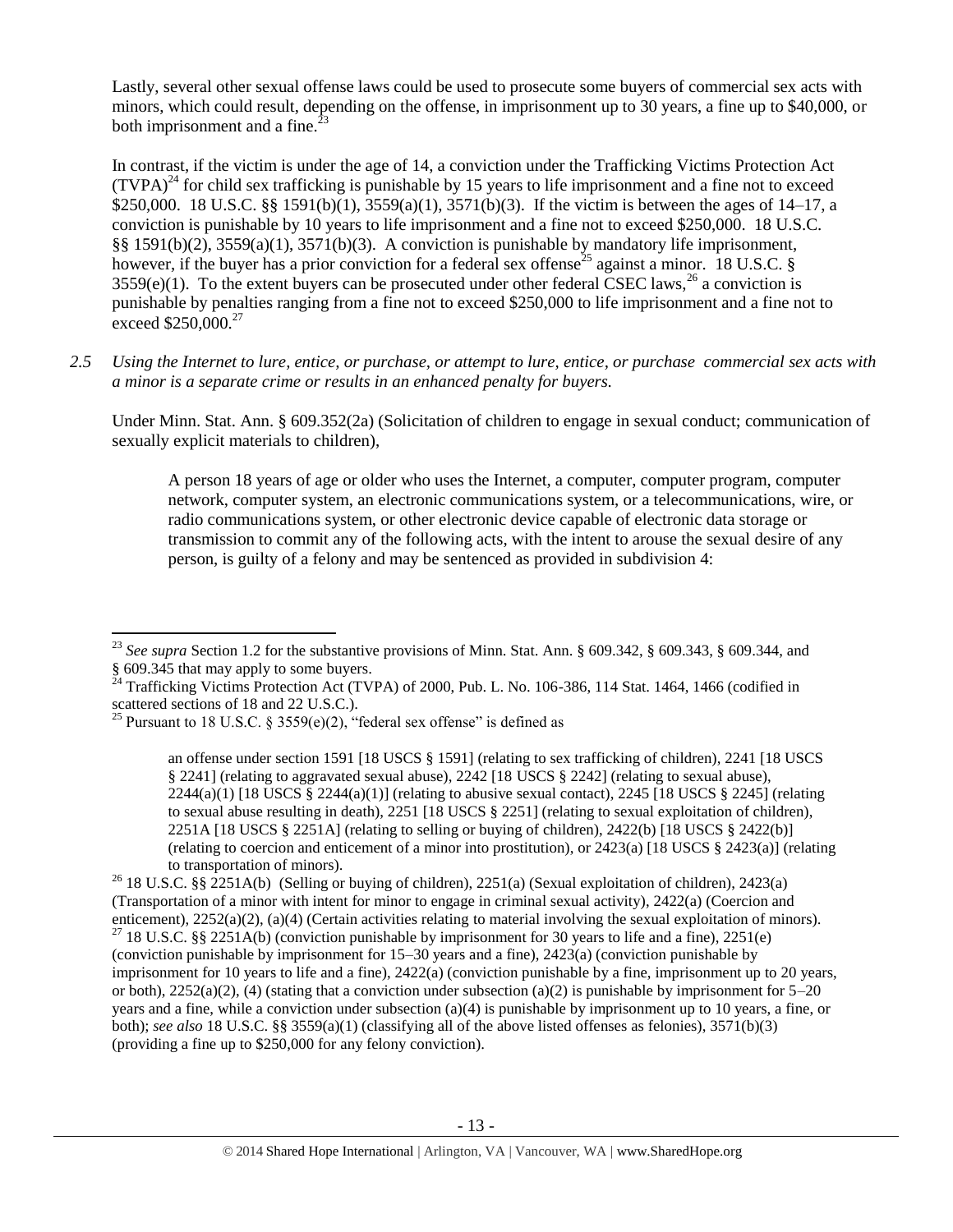(1) soliciting<sup>28</sup> a child or someone the person reasonably believes is a child to engage in sexual conduct:<sup>29</sup>

(2) engaging in communication with a child or someone the person reasonably believes is a child, relating to or describing sexual conduct; or

(3) distributing any material, language, or communication, including a photographic or video image, that relates to or describes sexual conduct to a child or someone the person reasonably believes is a child.

For purposes of Minn. Stat. Ann. § 609.352(2a), a "child" only includes minors "15 years of age or younger." Minn. Stat. Ann. § 609.352(1)(a). A conviction under Minn. Stat. Ann. § 609.352(2a) is punishable as a felony by imprisonment up to 3 years, a fine not to exceed \$5,000, or both. Minn. Stat. Ann. § 609.352(4).

2.5.1 Recommendation: Amend Minn. Stat. Ann. § 609.352(4) (Solicitation of children to engage in sexual conduct; communication of sexually explicit materials to children) to specifically make illegal and to impose an enhanced penalty on using the Internet to solicit or purchase commercial sex acts with any minor under the age of 18.

### *2.6 No age mistake defense is permitted for a buyer of commercial sex acts with any minor under 18.*

The mistake of age defense is specifically prohibited for a buyer prosecuted under Minn. Stat. Ann. § 609.324 (Patrons; prostitutes; housing individuals engaged in prostitution; penalties) or § 609.352(2a) (Solicitation of children to engage in sexual conduct; communication of sexually explicit materials to children). Minn. Stat. Ann. §§ 609.325(2), 609.352(3)(a). Similarly, sexual offenses, Minn. Stat. Ann. § 609.342(1)(a) (Criminal sexual conduct in the first degree) and § 609.343(1)(a) (Criminal sexual conduct in the second degree), explicitly rule out a mistake of age defense.

However, for buyers prosecuted under both Minn. Stat. Ann.  $\S 609.344(1)(b)^{30}$  (Criminal sexual conduct in the third degree) (covering situations in which the child is 13–15 and the buyer is more than 2 years older than the child) and § 609.345(1)(b) (Criminal sexual conduct in the fourth degree), if the perpetrator is not more than 10 years older than the victim "it shall be an affirmative defense, which must be proved by a preponderance of the evidence, that the actor reasonably believes the complainant to be 16 years of age or older." Otherwise, mistake of age is not a defense. Minn. Stat. Ann. §§ 609.344(1)(b), 609.345(1)(b).

*2.7 Base penalties for buying sex acts with a minor under 18 are sufficiently high and not reduced for older minors.*

Minn. Stat. Ann. § 609.324 (Patrons, prostitutes; housing individuals engaged in prostitution; penalties), staggers penalties based on the age of the minor involved in the crime. Specifically, where the minor is 16–17, a convicted buyer may receive imprisonment up to 5 years, a fine not to exceed \$10,000, or both. Minn. Stat. Ann. § 609.324(1)(c). If the minor is 13–15, a convicted buyer may receive imprisonment up to 10 years, a fine not to exceed \$20,000, or both. Minn. Stat. Ann. § 609.324(1)(b). Lastly, if the minor is under 13 years old, a convicted buyer may receive imprisonment up to 20 years, a fine not to exceed \$40,000, or both. Minn. Stat. Ann. § 609.324(1)(a).

 $\overline{\phantom{a}}$ 

<sup>28</sup> *See supra* note [13.](#page-6-0)

<sup>29</sup> *See supra* note [14.](#page-6-1)

<sup>30</sup> *See supra* note [11.](#page-5-1)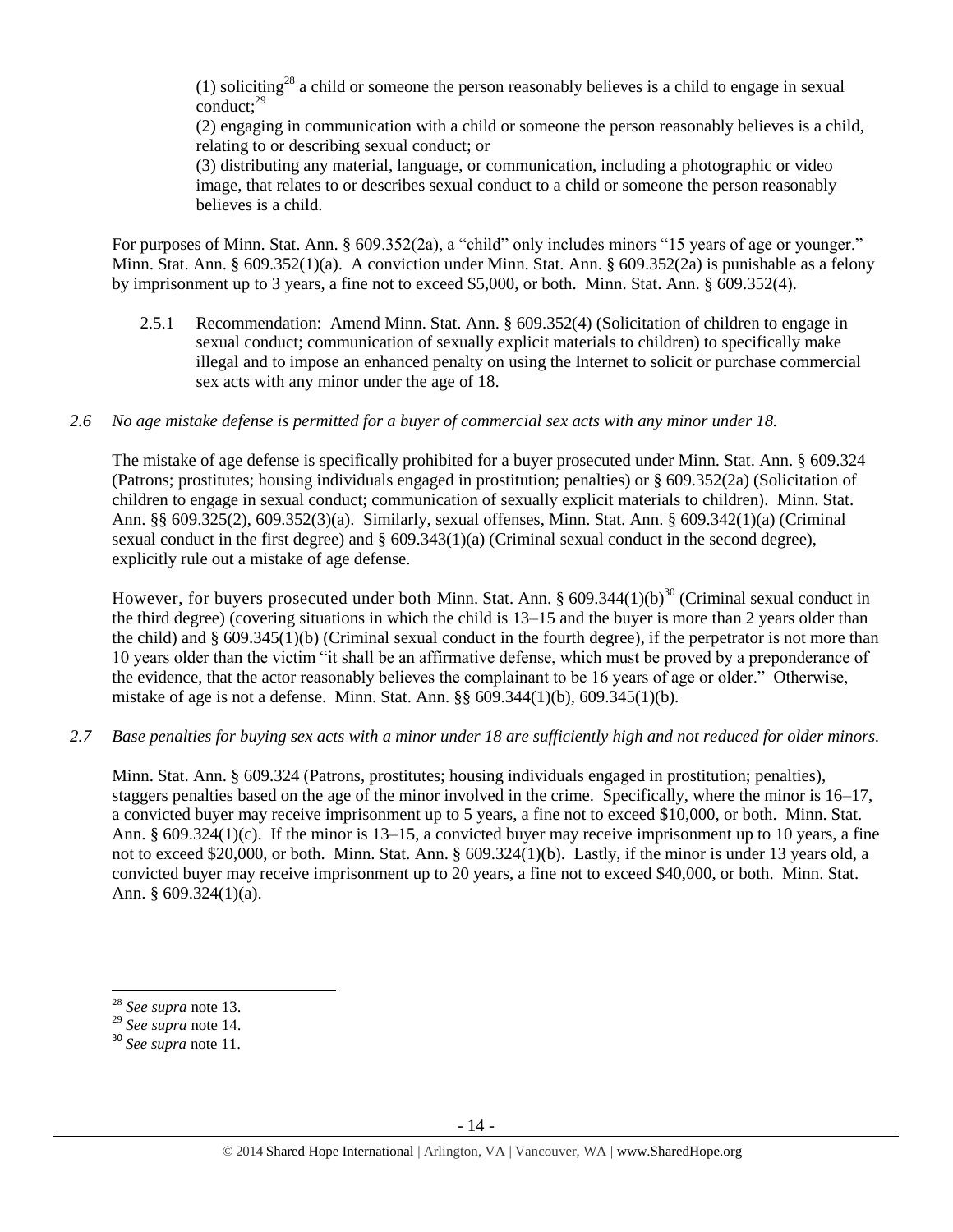- 2.7.1 Recommendation: Amend Minn. Stat. Ann. § 609.324 (Patrons, prostitutes; housing individuals engaged in prostitution; penalties) to impose sufficiently high penalties on buyers convicted of buying commercial sex with any minor under 18.
- *2.8 Financial penalties for buyers of commercial sex acts with minors are sufficiently high to make it difficult for buyers to hide the crime.*

<span id="page-14-0"></span>Buyers of commercial sex with minors may be required to pay fines ranging from \$5,000–\$40,000. Specifically, buyers convicted of Minn. Stat. Ann. § 609.324 (Patrons; prostitutes; housing individuals engaged in prostitution; penalties) may be required to pay fines ranging from \$10,000–\$40,000, depending on the minor's age. In addition, when a buyer is convicted under Minn. Stat. Ann. § 609.324, "[T]he court shall impose an assessment<sup>31</sup> of not less than \$500 and not more than \$750 for a violation of section 609.324, subdivision 2, or a misdemeanor violation of section 609.324, subdivision 3; otherwise the court shall impose an assessment of not less than \$750 and not more than \$1,000. The assessment . . . is in addition to the surcharge required by section 357.021, subdivision 6." Minn. Stat. Ann. § 609.3241(a). Minn. Stat. Ann.§ 357.021(6)(a) requires the court administrator to "collect a \$75 surcharge on every person convicted of any felony, gross misdemeanor, misdemeanor, or petty misdemeanor offense." Buyers convicted of sexual offenses may be required to pay fines up to \$40,000. Minn. Stat. Ann. §§ 609.342(2)(a), 609.343(2)(a), 609.344(2), 609.345(2), 609.352(4).

Defendants, including, presumably, buyers, may also be ordered to make restitution. Pursuant to Minn. Stat. Ann. § 611A.04(1)(a) (Order of restitution),

<span id="page-14-1"></span>A victim<sup>32</sup> of a crime has the right to receive restitution as part of the disposition of a criminal charge or juvenile delinquency proceeding against the offender if the offender is convicted or found

The assessment collected under paragraph (a) must be distributed as follows:

 $\overline{a}$  $31$  Minn. Stat. Ann. § 609.3241(c) provides,

<sup>(1) 40</sup> percent of the assessment shall be forwarded to the political subdivision that employs the arresting officer for use in enforcement, training, and education activities related to combating sexual exploitation of youth, or if the arresting officer is an employee of the state, this portion shall be forwarded to the commissioner of public safety for those purposes identified in clause (3);

<sup>(2) 20</sup> percent of the assessment shall be forwarded to the prosecuting agency that handled the case for use in training and education activities relating to combating sexual exploitation activities of youth; and

<sup>(3) 40</sup> percent of the assessment must be forwarded to the commissioner of public safety to be deposited in the safe harbor for youth account in the special revenue fund and are appropriated to the commissioner for distribution to crime victims services organizations that provide services to sexually exploited youth, as defined in section 260C.007, subdivision 31.

<sup>(</sup>d) A safe harbor for youth account is established as a special account in the state treasury.

 $32$  "Victim" is defined in part in Minn. Stat. Ann. § 611A.01(b) as "a natural person who incurs loss or harm as a result of a crime, including a good faith effort to prevent a crime . . . ." "Crime" is defined as "conduct that is prohibited by local ordinance and results in bodily harm to an individual; or conduct that is included within the definition of 'crime' in section 609.02, subdivision 1, or would be included within that definition but for the fact that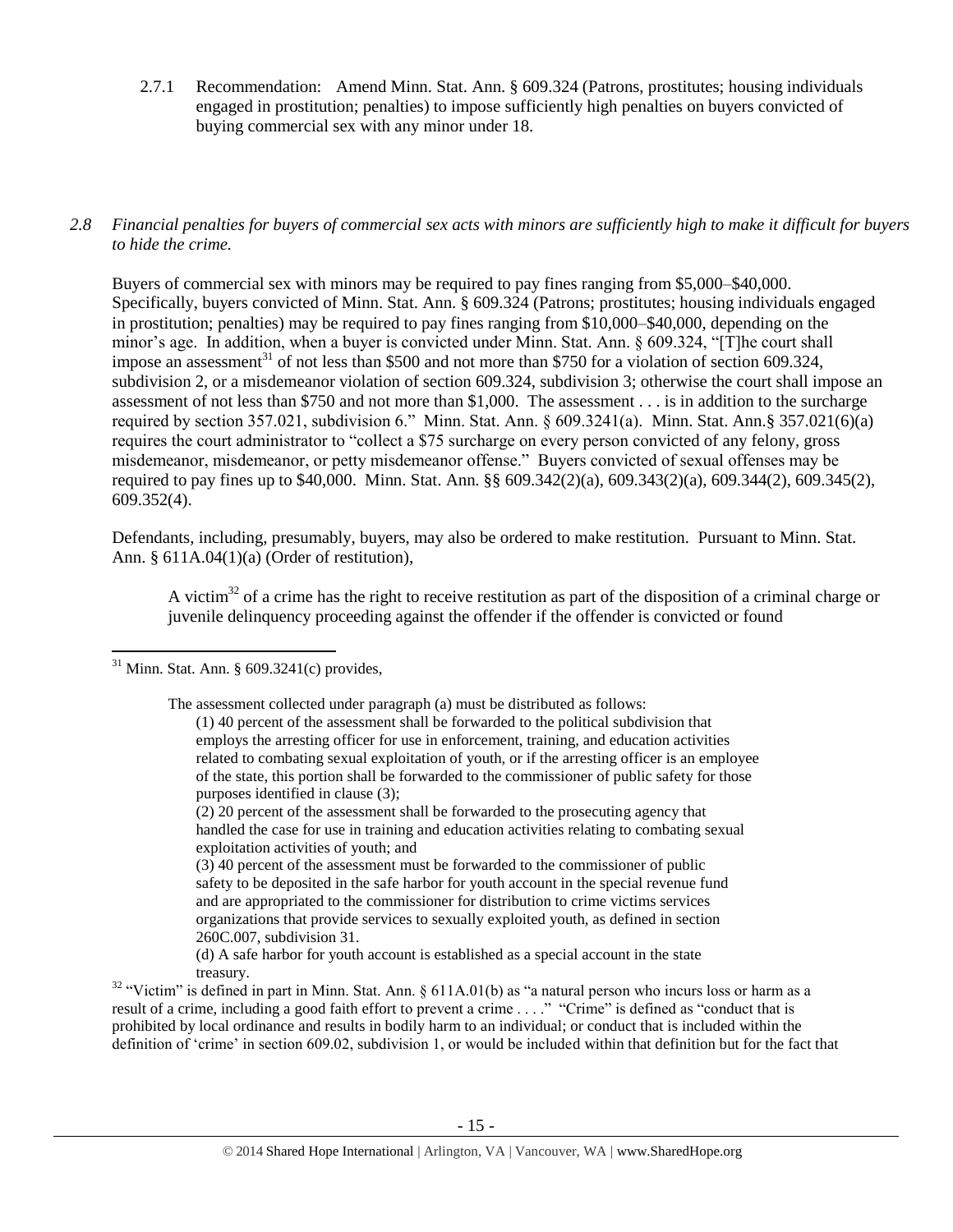delinquent. . . . A request for restitution may include, but is not limited to, any out-of-pocket losses resulting from the crime, including medical and therapy costs, replacement of wages and services, expenses incurred to return a child who was a victim of a crime under section 609.26 [Depriving another of custodial or parental rights] to the child's parents or lawful custodian, and funeral expenses. An actual or prospective civil action involving the alleged crime shall not be used by the court as a basis to deny a victim's right to obtain court-ordered restitution under this section. . . .

Additionally, buyers, through a civil procedure, may be required to forfeit certain property, including money, used in committing a designated crime. Minn. Stat. Ann. § 609.531(6a) (Forfeitures). Pursuant to Minn. Stat. Ann. § 609.5312(1)(a),(b) (Forfeiture of property associated with designated offenses),

(a) All personal property is subject to forfeiture if it was used or intended for use to commit or facilitate the commission of a designated offense. All money and other property, real and personal, that represent proceeds of a designated offense, and all contraband property, are subject to forfeiture, except as provided in this section.

<span id="page-15-0"></span>(b) All money used or intended to be used to facilitate the commission of a violation of section  $609.322^{33}$  [Solicitation, inducement, and promotion of prostitution; sex trafficking] or  $609.324^{34}$ [Patrons; prostitutes; housing individuals engaged in prostitution; penalties] or a violation of a local ordinance substantially similar to section 609.322 or 609.324 is subject to forfeiture.

Seizure of the property may be upon process issued by a court or without process, where certain circumstances apply. Minn. Stat. Ann. § 609.531(4). Minn. Stat. Ann. § 609.531(5) also states that "[a]ll right, title, and interest in property subject to forfeiture under sections  $609.531$  to  $609.5318$  vests in the appropriate agency<sup>35</sup> upon commission of the act or omission giving rise to forfeiture."

As defined in Minn. Stat. Ann. § 609.531(1)(f) (Forfeitures), "designated offenses" include felony violations of, or felony-level attempts and conspiracies to violate Minn. Stat. Ann. § 609.352 (Solicitation of children to engage in sexual conduct; communication of sexually explicit materials to children), § 617.247 (Possession of pornographic work involving minors), or any violation of § 609.324 (Patrons; prostitutes; housing individuals engaged in prostitution; penalties).

Furthermore, Minn. Stat. Ann. § 609.5312(3)(a), states,

A motor vehicle is subject to forfeiture under this subdivision if it was used to commit or facilitate, or used during the commission of, a violation of section 609.324 [Patrons; prostitutes; housing individuals engaged in prostitution; penalties] or a violation of a local ordinance substantially similar to section

 $\overline{\phantom{a}}$ (1) the person engaging in the conduct lacked capacity to commit the crime under the laws of this state, or (2) the act was alleged or found to have been committed by a juvenile." Minn. Stat. Ann. § 611A.01(a). Pursuant to Minn. Stat. Ann. § 609.02(1), "'Crime' means conduct which is prohibited by statute and for which the actor may be sentenced to imprisonment, with or without a fine."

<sup>&</sup>lt;sup>33</sup> See supra section 2.1 for discussion of inapplicability of Min. Stat. Ann. § 609.322 to buyers.

<sup>&</sup>lt;sup>34</sup> See supra section 2.2 for discussion of applicability of Min. Stat. Ann. § 609.324 to buyers.

<sup>35</sup> Minn. Stat. Ann. § 609.531(1)(e) defines "appropriate agency" as "the Bureau of Criminal Apprehension, the Department of Commerce Division of Insurance Fraud Prevention, the Minnesota Division of Driver and Vehicle Services, the Minnesota State Patrol, a county sheriff's department, the Three Rivers District park rangers, the Department of Natural Resources Division of Enforcement, the University of Minnesota Police Department, the Department of Corrections Fugitive Apprehension Unit, a city, metropolitan transit, or airport police department; or a multijurisdictional entity established under section 299A.642 or 299A.681."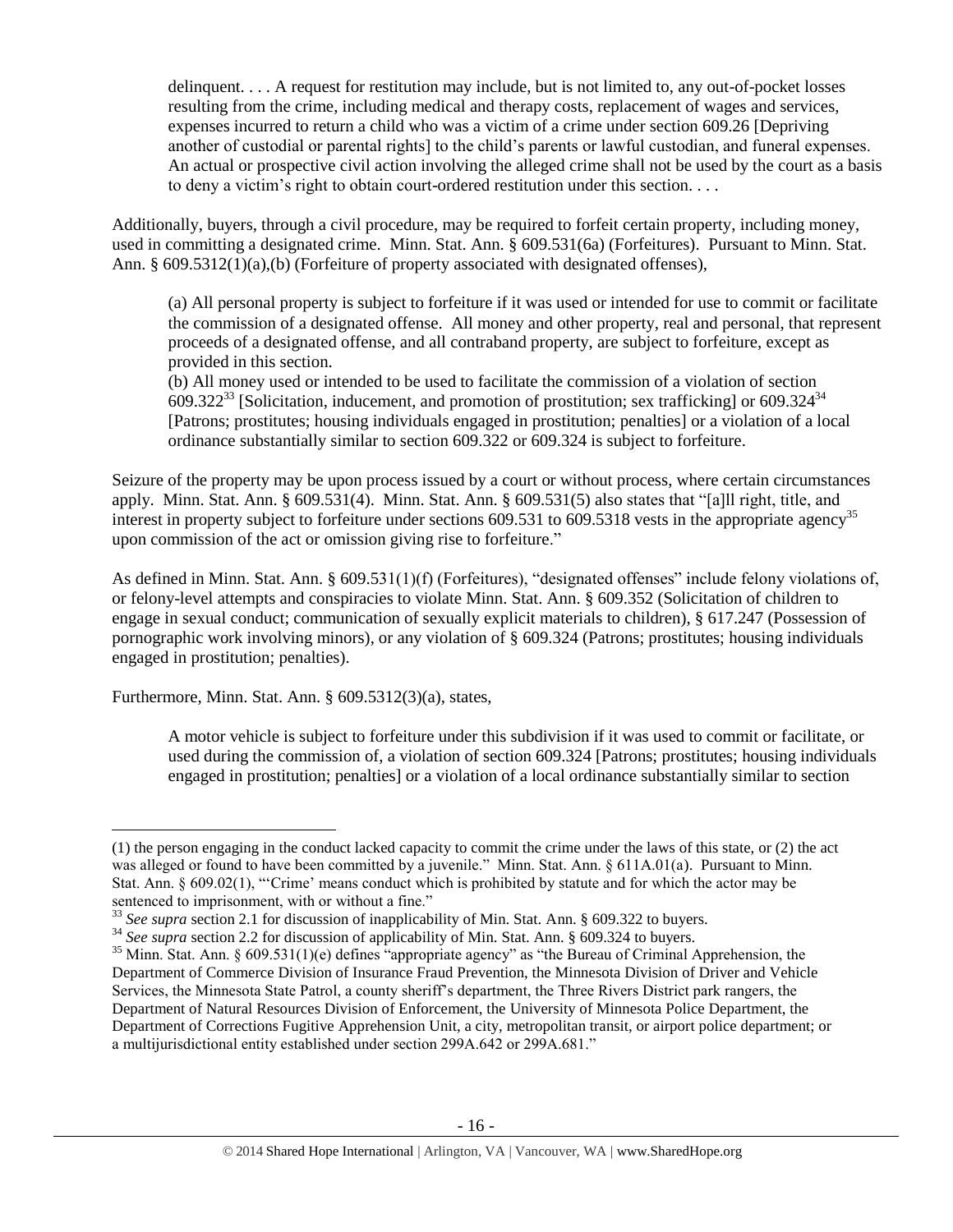609.324. A motor vehicle is subject to forfeiture under this subdivision only if the offense is established by proof of a criminal conviction for the offense. . . .

Buyers may also be ordered to make restitution for a violation of Minnesota's RICO act. Minn. Stat. Ann. § 609.904(5) directs the prosecuting authority to "vigorously advocate full and complete restitution to an aggrieved person" when a trafficker is convicted of Minn. Stat. Ann. § 609.903.

*2.9 Buying and possessing child pornography carries penalties as high as similar federal offenses.*

Minn. Stat. Ann. § 617.247(4)(a) (Possession of pornographic work involving minors) states,

A person who possesses a pornographic work<sup>36</sup> or a computer disk or computer or other electronic, magnetic, or optical storage system or a storage system of any other type, containing a pornographic work, knowing or with reason to know its content and character, is guilty of a felony and may be sentenced to imprisonment for not more than five years and a fine of not more than \$5,000 for a first offense and for not more than ten years and a fine of not more than \$10,000 for a second or subsequent offense.

In contrast, a federal conviction for possession of child pornography<sup>37</sup> is generally punishable by imprisonment for 5–20 years and a fine not to exceed  $$250,000.<sup>38</sup>$  Subsequent convictions, however, are punishable by imprisonment up to 40 years and a fine not to exceed \$250,000.<sup>39</sup>

- <span id="page-16-0"></span>2.9.1 Recommendation: Amend Minn. Stat. Ann. § 617.247(4)(a) (Possession of pornographic work involving minors) to increase the penalty to align with federal penalties.
- *2.10 Convicted buyers of commercial sex acts with minors and child pornography are required to register as sex offenders*.

Pursuant to Minn. Stat. Ann. § 243.166(1b)<sup>40</sup> (Registration of predatory offenders),

 $\overline{\phantom{a}}$ <sup>36</sup> *See supra* note [7](#page-3-1) for the definition of "pornographic work."

 $37$  18 U.S.C. §§ 2252(a)(2), (a)(4) (Certain activities relating to material involving the sexual exploitation of minors),  $2252A(a)(2)$ , (a)(3) (Certain activities relating to material constituting or containing child pornography), 1466A(a), (b) (Obscene visual representations of the sexual abuse of children).

<sup>&</sup>lt;sup>38</sup> 18 U.S.C. §§ 2252(b) (stating that a conviction under subsection (a)(2) is punishable by imprisonment for 5–20 years and a fine, while a conviction under subsection (a)(4) is punishable by imprisonment up to 10 years, a fine, or both), 2252A(b)(1) (a conviction is punishable by imprisonment for 5–20 years and a fine), 1466A(a), (b) (stating that a conviction under subsection (a) is "subject to the penalties provided in section  $2252A(b)(1)$ ," imprisonment for 5–20 years and a fine, while a conviction under subsection (b) is "subject to the penalties provided in section 2252A(b)(2)," imprisonment up to 10 years, a fine, or both); *see also* 18 U.S.C. §§ 3559(a)(1) (classifying all of the above listed offenses as felonies), 3571(b)(3) (providing a fine up to \$250,000 for any felony conviction).

 $39$  18 U.S.C. §§ 2252(b) (stating if a person has a prior conviction under subsection (a)(2), or a list of other statutes, a conviction is punishable by a fine and imprisonment for 15–40 years, but if a person has a prior conviction under subsection (a)(4), or a list of other statutes, a conviction is punishable by a fine and imprisonment for  $10-20$  years),  $2252A(b)(1)$  (stating if a person has a prior conviction under subsection (a)(2), (a)(3), or a list of other statutes, a conviction is punishable by a fine and imprisonment for  $15-40$  years),  $1466A(a)$ , (b) (stating that the penalty scheme for section 2252A(b) applies); *see also* 18 U.S.C. §§ 3559(a)(1) (classifying all of the above listed offenses as felonies), 3571(b)(3) (providing a fine up to \$250,000 for any felony conviction).

<sup>&</sup>lt;sup>40</sup> The text of Min. Stat. Ann. § 243.166 included here and elsewhere in this report includes amendments made during the  $89<sup>th</sup>$  session of the Minnesota legislature by the passage of Senate File No. 2546, 2014 Minn. Laws 259 (effective August 1, 2014).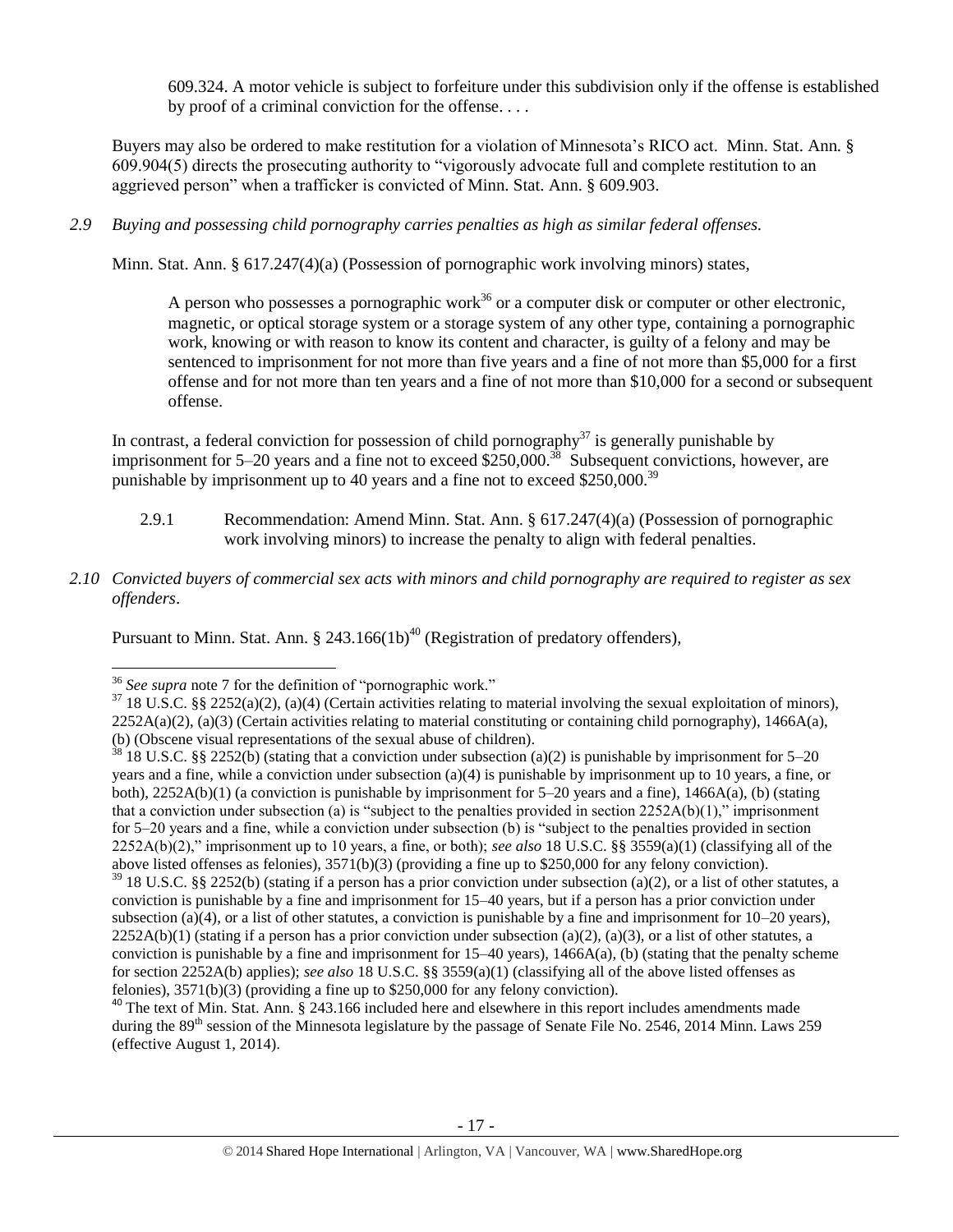#### (a) A person shall register under this section if:

. . . . (2) the person was charged with or petitioned for a violation of, or attempt to violate, or aiding, abetting, or conspiring to commit . . . solicitation, inducement, or promotion of the prostitution of a minor or engaging in the sex trafficking of a minor in violation of section 609.322 [Solicitation, inducement, and promotion of prostitution; sex trafficking]; a prostitution offense involving a minor under the age of 13 years in violation of section 609.324, subdivision 1, paragraph (a) [Patrons, prostitutes; housing individuals engaged in prostitution; penalties—Engaging in, hiring, or agreeing to hire minor to engage in prostitution; penalties]; soliciting a minor to engage in sexual conduct in violation of section 609.352, subdivision 2 or 2a, clause (1) [Solicitation of children to engage in sexual conduct; communication of sexually explicit materials to children—Prohibited Act; Electronic solicitation of children]; . . . or possessing pornographic work involving a minor in violation of section 617.247 [Possession of pornographic work involving minors], and convicted of or adjudicated delinquent for that offense or another offense arising out of the same set of circumstances;

(4) the person was charged with or petitioned for, including pursuant to a court martial, violating a law of the United States, including the Uniform Code of Military Justice, similar to the offenses described in clause (1), (2), or (3), and convicted of or adjudicated delinquent for that offense or another offense arising out of the same set of circumstances;

. . . .

. . . .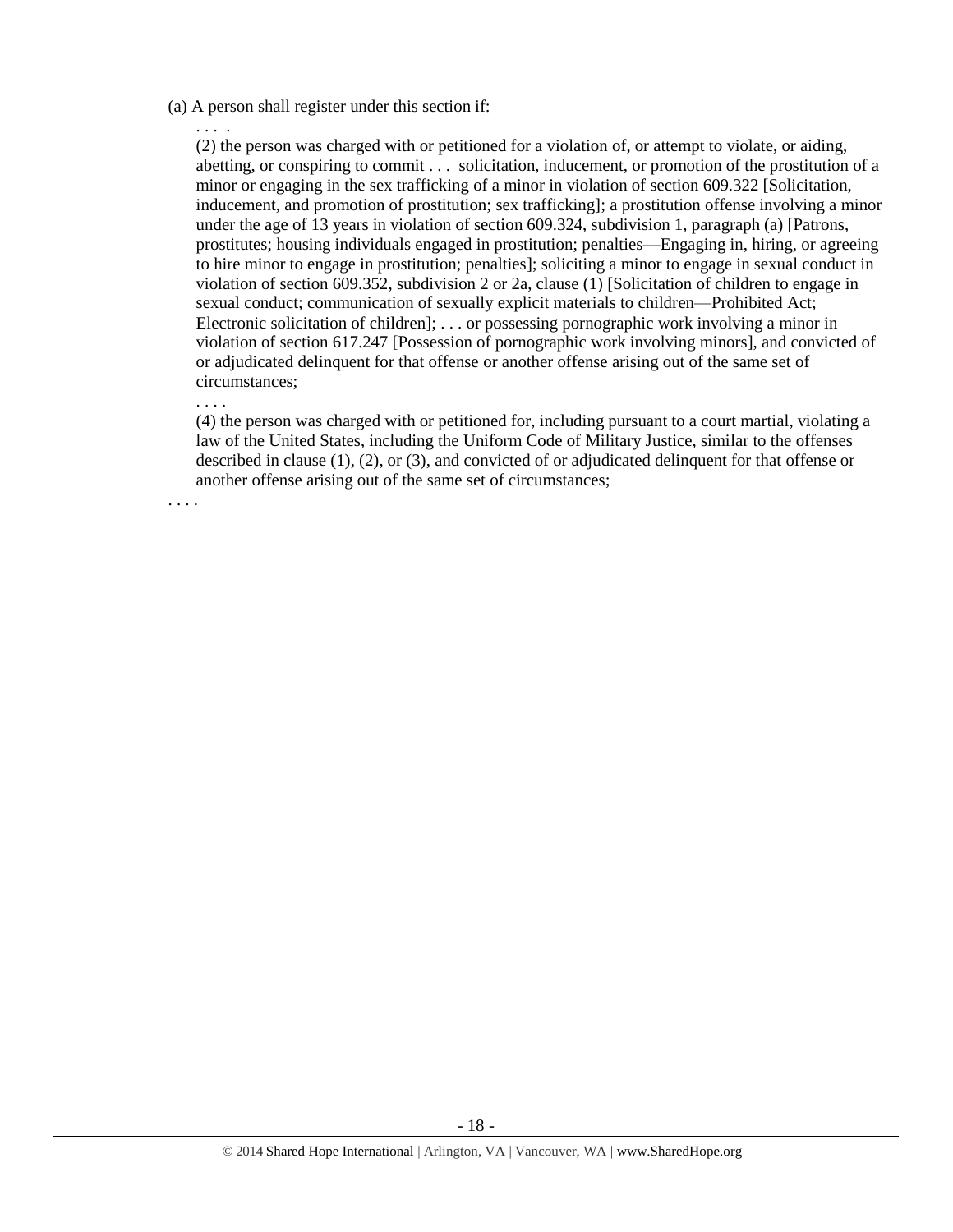#### **FRAMEWORK ISSUE 3: CRIMINAL PROVISIONS FOR TRAFFICKERS**

## *Legal Components:*

- *3.1 Penalties for trafficking a child for sexual exploitation are as high as federal penalties.*
- *3.2 Creating and distributing child pornography carries penalties as high as similar federal offenses.*
- *3.3 Using the Internet to lure, entice, recruit, or sell commercial sex acts with a minor is a separate crime or results in an enhanced penalty for traffickers.*
- *3.4 Financial penalties for traffickers, including asset forfeiture, are sufficiently high.*
- *3.5 Convicted traffickers are required to register as sex offenders.*
- *3.6 Laws relating to termination of parental rights for certain offenses include sex trafficking or commercial sexual exploitation of children (CSEC) offenses in order to remove the children of traffickers from their control and potential exploitation.*

*\_\_\_\_\_\_\_\_\_\_\_\_\_\_\_\_\_\_\_\_\_\_\_\_\_\_\_\_\_\_\_\_\_\_\_\_\_\_\_\_\_\_\_\_\_\_\_\_\_\_\_\_\_\_\_\_\_\_\_\_\_\_\_\_\_\_\_\_\_\_\_\_\_\_\_\_\_\_\_\_\_\_\_\_\_\_\_\_\_\_\_\_\_\_*

# *Legal Analysis:*

*3.1 Penalties for trafficking a child for sexual exploitation are as high as federal penalties.* 

Traffickers convicted under Minn. Stat. Ann. § 609.322(1)(a) (Solicitation, inducement and promotion of prostitution; sex trafficking in the first degree)<sup>41</sup> may be punished by imprisonment up to 20 years, a fine not to exceed \$50,000, or both. However, a trafficker may receive imprisonment up to 25 years, a fine not to exceed \$60,000, or both under Minn. Stat. Ann. §  $609.322(1)(b)$  if at least one of the following aggravating factors is present:

(1) the offender has committed a prior qualified human trafficking-related offense;

(2) the offense involved a sex trafficking victim who suffered bodily harm during the commission of the offense;

(3) the time period that a sex trafficking victim was held in debt bondage or forced labor or services exceeded 180 days; or

(4) the offense involved more than one sex trafficking victim.

Additionally, traffickers face prosecution under Minn. Stat. Ann. § 609.324(1a) (Patrons; prostitutes; housing individuals engaged in prostitution; penalties) and Minn. Stat. Ann. § 609.283(1) (Unlawful conduct with respect to documents in furtherance of labor or sex trafficking).<sup>42</sup> A trafficker convicted under Minn. Stat. Ann. § 609.324(1a) may receive imprisonment up to 1 year, a fine not to exceed \$3,000, or both. If the victim of Minn. Stat Ann. § 609.283(1) is under the age of 18, a conviction under Minn. Stat. Ann. § 609.283(1) may be punished by imprisonment up to 10 years, a fine not to exceed \$20,000, or both. Minn. Stat. Ann. § 609.283(2).

Furthermore, Minn. Stat. Ann. § 609.3453 (Criminal sexual predatory conduct) enhances a sentence "if the person commits a predatory crime<sup>43</sup> that was motivated by the offender's sexual impulses or was part of a predatory pattern of behavior that had criminal sexual conduct as its goal." Minn. Stat. Ann. § 609.3453(1). A

 $\overline{\phantom{a}}$ <sup>41</sup> *See supra* Section 1.1 for the substantive provisions of Minn. Stat. Ann. § 609.324(1a) and § 609.322(1)(a).

<sup>&</sup>lt;sup>42</sup> See supra Section 1.2 for the substantive provisions of Minn. Stat. Ann. § 609.324(1a) and § 609.283(1).

<sup>&</sup>lt;sup>43</sup> "Predatory crime" is defined as "a felony violation of . . . 609.25 (kidnapping), 609.255 (false imprisonment), 609.498 (tampering with a witness), 609.561 (first-degree arson), or 609.582, subdivision 1 (first-degree burglary)." Minn. Stat. Ann. § 609.341(22).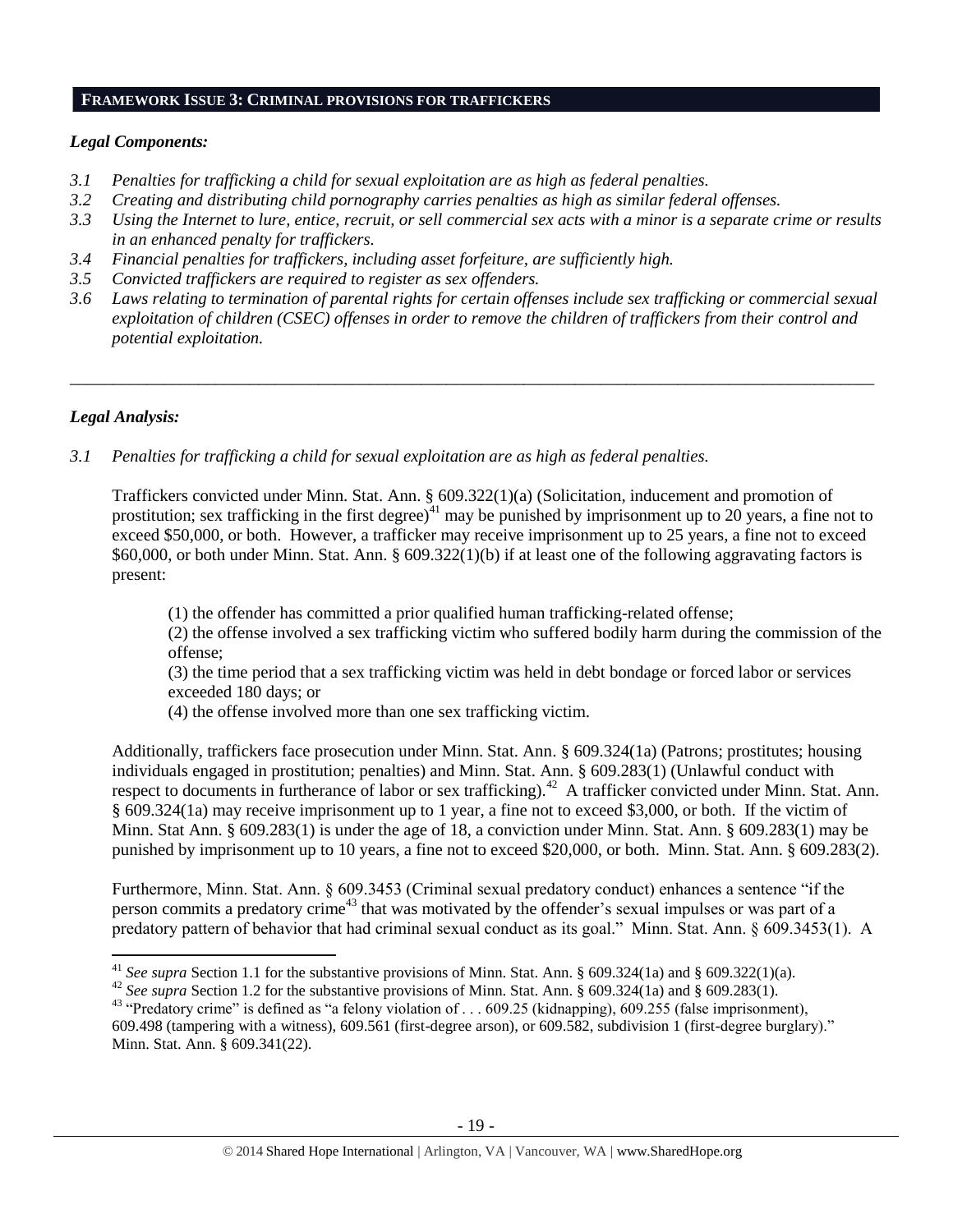person convicted who falls under Minn. Stat. Ann. § 609.3453(1) may have the sentence enhanced by up to "25 percent longer than for the underlying predatory crime" and a possible fine of up to \$20,000. If the offender has prior sex offense convictions, the sentence may be enhanced by up to "50 percent longer than for the underlying predatory crime" and a possible fine of up to \$20,000. Minn. Stat. Ann. § 609.3453(2).

In comparison, if the victim is under the age of 14, a conviction under the Trafficking Victims Protection Act  $(TVPA)<sup>44</sup>$  for child sex trafficking is punishable by 15 years to life imprisonment and a fine not to exceed \$250,000. 18 U.S.C. §§ 1591(b)(1), 3559(a)(1), 3571(b)(3). If the victim is between the ages of 14–17, a conviction is punishable by 10 years to life imprisonment and a fine not to exceed \$250,000. 18 U.S.C. §§ 1591(b)(2), 3559(a)(1), 3571(b)(3). A conviction is punishable by mandatory life imprisonment, however, if the trafficker has a prior conviction for a federal sex offense<sup>45</sup> against a minor.

# *3.2 Creating and distributing child pornography carries penalties as high as similar federal offenses*.

Minn. Stat. Ann. § 617.246(2) (Use of minors in sexual performance prohibited) prohibits creating child pornography.<sup>46</sup> Additionally, Minn. Stat. Ann. § 617.246(4) makes it illegal to sell child pornography, by making it unlawful if a person, "knowing or with reason to know its content and character, disseminates for profit . . . a pornographic work,"<sup>47</sup> while Minn. Stat. Ann. § 617.246(3) makes it illegal if a person to "owns or operates a business in which pornographic work . . . is disseminated . . . or is reproduced" when the person "knows the content and character of the pornographic work disseminated or reproduced." Convictions under Minn. Stat. Ann. § 617.246(2), (3), and (4) are all felonies punishable by imprisonment up to 10 years, a fine not to exceed \$20,000 for a first offense, or both. The fine rises to \$40,000 for any subsequent offense. Minn. Stat. Ann. § 617.246(2), (3), (4).

In comparison, if the victim is under the age of 14, a conviction under the TVPA for child sex trafficking is punishable by 15 years to life imprisonment and a fine not to exceed \$250,000. 18 U.S.C. §§ 1591(b)(1), 3559(a)(1), 3571(b)(3). If the victim is between the ages of 14–17, a conviction is punishable by 10 years to life imprisonment and a fine not to exceed \$250,000. 18 U.S.C. §§ 1591(b)(2),  $3559(a)(1)$ ,  $3571(b)(3)$ . A conviction is punishable by mandatory life imprisonment, however, if the trafficker has a prior conviction for a federal sex offense<sup>48</sup> against a minor. Additionally, a federal conviction for distribution of child pornography<sup>49</sup> is generally punishable by imprisonment for 5–20 years and a fine not to exceed \$250,000.<sup>50</sup> Subsequent convictions, however, are punishable by imprisonment up to 40 years and a fine not to exceed  $$250,000$ .<sup>51</sup>

l

<sup>51</sup> 18 U.S.C. §§ 2252(b) (stating if a person has a prior conviction under subsection (a)(1), (a)(2), or (a)(3) or a list of other statutes, a conviction is punishable by a fine and imprisonment for 15–40 years), 2252A(b)(1) (stating if a

<sup>44</sup> *See supra* note [24.](#page-12-0)

<sup>45</sup> *See supra* note [25.](#page-12-1) 

<sup>46</sup> *See supra* Section 1.2 for the substantive provisions of Minn. Stat. Ann. § 617.246(2).

<sup>&</sup>lt;sup>47</sup> See supra note [7](#page-3-1) for the definition of "pornographic work."

<sup>48</sup> *See supra* note [25.](#page-12-1)

<sup>&</sup>lt;sup>49</sup> 18 U.S.C. §§ 2252(a)(1), (a)(2), (a)(3) (Certain activities relating to material involving the sexual exploitation of minors),  $2252A(a)(2)$ , (a)(3) (Certain activities relating to material constituting or containing child pornography), 1466A(a) (Obscene visual representations of the sexual abuse of children).

<sup>&</sup>lt;sup>50</sup> 18 U.S.C. §§ 2252(b) (stating that a conviction under subsection (a)(1), (a)(2), or (a)(3) is punishable by imprisonment for 5–20 years and a fine), 2252A(b)(1) (a conviction is punishable by imprisonment for 5–20 years and a fine), 1466A(a), (b) (stating that a conviction under subsection (a) is "subject to the penalties provided in section 2252A(b)(1)," imprisonment for 5–20 years and a fine, while a conviction under subsection (b) is "subject to the penalties provided in section 2252A(b)(2)," imprisonment up to 10 years, a fine, or both); *see also* 18 U.S.C. §§ 3559(a)(1) (classifying all of the above listed offenses as felonies),  $3571(b)(3)$  (providing a fine up to \$250,000 for any felony conviction).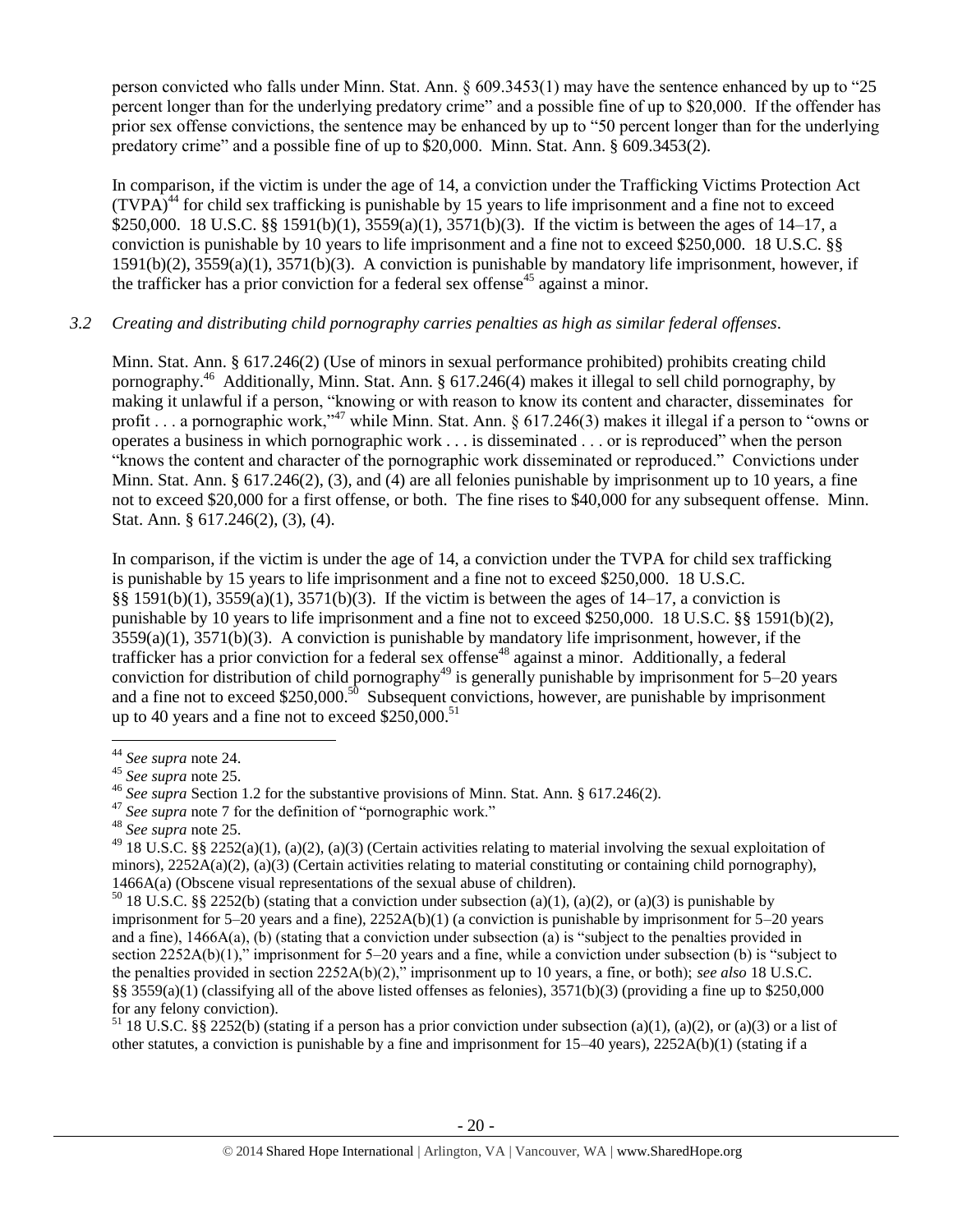*3.3 Using the Internet to lure, entice, recruit, or sell commercial sex acts with a minor is a separate crime or results in an enhanced penalty for traffickers.*

Minn. Stat. Ann. § 609.352(2a) (Solicitation of children to engage in sexual conduct; communication of sexually explicit materials to children) makes it illegal to use the Internet to solicit a child for the purpose of engaging in sexual conduct.<sup>52</sup> A conviction under Minn. Stat. Ann. § 609.352(2a) is punishable as a felony by imprisonment up to 3 years, a fine not to exceed \$5,000, or both. Minn. Stat. Ann. § 609.352(4).

### *3.4 Financial penalties for traffickers, including asset forfeiture, are sufficiently high*.

Traffickers convicted under Minnesota's trafficking related criminal laws may be required to pay fines ranging from \$3,000 to \$1,000,000. Specifically, traffickers convicted of Minn. Stat. Ann. § 609.322(1)(a) (Solicitation, inducement, and promotion of prostitution; sex trafficking) may be ordered to pay a fine not to exceed \$50,000. Minn. Stat. Ann.  $\S 609.322(1)(a)$ . However, a trafficker may be required to pay a fine not to exceed \$60,000 under Minn. Stat. Ann. § 609.322(1)(b) if at least one aggravating factor is present.

Traffickers prosecuted under Minn. Stat. Ann. § 609.324(1a) (Patrons; prostitutes; housing individuals engaged in prostitution; penalties) may be required to pay a fine not to exceed \$3,000, while those convicted under Minn. Stat. Ann. § 609.283(1) (Unlawful conduct with respect to documents in furtherance of labor or sex trafficking), if the victim is under the age of 18, may be ordered to pay a fine not to exceed \$20,000. Minn. Stat. Ann. §§ 609.324(1a), 609.283(2).

In addition, when a trafficker is convicted under Minn. Stat. Ann. §§ 609.322 or 609.324, "the court shall impose as assessment<sup>53</sup> of not less than \$500 and not more than \$750 for a violation of section 609.324, subdivision 2, or a misdemeanor violation of section 609.324, subdivision 3; otherwise the court shall impose an assessment of not less than \$750 and not more than \$1,000. The assessment . . . is in addition to the surcharge required by section 357.021, subdivision 6." Minn. Stat. Ann. § 609.3241(a). Minn. Stat. Ann. § 357.021(6) requires the court administrator to "collect a \$75 surcharge on every person convicted of any felony, gross misdemeanor, misdemeanor, or petty misdemeanor offense."

A trafficker convicted under Minn. Stat. Ann. § 609.352(2) or (2a) (Solicitation of children to engage in sexual conduct; communication of sexually explicit materials to children), both felonies, may have to pay fines not to exceed \$5,000. Traffickers convicted under Minn. Stat. Ann. § 617.246 (Use of minors in sexual performance prohibited) may be required to pay a fine not to exceed \$20,000 for a first offense, and \$40,000 for any subsequent offense. Minn. Stat. Ann. § 617.246(2), (3), (4). Lastly, traffickers convicted under Minn. Stat. Ann. § 609.903(1) (Racketeering)<sup>54</sup> may be ordered to pay a fine not to exceed \$1,000,000 or "three times the gross value gained or three times the gross loss caused, whichever is greater, plus court costs and the costs of investigation and prosecution reasonably incurred, less the value of any property forfeited under section 609.905 [Criminal forfeiture]." Minn. Stat. Ann. § 609.904(1), (2).

 $\overline{\phantom{a}}$ 

person has a prior conviction under subsection (a)(2), (a)(3), or a list of other statutes, a conviction is punishable by a fine and imprisonment for  $15-40$  years),  $1466A(a)$ , (b) (stating that the penalty scheme for section  $2252A(b)$ applies); *see also* 18 U.S.C. §§ 3559(a)(1) (classifying all of the above listed offenses as felonies), 3571(b)(3) (providing a fine up to \$250,000 for any felony conviction).

<sup>52</sup> *See supra* Section 2.5 for the substantive provisions of Minn. Stat. Ann. § 609.352(2a).

<sup>53</sup> *See supra* note [31.](#page-14-0)

<sup>54</sup> *See supra* Section 1.4 for relevant RICO provisions under Minnesota law.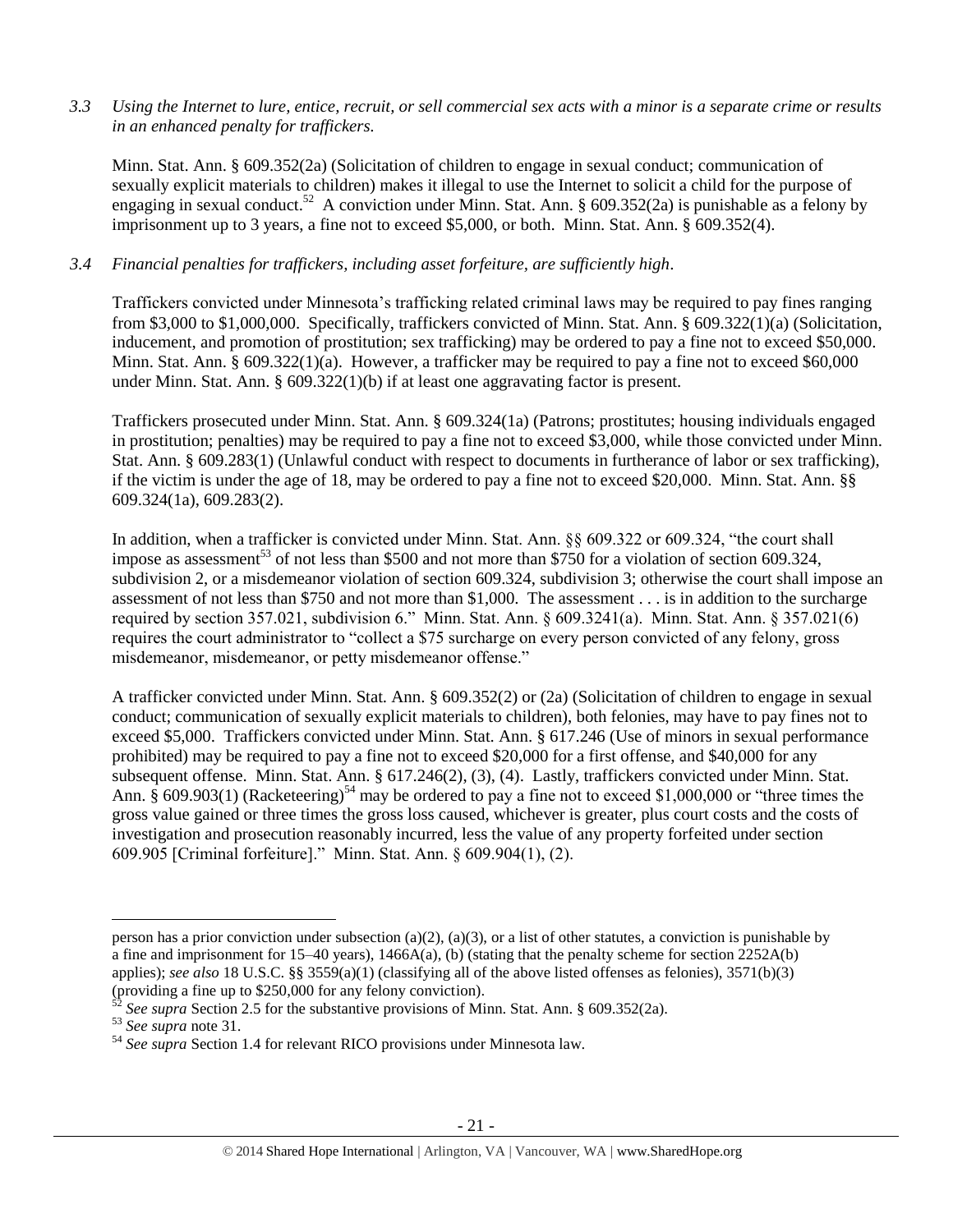Defendants may also be ordered to make restitution. Pursuant to Minn. Stat. Ann. § 611A.04(1)(a) (Order of restitution),

A victim<sup>55</sup> of a crime has the right to receive restitution as part of the disposition of a criminal charge or juvenile delinquency proceeding against the offender if the offender is convicted or found delinquent. . . . A request for restitution may include, but is not limited to, any out-of-pocket losses resulting from the crime, including medical and therapy costs, replacement of wages and services, expenses incurred to return a child who was a victim of a crime under section 609.26 [Depriving another of custodial or parental rights] to the child's parents or lawful custodian, and funeral expenses. An actual or prospective civil action involving the alleged crime shall not be used by the court as a basis to deny a victim's right to obtain court-ordered restitution under this section. . . .

Additionally, traffickers may be required, under a civil procedure, to forfeit certain property, including money, used in committing a designated crime. Pursuant to Minn. Stat. Ann. § 609.5312(1)(a)-, b) (Forfeiture of property associated with designated offenses),

(a) All personal property<sup>56</sup> is subject to forfeiture if it was used or intended for use to commit or facilitate the commission of a designated offense. All money and other property, real and personal, that represent proceeds of a designated offense, and all contraband property are subject to forfeiture, except as provided in this section.

(b) All money used or intended to be used to facilitate the commission of a violation of section 609.322<sup>57</sup> [Solicitation, inducement, and promotion of prostitution; sex trafficking] or 609.324<sup>58</sup> [Patrons; prostitutes; housing individuals engaged in prostitution; penalties] or a violation of a local ordinance substantially similar to section 609.322 or 609.324 is subject to forfeiture.

Minn. Stat. Ann. § 609.531(5) states that "[a]ll right, title, and interest in property subject to forfeiture under sections  $609.531$  to  $609.5318$  vests in the appropriate agency<sup>59</sup> upon commission of the act or omission giving rise to forfeiture." Seizure of the property may be upon process issued by a court or without process, where certain circumstances apply. Minn. Stat. Ann. § 609.531(4).

As defined in Minn. Stat. Ann. § 609.531(1)(f) (Forfeitures), "designated offenses" include Minn. Stat. Ann. § 609.352 (Solicitation of children to engage in sexual conduct; communication of sexually explicit materials to children), Minn. Stat. Ann. § 617.246 (Use of minors in sexual performance prohibited), Minn. Stat. Ann. § 609.322 (Solicitation, inducement, and promotion of prostitution; sex trafficking), or any violation of section 609.324 (Patrons; prostitutes; housing individuals engaged in prostitution; penalties).

Furthermore, Minn. Stat. Ann. § 609.5312(3)(a), states,

 $\overline{\phantom{a}}$ 

<sup>55</sup> *See supra* note [32.](#page-14-1)

<sup>56</sup> Minn. Stat. Ann. § 609.531 (Forfeitures) defines "property" for the purposes of Minn. Stat. Ann. § 609.5312(1), according to "section 609.52, subdivision 1, clause (1)," which states that property

means all forms of tangible property, whether real or personal, without limitation including documents of value, electricity, gas, water, corpses, domestic animals, dogs, pets, fowl, and heat supplied by pipe or conduit by municipalities or public utility companies and articles, as defined in clause (4), representing trade secrets, which articles shall be deemed for the purposes of Extra Session Laws 1967, chapter 15 to include any trade secret represented by the article.

<sup>57</sup> *See supra* section 3.1 for discussion of applicability of Stat. Ann. § 609.322 to traffickers.

<sup>58</sup> *See supra* section 3.1 for discussion of applicability of Stat. Ann. § 609.324 to traffickers.

<sup>59</sup> *See supra* note [35.](#page-15-0)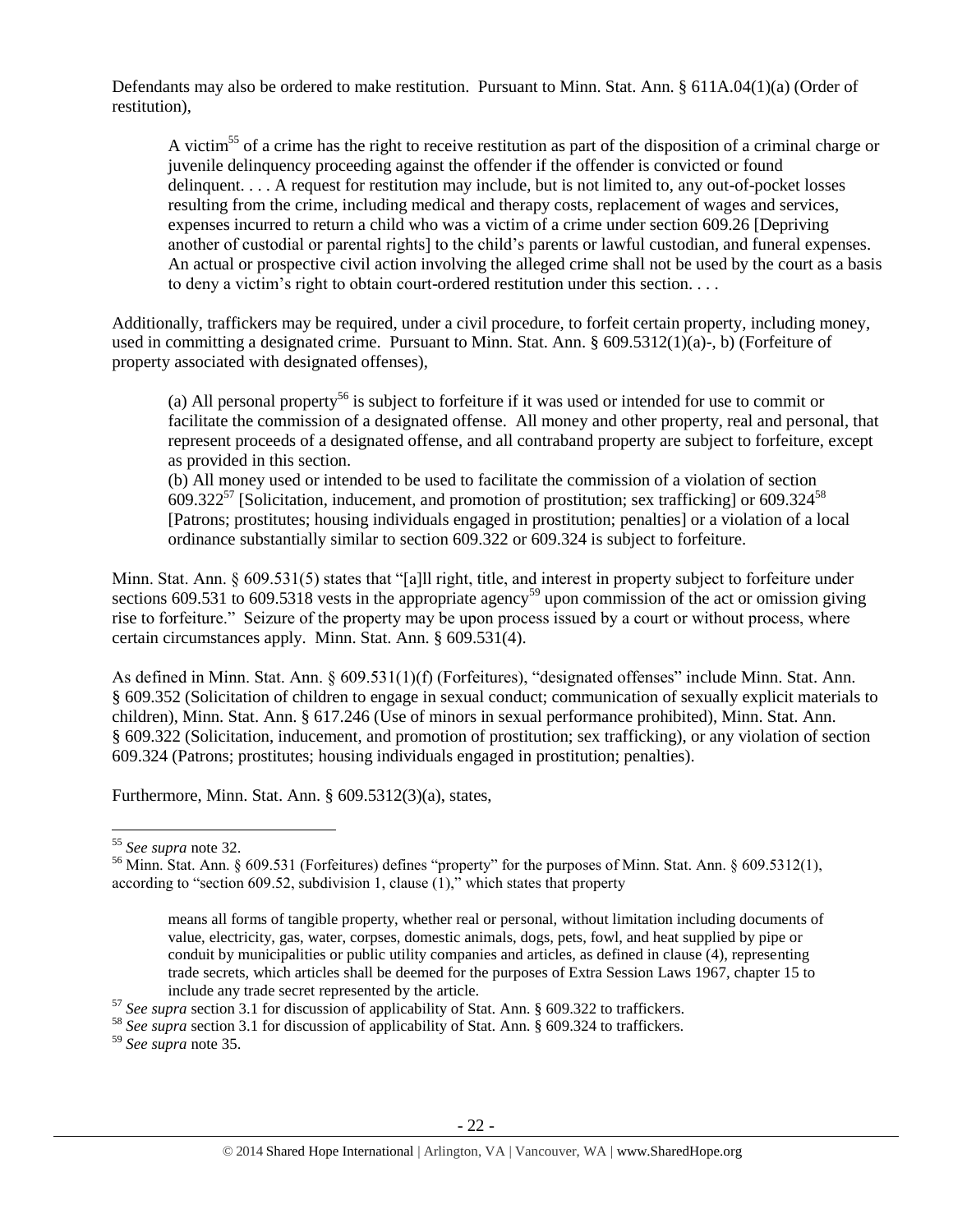A motor vehicle is subject to forfeiture under this subdivision if it was used to commit or facilitate, or used during the commission of, a violation of section 609.324 [Patrons; prostitutes; housing individuals engaged in prostitution; penalties] or a violation of a local ordinance substantially similar to section 609.324. A motor vehicle is subject to forfeiture under this subdivision only if the offense is established by proof of a criminal conviction for the offense. . . .

*3.5 Convicted traffickers are required to register as sex offenders.*

Pursuant to Minn. Stat. Ann.  $\S 243.166(1b)^{60}$ ,

(a) A person shall register under this section if:

. . . . (2) the person was charged with or petitioned for a violation of, or attempt to violate, or aiding, abetting, or conspiring to commit . . . solicitation, inducement, or promotion of the prostitution of a minor or engaging in the sex trafficking of a minor in violation of section 609.322 [Solicitation, inducement, and promotion of prostitution; sex trafficking]; a prostitution offense involving a minor under the age of 13 years in violation of section 609.324, subdivision 1, paragraph (a) [Patrons, prostitutes; housing individuals engaged in prostitution; penalties—Engaging in, hiring, or agreeing to hire minor to engage in prostitution; penalties]; soliciting a minor to engage in sexual conduct in violation of section 609.352, subdivision 2 or 2a, clause (1) [Solicitation of children to engage in sexual conduct; communication of sexually explicit materials to children—Prohibited Act; Electronic solicitation of children]; . . . or possessing pornographic work involving a minor in violation of section 617.247 [Possession of pornographic work involving minors], and convicted of or adjudicated delinquent for that offense or another offense arising out of the same set of circumstances;

. . .

(4) the person was charged with or petitioned for, including pursuant to a court martial, violating a law of the United States, including the Uniform Code of Military Justice, similar to the offenses described in clause (1), (2), or (3), and convicted of or adjudicated delinquent for that offense or another offense arising out of the same set of circumstances;

. . . .

*3.6 Laws relating to termination of parental rights for certain offenses include sex trafficking or commercial sexual exploitation of children (CSEC) offenses in order to remove the children of traffickers from their control and potential exploitation.* 

Under Minn. Stat. Ann. § 260C.301(1), the juvenile court has discretion to file a petition to terminate parental rights under certain circumstances:

The juvenile court may upon petition, terminate all rights of a parent to a child:

- (a) with the written consent of a parent who for good cause desires to terminate parental rights; or
	- (b) if it finds that one or more of the following conditions exist:

(6) that a child has experienced egregious harm in the parent's care which is of a nature, duration, or chronicity that indicates a lack of regard for the child's well-being, such that a

 $\overline{a}$ 

. . . .

<sup>60</sup> *See supra* note [40.](#page-16-0) .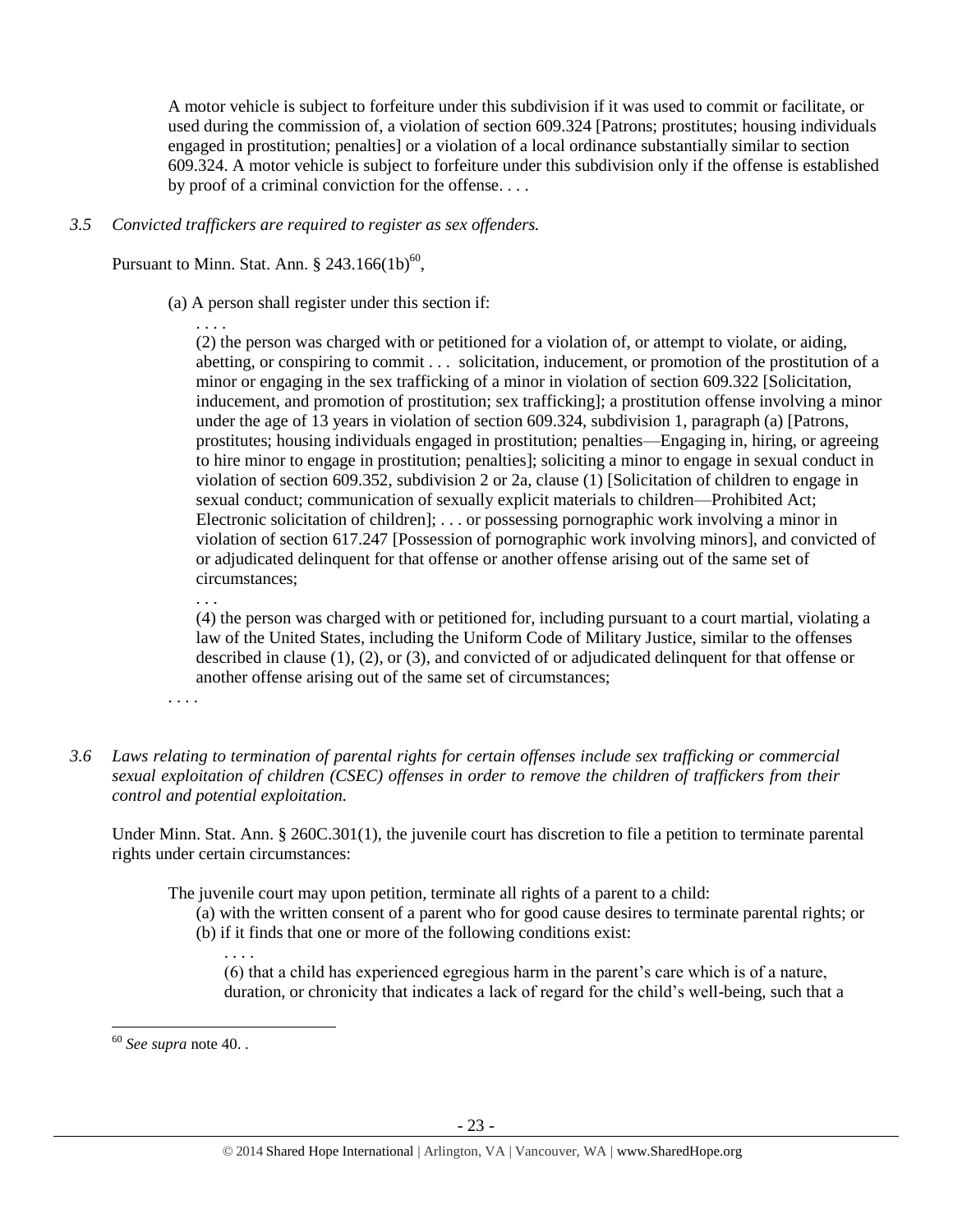reasonable person would believe it contrary to the best interest of the child or of any child to be in the parent's care;

. . . (9) that the parent has been convicted of a crime listed in section 260.012, paragraph (g), clauses  $(1)$  to  $(5)$ .

. . . .

. . .

.

The list of crimes in Minn. Stat. Ann.  $\S 260.012(g)(1)–(3)$  does not include Minn. Stat. Ann. § 609.322(1)(a) (Solicitation, inducement, and promotion of prostitution; sex trafficking), § 609.324(1a) (Patrons; prostitutes; housing individuals engaged in prostitution; penalties), § 609.283(1) (Unlawful conduct with respect to documents in furtherance of labor or sex trafficking), § 609.352(2) or (2a) (Solicitation of children to engage in sexual conduct; communication of sexually explicit materials to children), or § 617.246 (Use of minors in sexual performance prohibited). However, pursuant to Minn. Stat. Ann. § 260C.007(14), "egregious harm" is defined as the following:

[T]he infliction of bodily harm to a child or neglect of a child which demonstrates a grossly inadequate ability to provide minimally adequate parental care. . . . Egregious harm includes, but is not limited to:

. . . (7) conduct towards a child that constitutes solicitation, inducement, or promotion of, or receiving profit derived from prostitution under section 609.322 [Solicitation, inducement, and promotion of prostitution; sex trafficking];

(10) conduct toward a child that constitutes criminal sexual conduct under sections 609.342 [Criminal sexual conduct in the first degree] to 609.345 [Criminal sexual conduct in the fourth degree].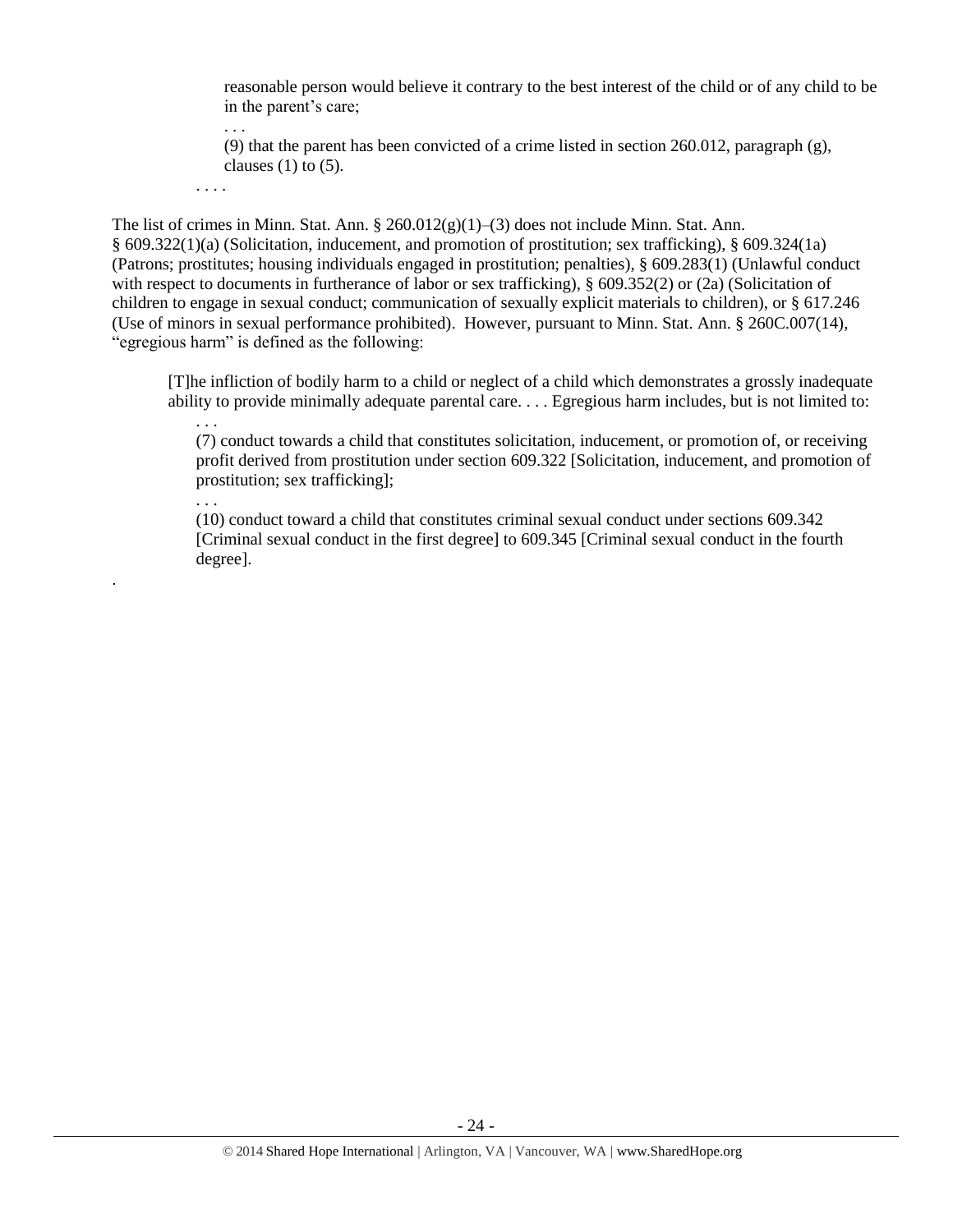#### **FRAMEWORK ISSUE 4: CRIMINAL PROVISIONS FOR FACILITATORS**

#### *Legal Components:*

- *4.1 The acts of assisting, enabling, or financially benefitting from child sex trafficking are included as criminal offenses in the state sex trafficking statute.*
- *4.2 Financial penalties, including asset forfeiture laws, are in place for those who benefit financially from or aid and assist in committing domestic minor sex trafficking.*

*\_\_\_\_\_\_\_\_\_\_\_\_\_\_\_\_\_\_\_\_\_\_\_\_\_\_\_\_\_\_\_\_\_\_\_\_\_\_\_\_\_\_\_\_\_\_\_\_\_\_\_\_\_\_\_\_\_\_\_\_\_\_\_\_\_\_\_\_\_\_\_\_\_\_\_\_\_\_\_\_\_\_\_\_\_\_\_\_\_\_\_\_\_\_*

- *4.3 Promoting and selling child sex tourism is illegal.*
- *4.4 Promoting and selling child pornography is illegal.*

### *Legal Analysis:*

l

*4.1 The acts of assisting, enabling, or financially benefitting from child sex trafficking are included as criminal offenses in the state sex trafficking statute*.

Minn. Stat. Ann. § 609.322(1)(a)(3) (Solicitation, inducement and promotion of prostitution; sex trafficking) could be used to prosecute a facilitator who "receives profit, knowing or having reason to know that it is derived from the prostitution, or the promotion of the prostitution, of an individual under the age of 18 years.<sup>561</sup> A facilitator who is convicted under Minn. Stat. Ann. § 609.322(1)(a) may be punished by imprisonment up to 20 years, a fine not to exceed \$50,000, or both. However, according to Minn. Stat. Ann. § 609.322(1)(b), a facilitator may receive imprisonment up to 25 years, a fine not to exceed \$60,000, or both imprisonment and a fine, if at least one of the following aggravating factors is present:

(1) the offender has committed a prior qualified human trafficking-related offense;

(2) the offense involved a sex trafficking victim who suffered bodily harm during the commission of the offense;

(3) the time period that a sex trafficking victim was held in debt bondage or forced labor or services exceeded 180 days; or

(4) the offense involved more than one sex trafficking victim.

Additionally, facilitators may face prosecution under Minn. Stat. Ann. § 609.324(1a) (Patrons; prostitutes; housing individuals engaged in prostitution; penalties), $62$  which states,

Any person, other than one related by blood, adoption, or marriage to the minor, who permits a minor to reside, temporarily or permanently, in the person's dwelling without the consent of the minor's parents or guardian, knowing or having reason to know that the minor is engaging in prostitution may be sentenced to imprisonment for not more than one year or to payment of a fine of not more than \$3,000, or both; except that, this subdivision does not apply to residential placements made, sanctioned, or supervised by a public or private social service agency.

*4.2 Financial penalties, including asset forfeiture laws, are in place for those who benefit financially from or aid and assist in committing domestic minor sex trafficking.*

<sup>61</sup> *See supra* Section 1.1 for the substantive provisions of Minn. Stat. Ann. § 609.322(1)(a).

<sup>&</sup>lt;sup>62</sup> See supra Section 1.2 for the substantive provisions of Minn. Stat. Ann. § 609.324(1a).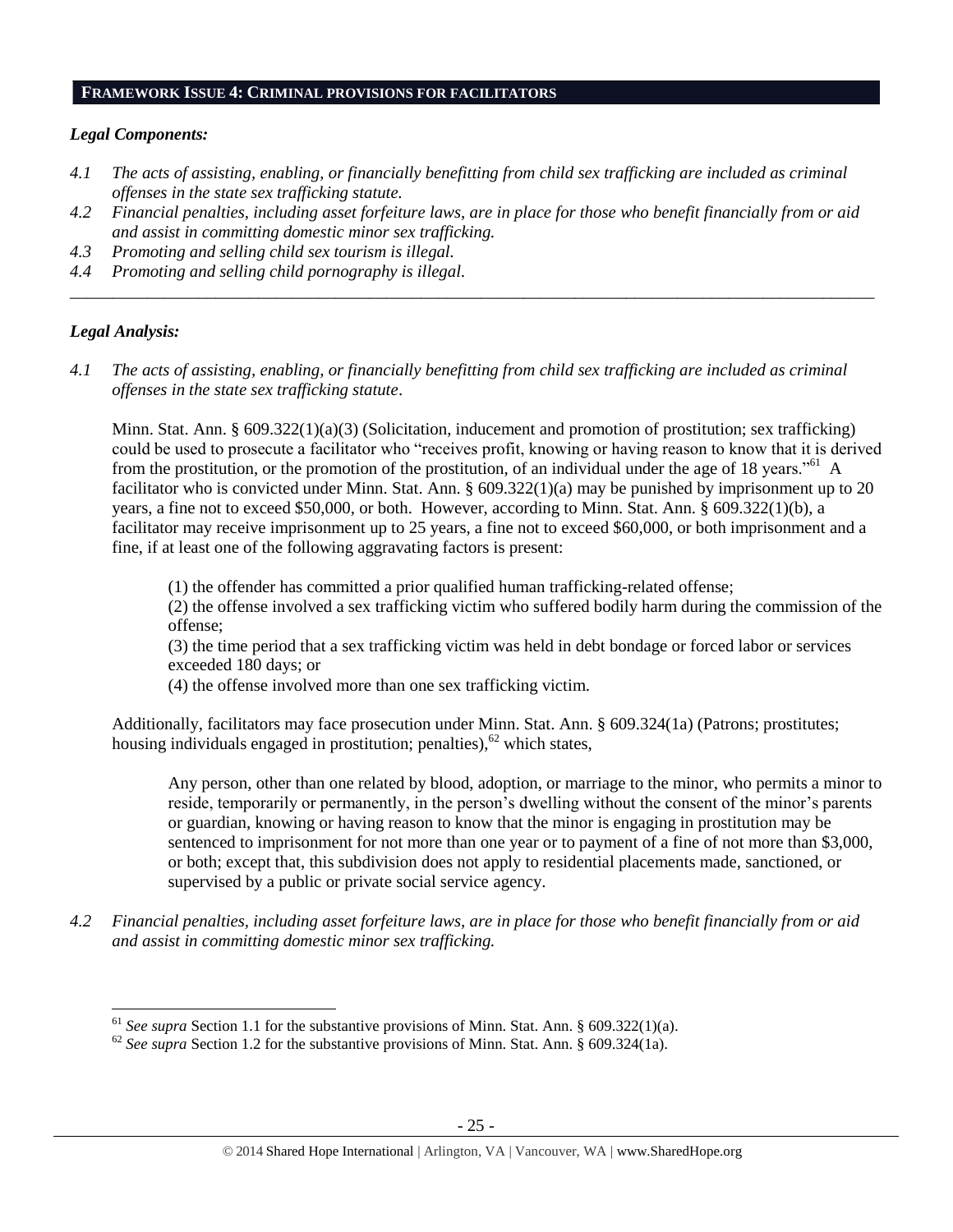Facilitators convicted under Minnesota's criminal laws may be required to pay fines ranging from \$3,000 to \$1,000,000. Specifically, facilitators convicted of violating Minn. Stat. Ann. § 609.322(1)(a) (Solicitation, inducement and promotion of prostitution; sex trafficking) may be ordered to pay a fine not to exceed \$50,000 or \$60,000 if aggravating factors are present. Minn. Stat. Ann. § 609.322(1)(a), (b).

Facilitators convicted under Minn. Stat. Ann. § 609.324(1a) (Patrons; prostitutes; housing individuals engaged in prostitution; penalties) may be required to pay a fine not to exceed \$3,000. Minn. Stat. Ann. § 609.324(1a). Facilitators convicted of Minn. Stat. Ann. § 617.246 (Use of minors in sexual performance prohibited) may be required to pay a fine not to exceed \$20,000 for a first offense, and \$40,000 for any subsequent offense, while facilitators convicted of Minn. Stat. Ann. § 617.247(3)(a) (Possession of pornographic work involving minors) may have to pay fine not to exceed \$10,000 for a first offense and a fine not to exceed \$20,000 for any subsequent offenses. Minn. Stat. Ann. §§ 617.246(2), (3), (4), 617.247(3)(b).

Defendants may also be ordered to make restitution. Pursuant to Minn. Stat. Ann. § 611A.04(1)(a) (Order of restitution),

A victim $^{63}$  of a crime has the right to receive restitution as part of the disposition of a criminal charge or juvenile delinquency proceeding against the offender if the offender is convicted or found delinquent. . . . A request for restitution may include, but is not limited to, any out-of-pocket losses resulting from the crime, including medical and therapy costs, replacement of wages and services, expenses incurred to return a child who was a victim of a crime under section 609.26 [Depriving another of custodial or parental rights] to the child's parents or lawful custodian, and funeral expenses. An actual or prospective civil action involving the alleged crime shall not be used by the court as a basis to deny a victim's right to obtain court-ordered restitution under this section. . . .

A person convicted of a RICO violation may also be ordered to criminally forfeit certain items. Pursuant to Minn. Stat. Ann. § 609.905(1), (2) (Criminal forfeiture),

When a person is convicted of violating section 609.903 [Racketeering], the court may order the person to forfeit to the prosecuting authority any real or personal property subject to forfeiture under this section. Property subject to forfeiture is real and personal property that was used in the course of, intended for use in the course of, derived from, or realized through conduct in violation of section 609.903. A court may not order the forfeiture of property that has been used to pay reasonable attorney fees in connection with a criminal proceeding under section 609.903. . . .

Under subdivision (2), "The district court may order criminal forfeiture of any other property of the defendant up to the value of the property that is unreachable if any property subject to criminal forfeiture under subdivision 1: (1) cannot be located . . . ."

Additionally, a crime<sup>64</sup> victim, including a commercially sexually exploited child who, pursuant to Minn. Stat. Ann. § 611A.01(b), "incurs loss or harm as a result of a crime" and has "the right to receive restitution as part of

 $\overline{a}$ <sup>63</sup> *See supra* note [32.](#page-14-1)

 $64$  Pursuant to Minn. Stat. Ann. § 611A.01(a) "crime" means

conduct that is prohibited by local ordinance and results in bodily harm to an individual; or conduct that is included within the definition of "crime" in section 609.02, subdivision 1, or would be included within that definition but for the fact that (1) the person engaging in the conduct lacked capacity to commit the crime under the laws of this state, or (2) the act was alleged or found to have been committed by a juvenile.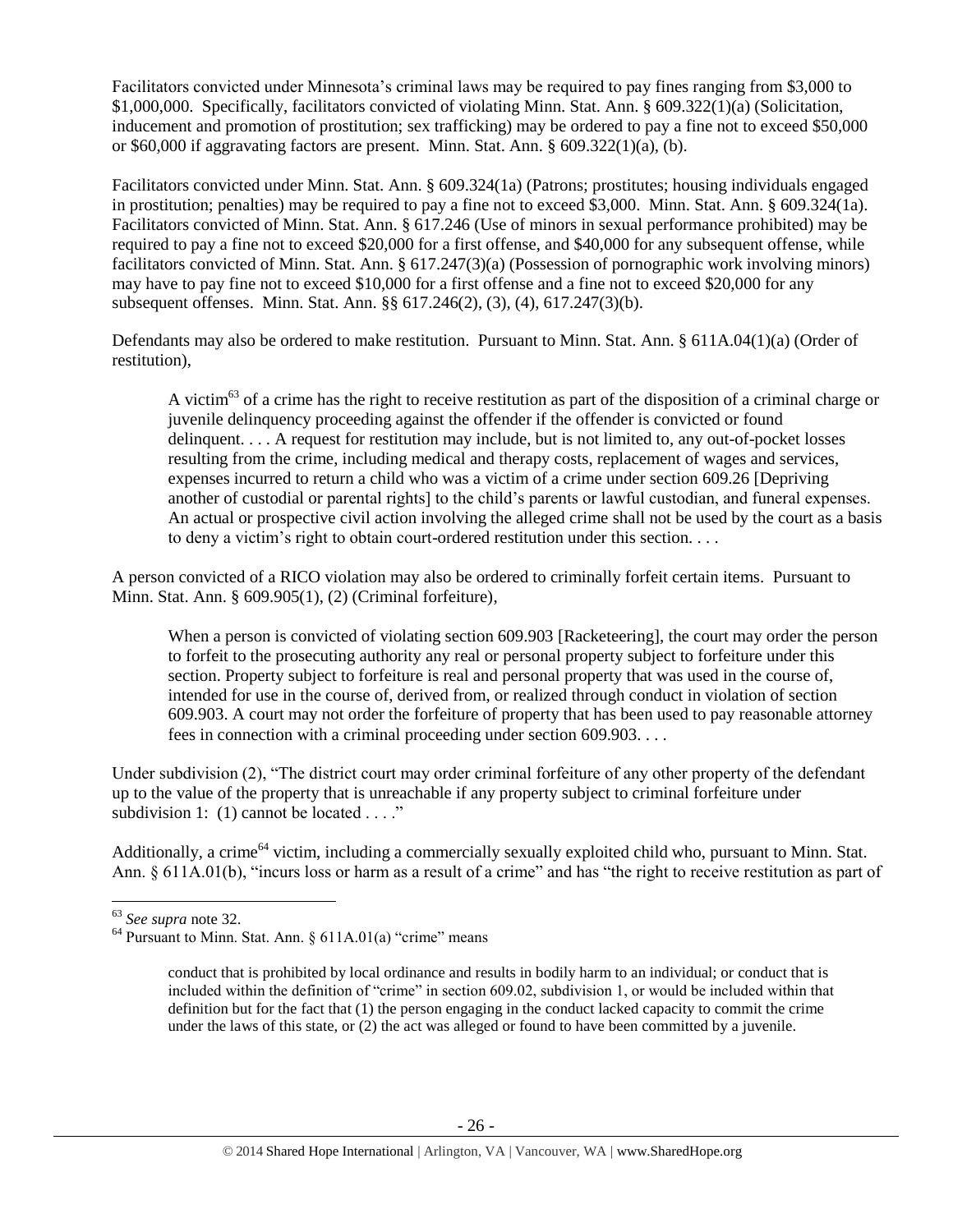the disposition of a criminal charge or juvenile delinquency proceeding against the offender if the offender is convicted or found delinquent." Minn. Stat. Ann. § 611A.04(1). Pursuant to Minn. Stat. Ann. § 611A.04(1)(a) (Order of restitution),

A request for restitution may include, but is not limited to, any out-of-pocket losses resulting from the crime, including medical and therapy costs, replacement of wages and services, expenses incurred to return a child who was a victim of a crime under section 609.26 [Depriving another of custodial or parental rights] to the child's parents or lawful custodian, and funeral expenses. An actual or prospective civil action involving the alleged crime shall not be used by the court as a basis to deny a victim's right to obtain court-ordered restitution under this section. . . .

Additionally, facilitators may be required, under a civil procedure, to forfeit certain property, including money, used in committing a crime. Pursuant to Minn. Stat. Ann. § 609.5312(1)(a), (b) (Forfeiture of property associated with designated offenses),

(a) All personal property is subject to forfeiture if it was used or intended for use to commit or facilitate the commission of a designated offense. All money and other property, real and personal, that represent proceeds of a designated offense, and all contraband property are subject to forfeiture [subject to the exceptions listed in Minn. Stat. Ann. § 609.5312(2)].

(b) All money used or intended to be used to facilitate the commission of a violation of section  $609.322^{65}$  [Solicitation, inducement, and promotion of prostitution; sex trafficking] or  $609.324^{66}$ [Patrons; prostitutes; housing individuals engaged in prostitution; penalties] or a violation of a local ordinance substantially similar to section 609.322 or 609.324 is subject to forfeiture.

Minn. Stat. Ann. § 609.531(5) states that "[a]ll right, title, and interest in property subject to forfeiture under sections 609.531 to 609.5318 vests in the appropriate agency<sup>67</sup> upon commission of the act or omission giving rise to forfeiture." Seizure of the property may be upon process issued by a court or without process, where certain circumstances apply. Minn. Stat. Ann. § 609.531(4).

As defined in Minn. Stat. Ann. § 609.531(1)(f) (Forfeitures), "designated offenses" include felony violations, or felony-level attempts and conspiracies to violate Minn. Stat. Ann. § 617.246 (Use of minors in sexual performance prohibited), § 617.247 (Possession of pornographic work involving minors), § 609.322 (Solicitation, inducement, and promotion of prostitution; sex trafficking), or § 609.324 (Patrons; prostitutes; housing individuals engaged in prostitution; penalties).

Additionally, Minn. Stat. Ann. § 609.5312(3) states,

A motor vehicle is subject to forfeiture under this subdivision if it was used to commit or facilitate, or used during the commission of, a violation of section 609.324 [Patrons; prostitutes; housing individuals engaged in prostitution; penalties] or a violation of a local ordinance substantially similar to section 609.324. A motor vehicle is subject to forfeiture under this subdivision only if the offense is established by proof of a criminal conviction for the offense.

 $\overline{\phantom{a}}$ 

Minn. Stat. Ann. § 609.02(1) defines "crime" as "conduct which is prohibited by statute and for which the actor may be sentenced to imprisonment, with or without a fine."

<sup>&</sup>lt;sup>65</sup> See supra section 4.1 for discussion of applicability of Minn. Stat. Ann. § 609.322 to facilitators.

<sup>&</sup>lt;sup>66</sup> See supra section 4.1 for discussion of applicability of Minn. Stat. Ann. § 609.324 to facilitators.

<sup>67</sup> *See supra* note [35.](#page-15-0)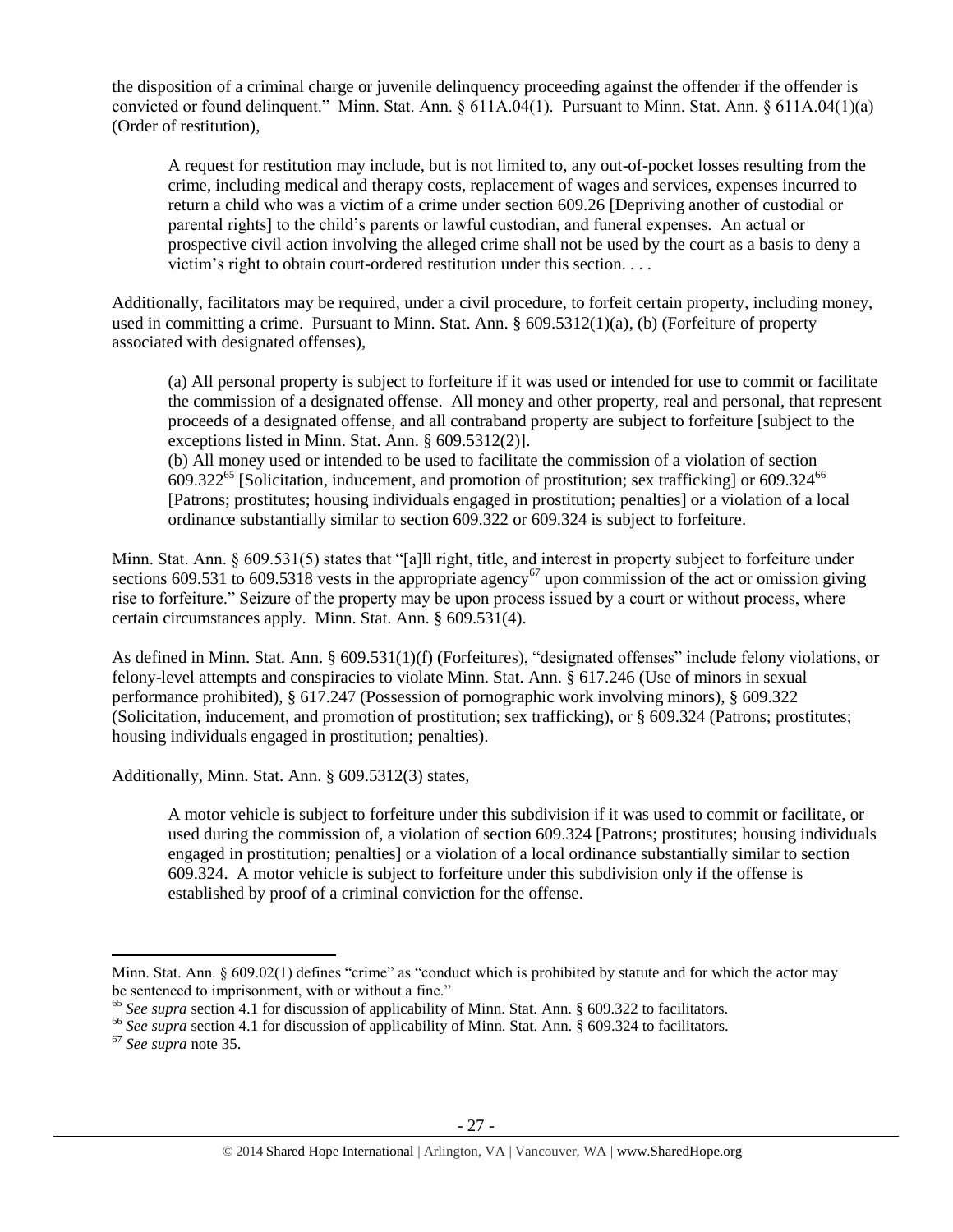## *4.3 Promoting and selling child sex tourism is illegal*.

There is no specific provision in Minnesota law making it illegal to promote or to sell child sex tourism in Minnesota.

4.3.1 Recommendation: Enact a law that prohibits selling or offering to sell travel services that include or facilitate travel for the purpose of engaging in commercial sexual exploitation of a minor, if the offer, travel, or sale is occurring in Minnesota.

### *4.4 Promoting and selling child pornography is illegal*.

Minn. Stat. Ann. § 617.246(3) makes it a crime to own a business that sells child pornography, stating in part, "A person who owns or operates a business in which a pornographic work, as defined in this section, is disseminated to an adult or a minor or is reproduced, and who knows the content and character of the pornographic work disseminated or reproduced, is guilty of a felony." Minn. Stat. Ann. § 617.246(4) separately makes it illegal to disseminate child pornography, stating, "A person who, knowing or with reason to know its content and character, disseminates for profit to an adult or a minor a pornographic work, as defined in this section, is guilty of a felony." Convictions for violating Minn. Stat. Ann. § 617.246, (3), and (4) are all punishable as felonies by imprisonment not to exceed 10 years, a fine not to exceed \$20,000, or both imprisonment and a fine, for a first offense, but the fine is increased up to \$40,000 for any subsequent offense. Minn. Stat. Ann. § 617.246(2), (3), (4).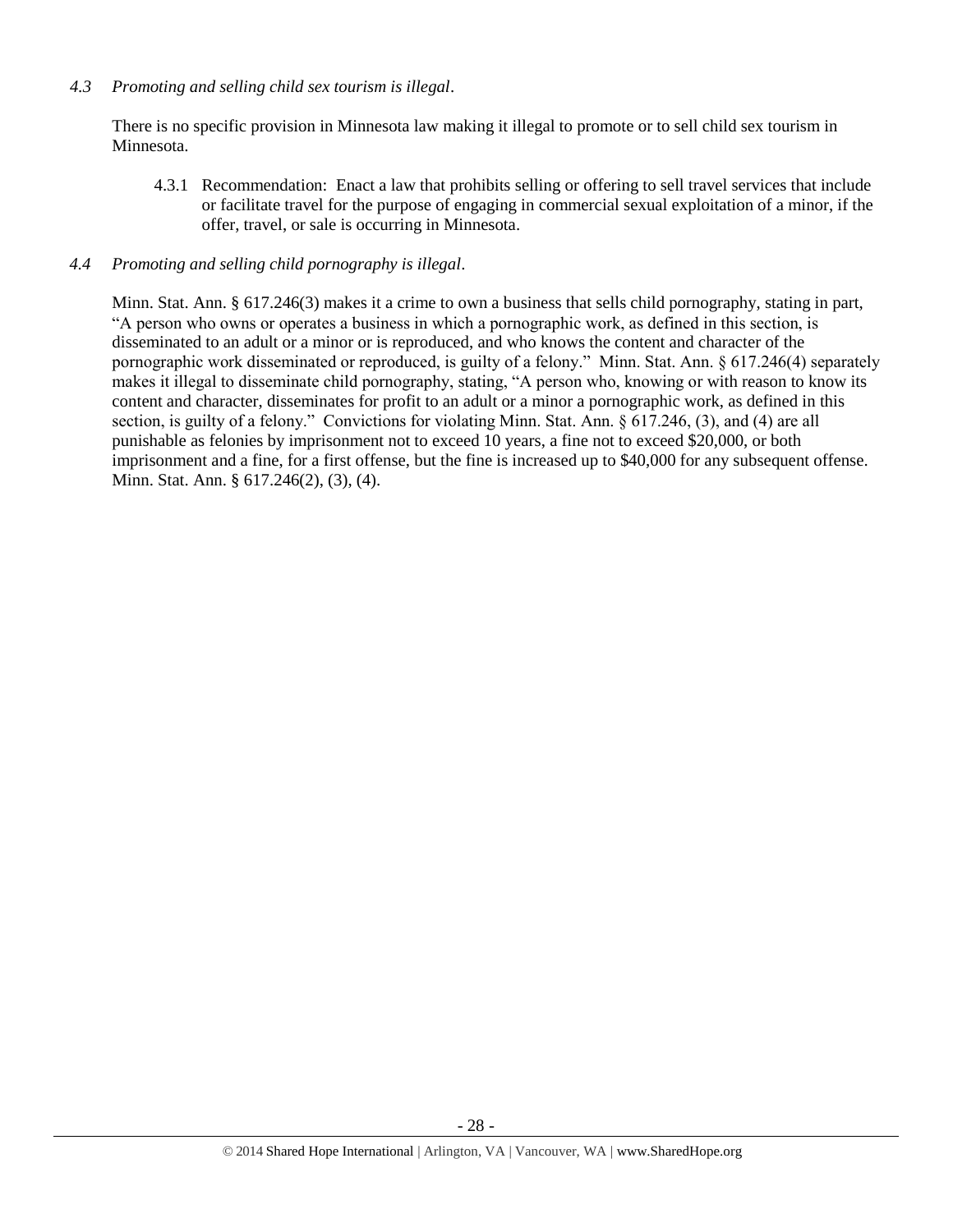#### **FRAMEWORK ISSUE 5: PROTECTIVE PROVISIONS FOR THE CHILD VICTIMS**

# *Legal Components:*

- *5.1 Statutorily-mandated victim services define "victim" to specifically include victims of domestic minor sex trafficking or commercial sexual exploitation of children (CSEC) to ensure prompt identification and access to victims' rights and services.*
- *5.2 The state sex trafficking statute expressly prohibits a defendant from raising consent of the minor to the commercial sex acts as a defense.*
- *5.3 Prostitution laws apply only to adults, making minors under 18 specifically immune from this offense.*
- *5.4 Child victims of sex trafficking or commercial sexual exploitation are provided with a child protection response, including specialized shelter and services, and are not detained in juvenile detention facilities.*
- *5.5 Commercial sexual exploitation or sex trafficking is identified as a type of abuse and neglect within child protection statutes.*
- *5.6 The definition of "caregiver" (or similar term) in the child welfare statutes is broad enough to include a trafficker who has custody or control of a child in order to bring a trafficked child into the protection of child protective services.*
- *5.7 Crime victims' compensation is specifically available to a child victim of sex trafficking or commercial sexual exploitation of children (CSEC) without regard to ineligibility factors.*
- *5.8 Victim-friendly procedures and protections are provided in the trial process for minors under 18.*
- *5.9 Expungement or sealing of juvenile delinquency records resulting from arrests or adjudications for prostitution-related offenses committed as a result of, or in the course of, the commercial sexual exploitation of a minor is available within a reasonable time after turning 18.*
- *5.10 Victim restitution and civil remedies for victims of domestic minor sex trafficking or commercial sexual exploitation of children (CSEC) are authorized by law.*
- *5.11 Statutes of limitations for civil and criminal actions for child sex trafficking or commercial sexual exploitation of children (CSEC) offenses are eliminated or lengthened sufficiently to allow prosecutors and victims a realistic opportunity to pursue criminal action and legal remedies.*

*\_\_\_\_\_\_\_\_\_\_\_\_\_\_\_\_\_\_\_\_\_\_\_\_\_\_\_\_\_\_\_\_\_\_\_\_\_\_\_\_\_\_\_\_\_\_\_\_\_\_\_\_\_\_\_\_\_\_\_\_\_\_\_\_\_\_\_\_\_\_\_\_\_\_\_\_\_\_\_\_\_\_\_\_\_\_\_\_\_\_\_\_\_*

# *Legal Analysis:*

*5.1 Statutorily-mandated victim services define "victim" to specifically include victims of domestic minor sex trafficking or commercial sexual exploitation of children (CSEC) to ensure prompt identification and access to victims' rights and services.* 

Under Minn. Stat. Ann. § 609.321(7b) (Prostitution and sex trafficking; definition), a "sex trafficking victim" is defined as "a person subjected to the practices in subdivision 7a," which defines "sex trafficking" as "(1) receiving, recruiting, enticing, harboring, providing, or obtaining by any means an individual to aid in the prostitution of the individual; or (2) receiving profit or anything of value, knowing or having reason to know it is derived from an act described in clause (1)."

For purposes of the child protection provisions of Minnesota's Juvenile Court Act, a "sexually exploited youth" is defined to include a sex trafficking victim, as defined in Minn. Stat. Ann. § 609.321(7b) (Prostitution and sex trafficking; definition). Pursuant to Minn. Stat. Ann. § 260C.007(31), defines "sexually exploited youth" as one who

(1) is alleged to have engaged in conduct which would, if committed by an adult, violate any federal, state, or local law relating to being hired, offering to be hired, or agreeing to be hired by another individual to engage in sexual penetration or sexual conduct;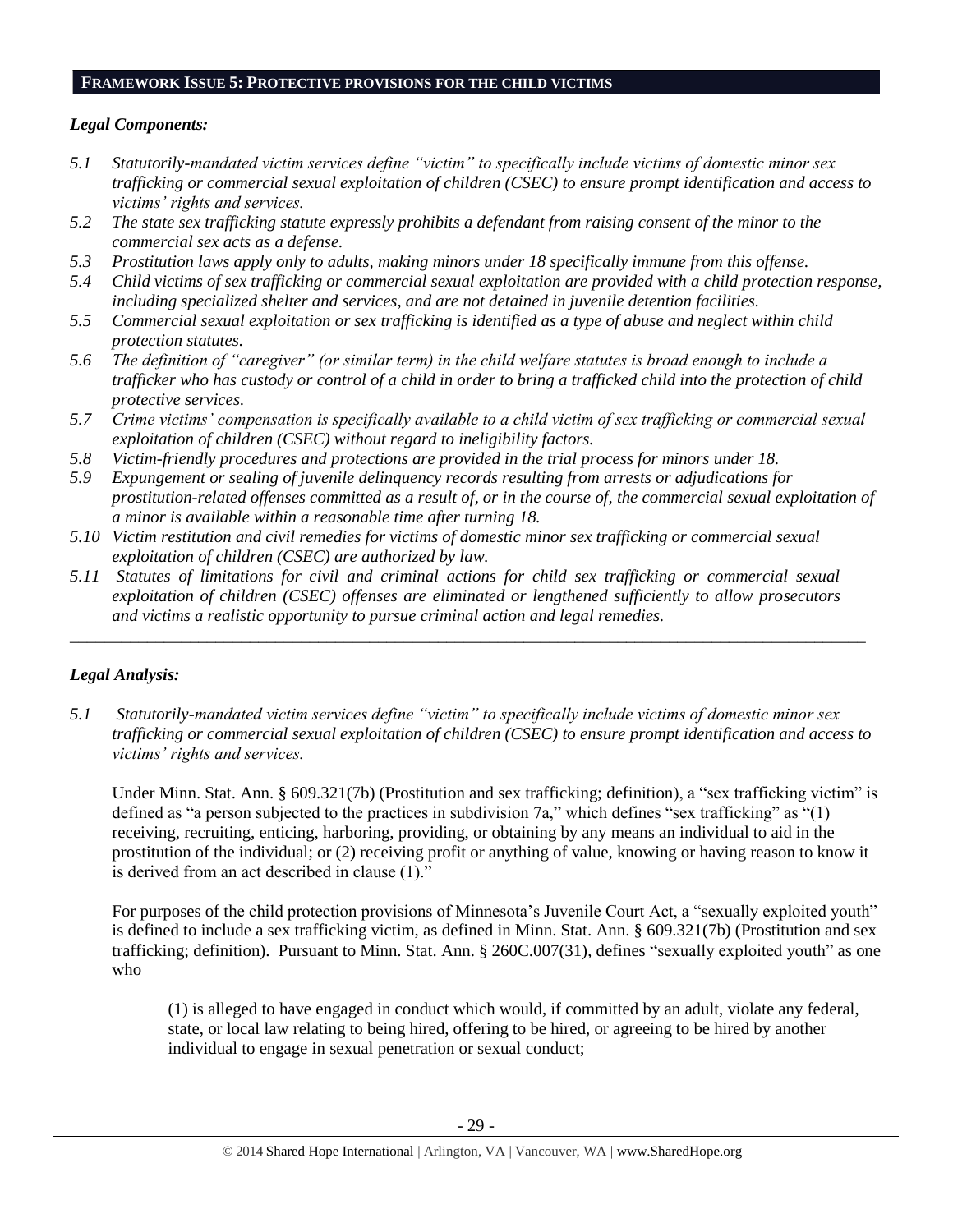(2) is a victim of a crime described in section 609.342 [Criminal sexual conduct in the first degree], 609.343 [Criminal sexual conduct in the second degree], 609.344 [Criminal sexual conduct in the third degree], 609.345 [Criminal sexual conduct in the fourth degree], 609.3451 [Criminal sexual conduct in the fifth degree], 609.3453 [Criminal sexual predatory conduct], 609.352 [Solicitation of children to engage in sexual conduct; communications of sexually explicit material to children], 617.246 [Use of minors in sexual performance prohibited], or 617.247 [Possession of pornographic work involving minors];

(3) is a victim of a crime described in United States Code, title 18, section 2260; 2421; 2422; 2423; 2425; 2425A; or 2256; or

(4) is a sex trafficking victim as defined in section 609.321 [Prostitution and sex trafficking; definitions], subdivision 7b.

In addition, Minn. Stat. Ann. §§ 260C.007(6)(11) defines a "child in need of protection or services" in part as a child who "is a sexually exploited youth."

Additionally, a "victim" for purposes of Minnesota's victim rights provisions, including eligibility to receive restitution pursuant to Minn. Stat. Ann. § 611A.04 (Order of Restitution), is defined more generally under Minn. Stat. Ann. § 611A.01(b) (Definitions) as,

[A] natural person who incurs loss or harm as a result of a crime, including a good faith effort to prevent a crime<sup>68</sup> . . . . The term "victim" includes the family members, guardian, or custodian of a minor, incompetent, incapacitated, or deceased person. . . . The term "victim" does not include the person charged with or alleged to have committed the crime.

This definition does not expressly include commercially sexually exploited children.

For purposes of the Minnesota Crime Victims Reparation Act, a "victim" is defined, in part, as including a "person who suffers personal injury or death as a direct result of: (1) a crime . . . ." Minn. Stat. Ann. § 611A.52(10). Pursuant to Minn. Stat. Ann. § 611A.52(9) (Definitions), "injury" means "actual bodily harm including pregnancy and emotional trauma." Under Minn. Stat. Ann. § 611A.52(6), a "crime" includes conduct that occurs within the state of Minnesota, "poses a substantial threat of personal injury or death," and is defined as a "crime" in section 609.02 (Criminal Code; general principles), subdivision 1, "or would be included within that definition but for the fact that (i) the person engaging in the conduct lacked capacity to commit the crime under the laws of this state; or (ii) the act was alleged or found to have been committed by a juvenile."<sup>69</sup> Therefore, a commercially sexually exploited minor who is the victim of any crime under Minnesota law and suffers personal injury or death may be considered a victim for purposes of Minnesota's Crime Victims Reparation Act.

Minnesota's laws also specifically allow victims of sex trafficking to obtain services as victims. Under Minn. Stat. Ann. § 299A.795 (Trafficking victim assistance), the commissioner of the Department of Public Safety may recommend a plan to coordinate services to trafficking victims, including, "(1) medical and mental health services; (2) housing; (3) education and job training; (4) English as a second language; (5) interpreting services; (6) legal and immigration services; and (7) victim compensation." Under Minn. Stat. Ann. § 299C.065(1)(4) (Undercover buy fund; witness and victim protection), the commissioner can give grants to local officials for "violations of section 609.322 or any other state or federal law prohibiting the recruitment, transportation, or use of juveniles for purposes of prostitution." Additionally, Minnesota has also set up a toll-free hotline, under

l

<sup>68</sup> *See supra* note [35.](#page-15-0) 

<sup>69</sup> *See supra* note [35.](#page-15-0)for further definitions of "crime."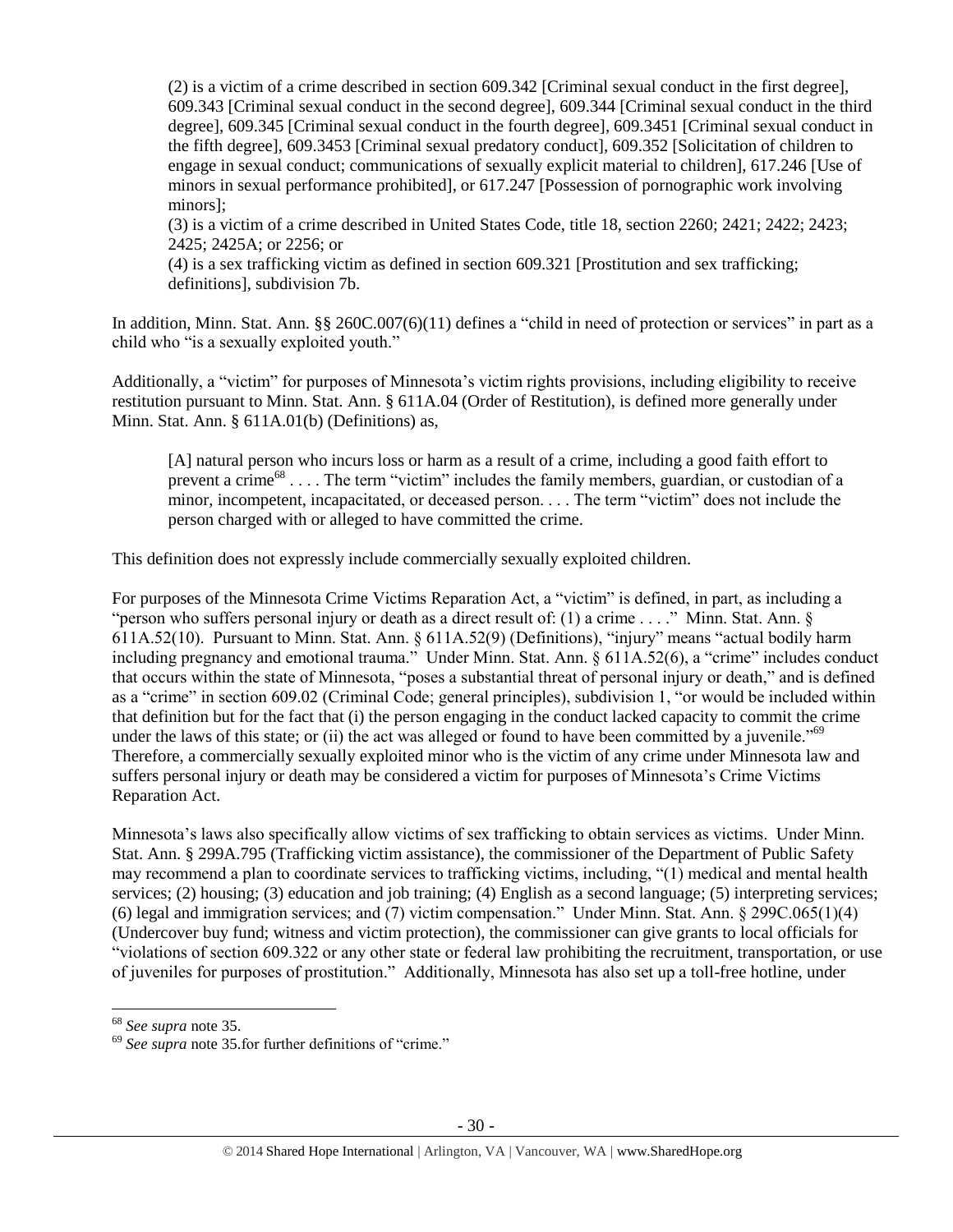Minn. Stat. Ann. § 299A.7957, with interpreters of languages commonly spoken in Minnesota, for trafficking victims to call and be referred to attorneys and victims' service organizations. For purposes of this section, "trafficking victims" are defined in Minn. Stat. Ann. § 299A.78(1)(i), which refers to the definition of "sex trafficking victim" in Minn. Stat. Ann. § 609.321(7b).

## *5.2 The state sex trafficking statute expressly prohibits a defendant from raising consent of the minor to the commercial sex acts as a defense.*

The consent of a minor to a commercial sex act is not available as a defense to a prosecution under Minn. Stat. Ann. § 609.322 (Solicitation, inducement, and promotion of prostitution; sex trafficking) or § 609.324 (Patrons; prostitutes; housing individuals engaged in prostitution; penalties) as Minn. Stat. Ann. § 609.325(2) (Defenses) expressly states that "[c]onsent . . . shall be no defense to prosecutions under 609.322 or 609.324." Minn. Stat. Ann. § 609.283(1) (Unlawful conduct with respect to documents in furtherance of labor or sex trafficking) also provides that "the consent or age of the victim is not a defense."

# *5.3 Prostitution laws apply only to adults, making minors under 18 specifically immune from this offense.*

While Minnesota's prostitution laws, Minn. Stat. Ann. § 609.324(6), (7) (Patrons; Prostitutes; Housing Individuals engaged in prostitution; Penalties) and Minn. Stat. Ann. § 609.3243 (Loitering with intent to participate in prostitution), do not make minors immune, minors are immune from a criminal justice response under Chapter 260B (Delinquency). Minn. Stat. Ann. § 260B.007(6)(c)<sup>70</sup> (Definitions) states,

<span id="page-30-0"></span>The term delinquent child does not include a child alleged to have engaged in conduct which would, if committed by an adult, violate any federal, state, or local law relating to being hired, offering to be hired, or agreeing to be hired by another individual to engage in sexual penetration or sexual conduct.

The definition of "juvenile petty offender" in Minn. Stat. Ann. § 260B.007(16)(d) states,

A child who commits a juvenile petty offense is a "juvenile petty offender." The term juvenile petty offender does not include a child alleged to have violated any law relating to being hired, offering to be hired, or agreeing to be hired by another individual to engage in sexual penetration or sexual conduct which, if committed by an adult, would be a misdemeanor.

Under these provisions, minors who violate Minn. Stat. Ann. § 609.324(6), (7) (Patrons; prostitutes; housing individuals engaged in prostitution; penalties) or § 609.3243 (Loitering with intent to participate in prostitution) will not be treated as delinquent or as petty offenders.

*5.4 Child victims of sex trafficking or commercial sexual exploitation are provided with a child protection response, including specialized shelter and services, and are not detained in juvenile detention facilities.*

# **Child Identified as in Need of Protection or Services (Abused/Neglected)**

 $\overline{\phantom{a}}$ 

<sup>&</sup>lt;sup>70</sup> The text of Min. Stat. Ann. § 260B.007 included here and elsewhere in this report includes amendments made during the 88<sup>th</sup> session of the Minnesota legislature by the passage of House File No. 1233, 2013 Minn. Laws 108 (effective August 1, 2014),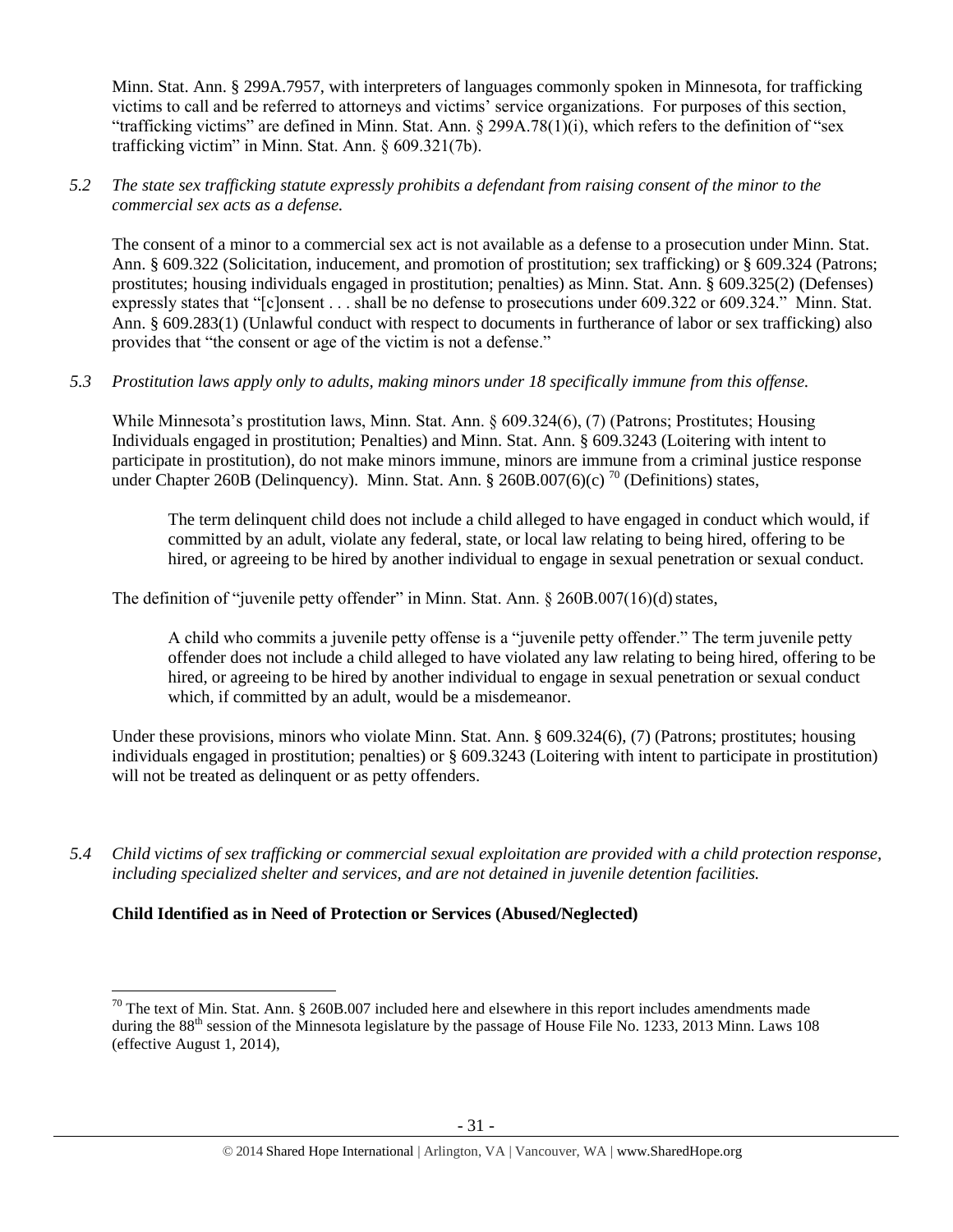Pursuant to Minn. Stat. Ann. § 260C.007(5),<sup>71</sup> a sexually exploited child is likely to be identified as abused or neglected. However, even if a child is identified as abused or neglected under Minn. Stat. Ann. § 260C.007(5), the definition of "custodian" under Minn. Stat. Ann.  $\S 260C.007(10)^{72}$  is not sufficiently broad to involve Child Protective Services in investigations where the child is in the custody or control of a non-family trafficker.

The definition of "child in need of protection or services" in Minn. Stat. Ann. § 260C.007(6) includes an abused child, Minn. Stat. Ann. § 260C.007(6)(2)(i), and a "sexually exploited youth," Minn. Stat. Ann. § 260C.077(6)(17). The definition of a "sexually exploited youth" under Minn. Stat. Ann § 260C.007(31)(4) also includes someone who is "a sex trafficking victim as defined in section 609.321, subdivision 7b."

Under Minn. Stat. Ann. § 626.566(3) (Persons Mandated to Report),

(a) A person who knows or has reason to believe a child is being neglected or physically or sexually abused, as defined in subdivision 2, or has been neglected or physically or sexually abused within the preceding three years, shall immediately report the information to the local welfare agency, agency responsible for assessing or investigating the report, police department, or the county sheriff if the person is:

(1) a professional or professional's delegate who is engaged in the practice of the healing arts, social services, hospital administration, psychological or psychiatric treatment, child care, education, correctional supervision, probation and correctional services, or law enforcement; or (2) employed as a member of the clergy and received the information while engaged in ministerial duties, provided that a member of the clergy is not required by this subdivision to report information that is otherwise privileged under section 595.02, subdivision 1, paragraph (c).

The police department or the county sheriff, upon receiving a report, shall immediately notify the local welfare agency or agency responsible for assessing or investigating the report, orally and in writing. The local welfare agency, or agency responsible for assessing or investigating the report, upon receiving a report, shall immediately notify the local police department or the county sheriff orally and in writing. The county sheriff and the head of every local welfare agency, agency responsible for assessing or investigating reports, and police department shall each designate a person within their agency, department, or office who is responsible for ensuring that the notification duties of this paragraph and paragraph (b) are carried out. Nothing in this subdivision shall be construed to require more than one report from any institution, facility, school, or agency.

(c) A person mandated to report physical or sexual child abuse or neglect occurring within a licensed facility shall report the information to the agency responsible for licensing the facility under sections 144.50 to 144.58; 241.021; 245A.01 to 245A.16; or chapter 245B; or a nonlicensed personal care provider organization as defined in sections 256B.04, subdivision 16; and 256B.0625, subdivision 19. A health or corrections agency receiving a report may request the local welfare agency to provide assistance pursuant to subdivisions 10, 10a, and 10b. A board or other entity whose licensees perform work within a school facility, upon receiving a complaint of alleged maltreatment, shall provide information about the circumstances of the alleged maltreatment to the commissioner of education. Section 13.03, subdivision 4, applies to data received by the commissioner of education from a licensing entity.

. . . .

. . . .

 $\overline{\phantom{a}}$ 

<sup>71</sup> See *infra* section 5.5 for a full analysis of the definition of "abuse" as it relates to identification of sexually exploited children.

 $72 \text{ See } \text{intra}$  section 5.6 for a full analysis of the definition of "caregiver."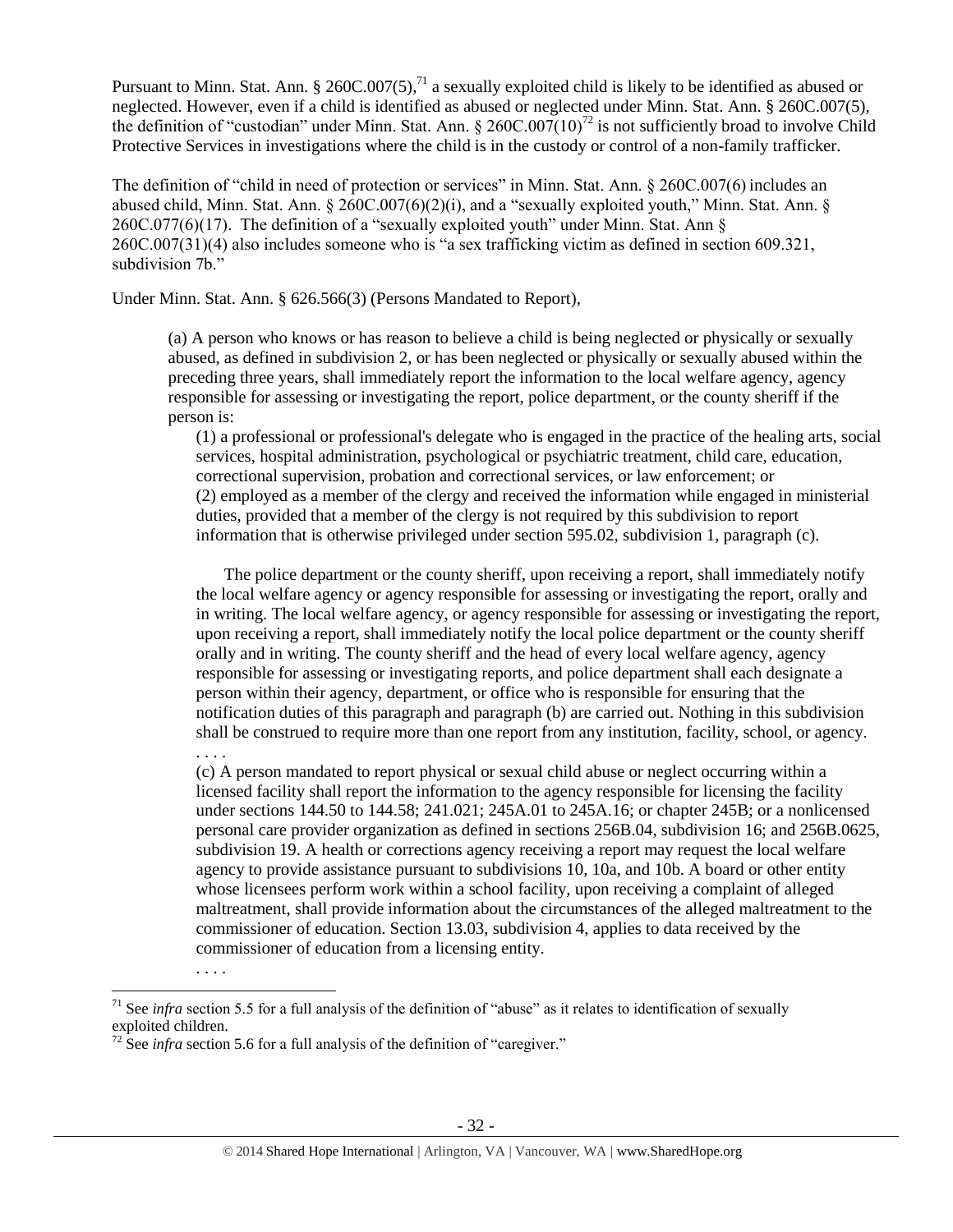(e) For purposes of this section, "immediately" means as soon as possible but in no event longer than 24 hours.

Furthermore, pursuant to Minn. Stat. Ann. § Minn. Stat. Ann. § 626.566(10) (Duties of local welfare agency and local law enforcement agency upon receipt of report).

(a) Upon receipt of a report, the local welfare agency shall determine whether to conduct a family assessment or an investigation as appropriate to prevent or provide a remedy for child maltreatment. The local welfare agency:

(1) shall conduct an investigation on reports involving substantial child endangerment;

(2) shall begin an immediate investigation if, at any time when it is using a family assessment response, it determines that there is reason to believe that substantial child endangerment or a serious threat to the child's safety exists;

(3) may conduct a family assessment for reports that do not allege substantial child endangerment. In determining that a family assessment is appropriate, the local welfare agency may consider issues of child safety, parental cooperation, and the need for an immediate response; and

(4) may conduct a family assessment on a report that was initially screened and assigned for an investigation. In determining that a complete investigation is not required, the local welfare agency must document the reason for terminating the investigation and notify the local law enforcement agency if the local law enforcement agency is conducting a joint investigation.

*I. Initial Custody:* 

# a. Authority for initial custody

Under Minn. Stat. Ann. § 260C.175(1) (Taking child into custody), a child in need of protection or services may be taken into immediate custody by some of the following methods:

(1) with an order issued by the court in accordance with the provisions of section 260C.151, subdivision 6 [Summons; notice] . . .

(2) by a peace officer: …

(ii) when a child is found in surroundings or conditions which endanger the child's health or welfare or which such peace officer reasonably believes will endanger the child's health or welfare.

b. Placement:

After being taken into custody, the child's parent, guardian, or custodian "shall be notified as soon as possible," and "[u]nless there is reason to believe that the child would endanger self or others or not return for a court hearing, or that the child's health or welfare would be immediately endangered, the child shall be released to the custody of a parent, guardian, or other suitable relative." Minn. Stat. Ann. § 260C.176(1).

A child in need of protection or services taken into custody under Minn. Stat. Ann. § 260C.175(1)(1), or (2)(ii) and who is not allegedly delinquent, "shall be detained in the least restrictive setting consistent with the child's health and welfare and in closest proximity to the child's family as possible." Minn. Stat. Ann. § 260C.181(2).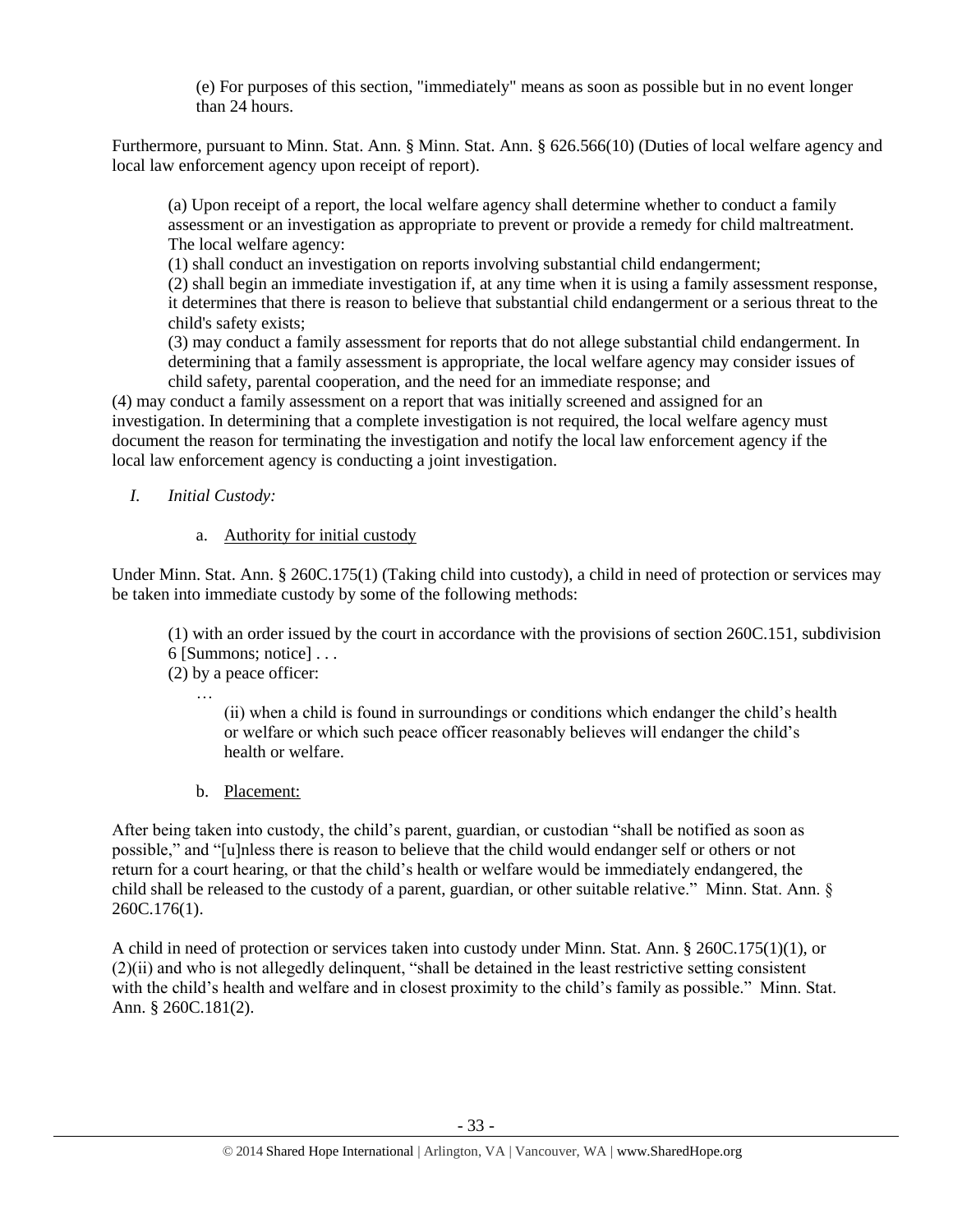Minnesota has not enacted statutorily mandated ongoing services following placement, a formal multidisciplinary approach to victim services, or specialized long-term placement option available for victims of domestic minor sex trafficking that may be identified as abused, neglected, or dependent. In response to the absence of procedures and services specific to domestic minor sex trafficking victims, Minnesota is developing a multi-agency plan to identify victims and provide community-based services and benefits to which they may be entitled. Pursuant to Minn. Stat. Ann. § 145.4716(1) (Safe harbor for sexually exploited youth)**,** "The commissioner of health shall establish a position for a director of child sex trafficking prevention." As discussed in subdivision  $(2)$ ,<sup>73</sup> the director is responsible for the following duties:

(1) developing and providing comprehensive training on sexual exploitation of youth for social service professionals, medical professionals, public health workers, and criminal justice professionals; (2) collecting, organizing, maintaining, and disseminating information on sexual exploitation and services across the state, including maintaining a list of resources on the Department of Health Web site;

(3) monitoring and applying for federal funding for antitrafficking efforts that may benefit victims in the state;

(4) managing grant programs established under sections 145.4716 to 145.4718;

(5) managing the request for proposals for grants for comprehensive services, including traumainformed, culturally specific services;

(6) identifying best practices in serving sexually exploited youth, as defined in section 260C.007, subdivision 31 [Definitions—Sexually Exploited Youth];

(7) providing oversight of and technical support to regional navigators pursuant to section 145.4717 [Regional navigator grants];

(8) conducting a comprehensive evaluation of the statewide program for safe harbor of sexually exploited youth; and

(9) developing a policy, consistent with the requirements of chapter 13, for sharing data related to sexually exploited youth, as defined in section 260C.007, subdivision 31, among regional navigators and community-based advocates.

*II. Process following initial custody:*

 $\overline{\phantom{a}}$ 

Pursuant to Minn. Stat. Ann. § 260C.176(2)(b),

No child taken into custody and placed in a shelter care facility or relative's home by a peace officer pursuant to section 260C.175, subdivision 1, clause (1) or (2), item (ii), may be held in custody longer than 72 hours, excluding Saturdays, Sundays, and holidays, unless a petition has been filed and the judge or referee determines pursuant to section 260C.178 [Emergency removal hearing] that the child shall remain in custody or unless the court has made a finding of domestic abuse perpetrated by a minor after a hearing . . . in which case the court may extend the period of detention for an additional seven days, within which time the social services agency shall conduct an assessment and shall provide recommendations to the court regarding voluntary services or file a child in need of protection or services petition.

*III. Placement process pending adjudication/ investigation:* 

 $^{73}$  The text of Min. Stat. Ann. § 145.4716(2) included here and elsewhere in this report includes amendments made during the 88<sup>th</sup> session of the Minnesota legislature by the passage of House File No. 3172, 2014 Minn. Laws 312 (effective May 20, 2014).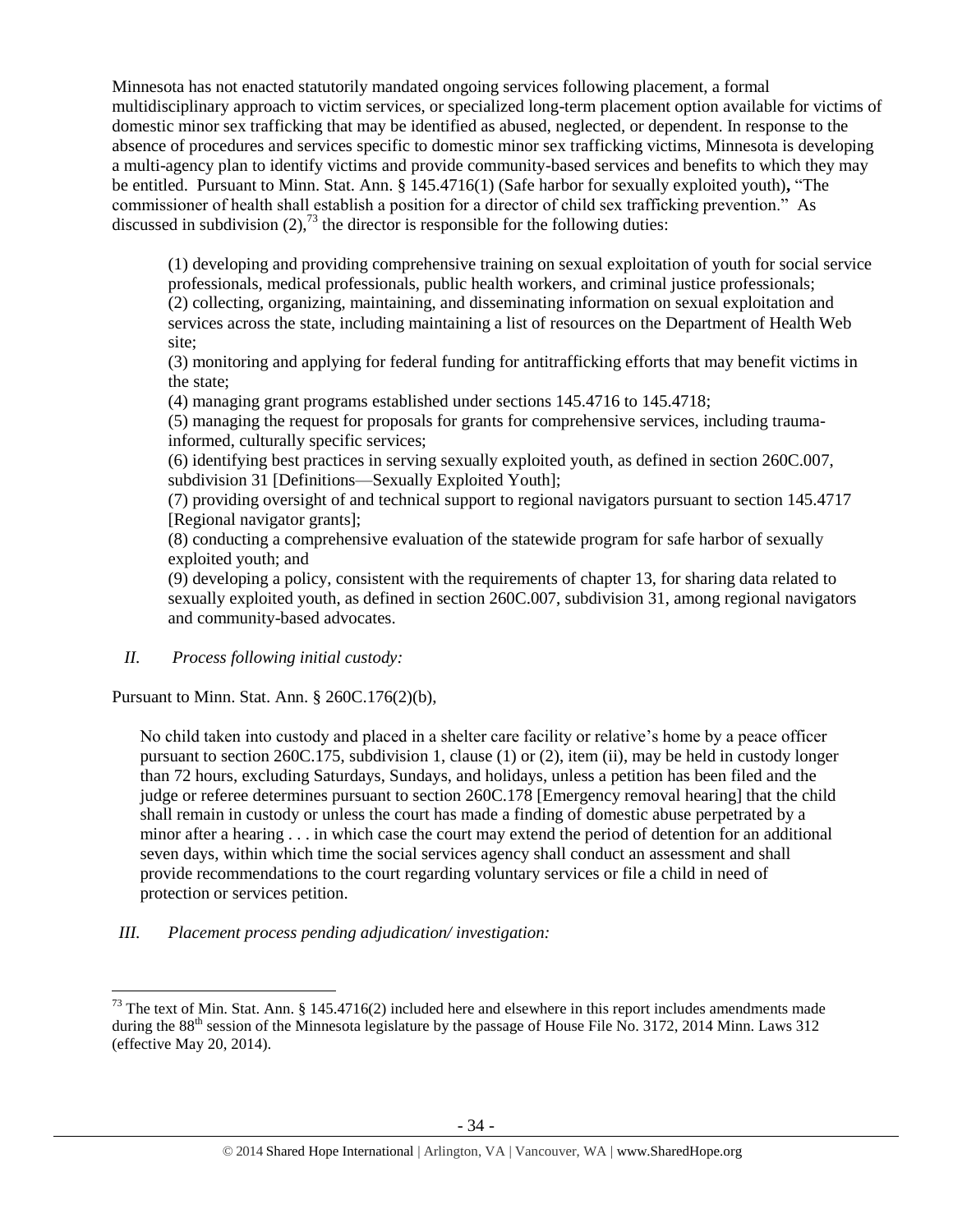Pursuant to Minn. Stat. Ann. § 260C.151(6),

If the court makes individualized, explicit findings, based on the notarized petition or sworn affidavit, that there are reasonable grounds to believe the child is in surroundings or conditions which endanger the child's health, safety, or welfare that require that responsibility for the child's care and custody be immediately assumed by the responsible social services agency and that continuation of the child in the custody of the parent or guardian is contrary to the child's welfare, the court may order that the officer serving the summons take the child into immediate custody for placement of the child in foster care. In ordering that responsibility for the care, custody, and control of the child be assumed by the responsible social services agency, the court is ordering emergency protective care as that term is defined in the juvenile court rules.

## *IV. Outcomes*

In making a dispositional placement for a child who is found to be in need of protection or services, the court has several options including placing the child "under the protective supervision of the responsible social services agency or child-placing agency in the home of a parent of the child under conditions prescribed by the court,"<sup>74</sup> transferring legal custody to a social services or child-placing agency, returning the child to the parent or guardian from whom the child was removed for up to six months for a trial home visit,  $^{75}$  or allowing the child to live independently if he is at least 16 years old and the court believes the "child has sufficient maturity and judgment." Minn. Stat. Ann. § 260C.201(1)(a).

# **Child Identified as in Need of Protection or Services (Runaway/Truancy)**

*I. Initial Custody:* 

 $\overline{\phantom{a}}$ 

a. Authority for initial custody

Runaways and habitually truant minors may be taken into custody by law enforcement under Minn. Stat. Ann. § 260C.143(1), which provides,

When a peace officer, or attendance officer in the case of a habitual truant, has probable cause to believe that a child is in need of protection or services under section 260C.007, subdivision 6, clause (13) [runaway] or (14) [habitual truant], the officer may issue a notice to the child to appear in juvenile court in the county in which the child is found or in the county of the child's residence. . . . If a child fails to appear in response to the notice, the court may issue a summons notifying the child of the nature of the offense alleged and the time and place set for the hearing. If the peace officer finds it necessary to take the child into custody, sections 260C.175 and 260C.176 shall apply.

Under Minn. Stat. Ann. § 260C.175(1) (Taking child into custody), a child in need of protection or services may be taken into immediate custody by some of the following methods:

<sup>&</sup>lt;sup>74</sup> According to Minn. Stat. Ann. § 260C.201(1)(a)(1), if the child is placed with a child-placing agency, he will reside "in the home of a parent of the child under conditions prescribed by the court directed to the correction of the child's need for protection or services . . . ."

 $75$  During a trial home visit, a social services agency shall continue to have legal custody of the child, the ability to access information pursuant to Minn. Stat. Ann. § 260C.208 (Information for child placement), provide appropriate services to the child and parent, may terminate the trial home visit without a court order, and prepare a report for the court when the trial home visit is terminated. Minn. Stat. Ann.  $\S 260C.201(1)(a)(3)$ .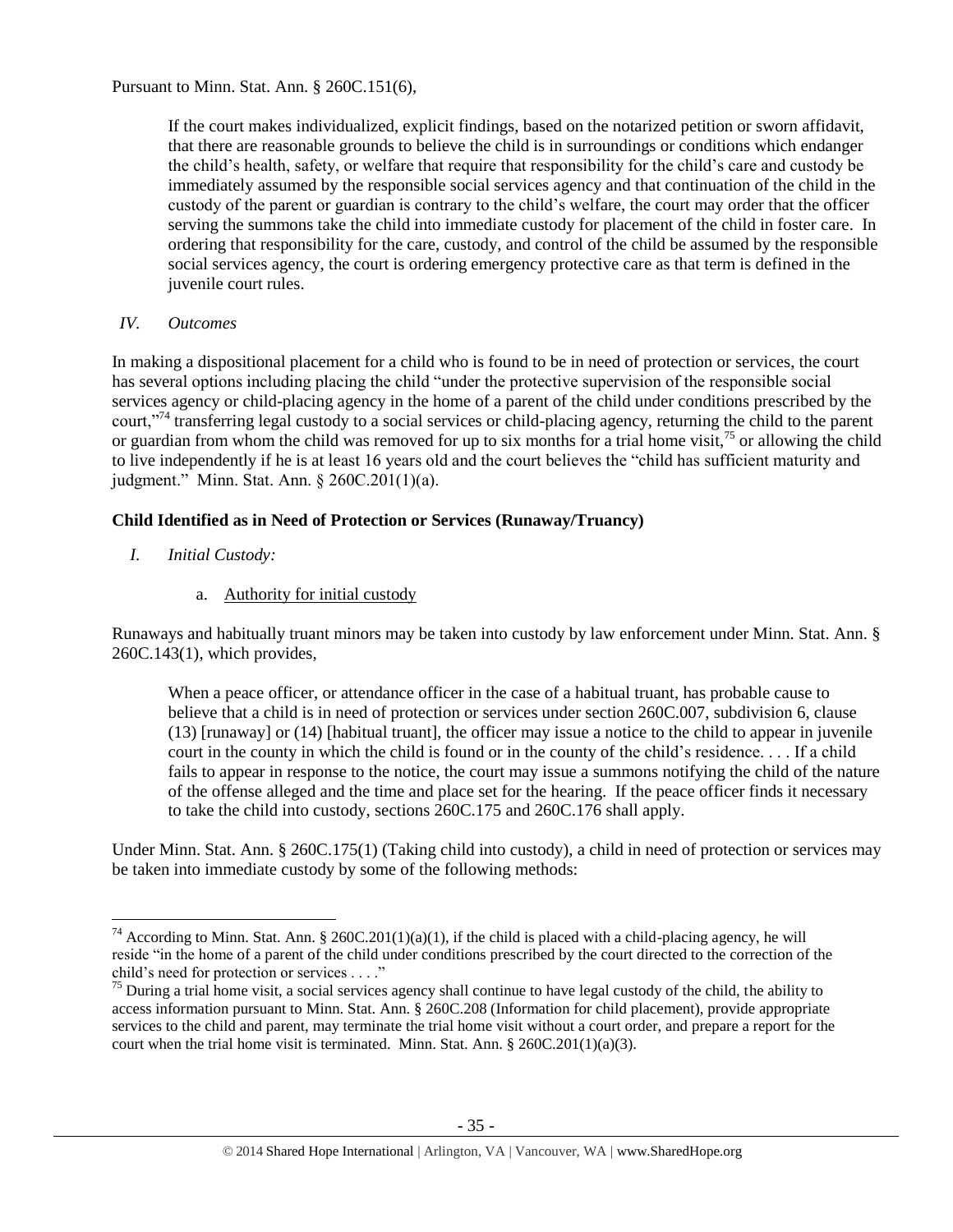(1) with an order issued by the court in accordance with the provisions of section 260C.151, subdivision 6 [Summons; notice] . . .

(2) by a peace officer:

(i) when a child has run away from a parent, guardian, or custodian, or when the peace officer reasonably believes the child has run away from a parent, guardian, or custodian, but only for the purpose of transporting the child home, to the home of a relative, or to another safe place, which may include a shelter care facility.

. . .

(4) by a peace officer or probation officer under section 260C.143, subdivision 1 or 4 [Procedure; Habitual Truants, Runaways, Offenders].

*b.* Placement:

After being taken into custody, the child's parent, guardian, or custodian "shall be notified as soon as possible," and "[u]nless there is reason to believe that the child would endanger self or others or not return for a court hearing, or that the child's health or welfare would be immediately endangered, the child shall be released to the custody of a parent, guardian, or other suitable relative."

When a child in need of protection or services is not released under Minn. Stat. Ann. § 260C.176(1) (Release or detention), "[T]he person taking the child into custody shall notify the court as soon as possible of the detention of the child and the reasons for detention." Minn. Stat. Ann. § 260C.176(2). Pursuant to Minn. Stat. Ann. § 260C.181(1), a child taken into custody under Minn. Stat. Ann. § 260C.175 may be detained for no more than 24 hours in "a shelter care facility, secure detention facility, or, if there is no secure detention facility available for use by the county having jurisdiction over the child, in a jail or other facility for the confinement of adults who have been charged with or convicted of a crime in quarters separate from any adult confined in the facility which has been approved for the detention of juveniles by the commissioner of corrections."

However, a child in need of protection or services taken into custody under Minn. Stat. Ann. § 260C.175(1)(1), or (2)(ii) and who is not allegedly delinquent, "shall be detained in the least restrictive setting consistent with the child's health and welfare and in closest proximity to the child's family as possible." Minn. Stat. Ann. § 260C.181(2). Additionally, Minn. Stat. § 260C.181(3) states,

If the child had been taken into custody and detained as one who is alleged to be in need of protection or services under section 260C.007, subdivision 6, clause (13) or (14) by reason of having been adjudicated, in need of protection or services under section 260C.007, subdivision 6, clause (13) or (14), or conditionally released by the juvenile court without adjudication, has violated probation, parole, or other field supervision under which the child had been placed as a result of behavior described in this subdivision, the child may be placed only in a shelter care facility.

# *II. Process following initial custody:*

Pursuant to Minn. Stat. Ann. § 260C.176(2)(b),

No child taken into custody and placed in a shelter care facility or relative's home by a peace officer pursuant to section 260C.175, subdivision 1, clause (1) or (2), item (ii), may be held in custody longer than 72 hours, excluding Saturdays, Sundays, and holidays, unless a petition has been filed and the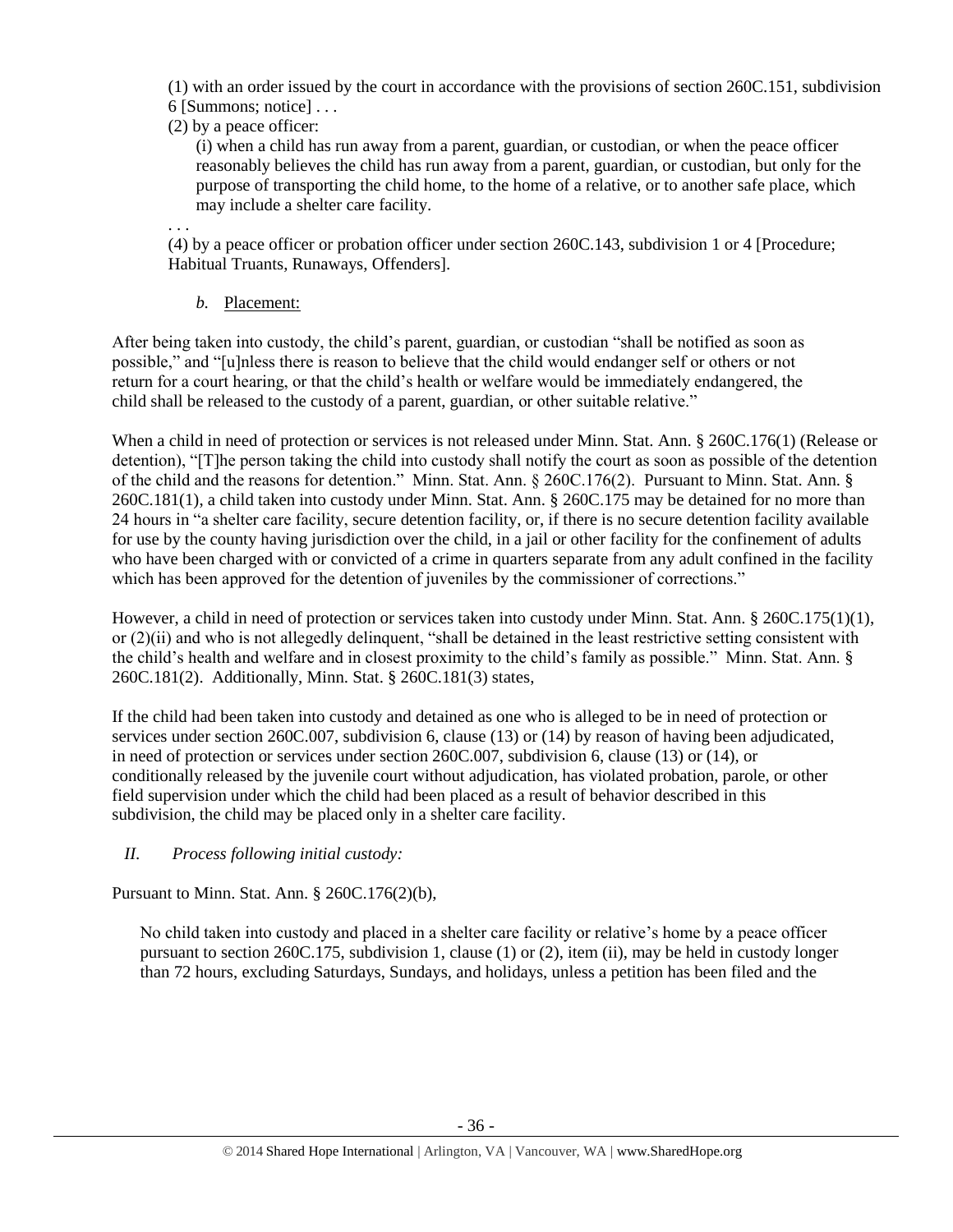judge or referee determines pursuant to section  $260C.178^{76}$  [Emergency removal hearing] that the child shall remain in custody or unless the court has made a finding of domestic abuse perpetrated by a minor after a hearing . . . in which case the court may extend the period of detention for an additional seven days, within which time the social services agency shall conduct an assessment and shall provide recommendations to the court regarding voluntary services or file a child in need of protection or services petition.

# *III. Placement process pending adjudication:*

Pursuant to Minn. Stat. Ann. § 260C.151(6),

If the court makes individualized, explicit findings, based on the notarized petition or sworn affidavit, that there are reasonable grounds to believe the child is in surroundings or conditions which endanger the child's health, safety, or welfare that require that responsibility for the child's care and custody be immediately assumed by the responsible social services agency and that continuation of the child in the custody of the parent or guardian is contrary to the child's welfare, the court may order that the officer serving the summons take the child into immediate custody for placement of the child in foster care. In ordering that responsibility for the care, custody, and control of the child be assumed by the responsible social services agency, the court is ordering emergency protective care as that term is defined in the juvenile court rules.

## *IV. Outcomes (Final permanent placement)*

In making a dispositional placement for a child who is found to be a child in need of services or protection because he or she is a habitual truant or runaway, the court has a number of options, including leaving the child in the child's home under supervision, transferring legal custody to probation officer for placement of the child in a group foster home, and transferring legal custody of the child to a "reputable person of good moral character." Minn. Stat. Ann. § 260C.201(1)(b).

### **Child Identified as Delinquent**

Minnesota recently amended its definition of "delinquent child" in Minn. Stat. Ann. § 260B.007,<sup>77</sup> and states,

The term delinquent child does not include a child alleged to have engaged in conduct which would, if committed by an adult, violate any federal, state, or local law relating to being hired, offering to be hired, or agreeing to be hired by another individual to engage in sexual penetration or sexual conduct.

Furthermore, an amendment to the definition of "juvenile petty offender" in Minn. Stat. Ann.§ 260B.007(16))(d) also becomes effective August 1, 2014 and reads,

A child who commits a juvenile petty offense is a "juvenile petty offender." The term juvenile petty offender does not include a child alleged to have violated any law relating to being hired, offering to be hired, or agreeing to be hired by another individual to engage in sexual penetration or sexual conduct which, if committed by an adult, would be a misdemeanor.

 $\overline{a}$ 

<sup>&</sup>lt;sup>76</sup> The text of Min. Stat. Ann. § 260C.178 included here and elsewhere in this report includes amendments made during the 88<sup>th</sup> session of the Minnesota legislature by the passage of Senate File No. 827, 2013 Minn. Laws 125 (effective May 24, 2013).

<sup>77</sup> *See supra* note [70.](#page-30-0)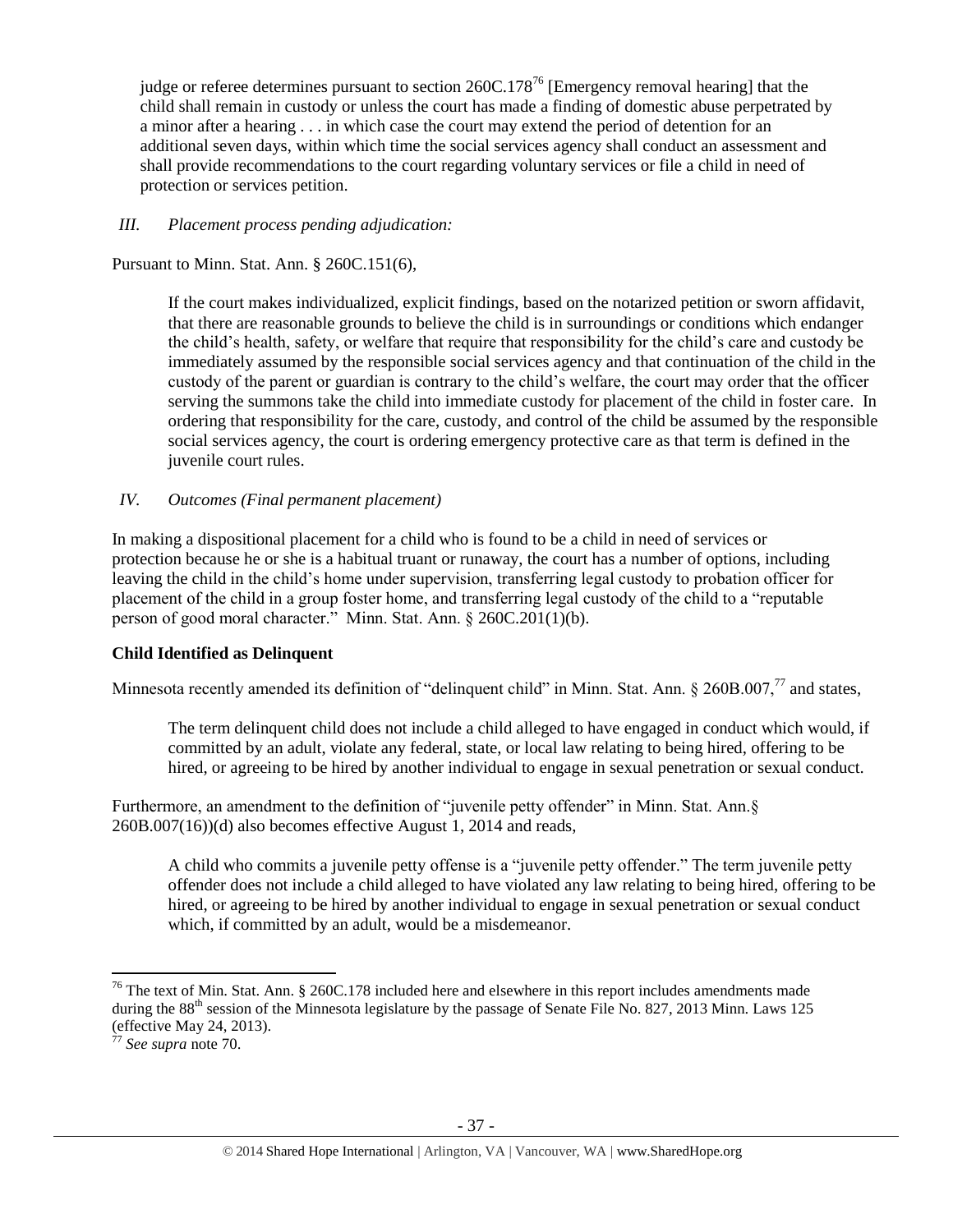Under these provisions, minors engaging in commercial sex acts will not be treated as delinquent children.<sup>78</sup>

Until these amendments become effective on August 1, 2014, a minor-victim still may be adjudicated a delinquent child by violating Minn. Stat. Ann. § 609.324(6) or (7), which states,

[6] Prostitution in public place; penalty for prostitutes. Whoever, while acting as a prostitute, intentionally does any of the following while in a public place is guilty of a gross misdemeanor:

(1) engages in prostitution with an individual 18 years of age or older; or

(2) is hired, offers to be hired, or agrees to be hired by an individual 18 years of age or older to engage in sexual penetration or sexual contact.

[7] General prostitution crimes; penalties for prostitutes.

(a) Whoever, while acting as a prostitute, intentionally does any of the following is guilty of a misdemeanor:

(1) engages in prostitution with an individual 18 years of age or older; or

(2) is hired, offers to be hired, or agrees to be hired by an individual 18 years of age or older to engage in sexual penetration or sexual contact.

(b) Whoever violates the provisions of this subdivision within two years of a previous prostitution conviction for violating this section or section 609.322 is guilty of a gross misdemeanor.

Under the new bill, "prostitution" means "hiring, offering to hire, or agreeing to hire another individual to engage in sexual penetration or sexual contact, or being hired, offering to be hired, or agreeing to be hired by another individual to engage in sexual penetration or sexual contact." Minn. Stat. Ann § 609.321(9). Lastly, a minor still may also be adjudicated a delinquent child for having violated Minn. Stat. Ann. § 609.3243 (Loitering with intent to participate in prostitution), which provides that "[a] person who loiters in a public place with intent to participate in prostitution is guilty of a misdemeanor."

- *I. Initial Custody:* 
	- a. Authority for initial custody

Minn. Stat. Ann.§ 260B.175(1) states,

No child may be taken into immediate custody except:

- (a) with an order issued by the court…
- (b) in accordance with the laws relating to arrests; or

(c) by a peace officer or probation or parole officer when it is reasonably believed that the child has violated the terms of probation, parole, or other field supervision.

*b.* Placement:

l

Under Minn. Stat. Ann. § 260B.176(1), "If a child is taken into custody as provided in section 260B.175, the parent, guardian, or custodian of the child shall be notified as soon as possible. Unless there is reason to believe that the child would endanger self or others, not return for a court hearing, run away from the child's parent, guardian, or custodian or otherwise not remain in the care or control of the person to whose lawful custody the child is released, or that the child's health or welfare would be immediately

<sup>78</sup> *See supra* Section 5.3 for the substantive provisions of Minn. Stat. Ann. § 609.093, which protects minors under 16 from being labeled as delinquent for engaging in commercial sex acts.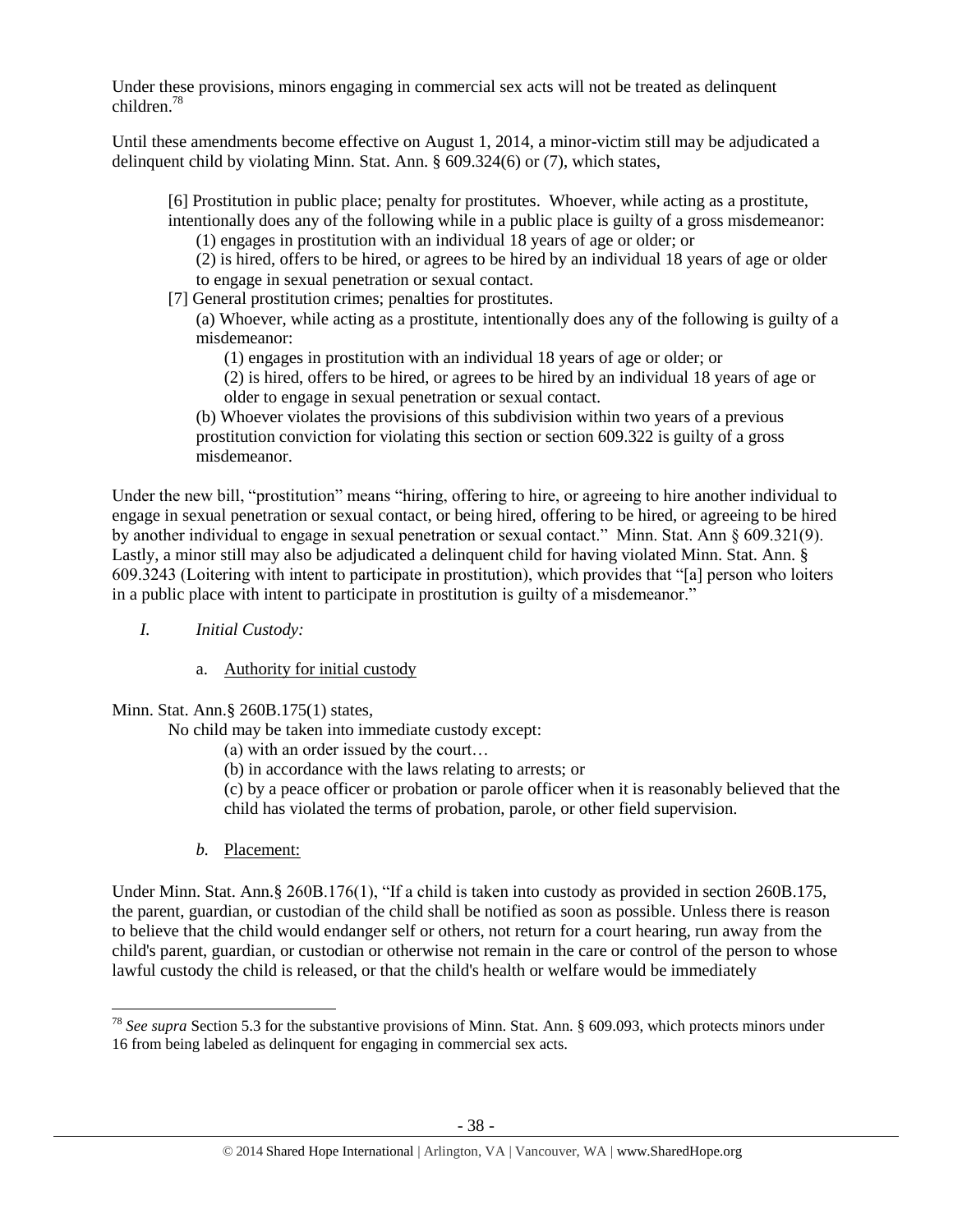endangered, the child shall be released to the custody of a parent, guardian, custodian, or other suitable person."

If the child is not released pursuant to Minn. Stat. Ann.§ 260B.176(1), the child may be detained in shelter care or a detention facility pursuant to Minn. Stat. Ann.§ 260B.176(2).

# *II. Process following initial custody:*

Pursuant to Minn. Stat. Ann.§ 260B.176(2)(b),

No child may be detained in a juvenile secure detention facility or shelter care facility longer than 36 hours, excluding Saturdays, Sundays, and holidays, after being taken into custody for a delinquent …unless a petition has been filed and the judge or referee determines pursuant to section 260B.178 that the child shall remain in detention.

A petition alleging delinquency can be filed by "Any reputable person, including but not limited to any agent of the commissioner of human services, having knowledge of a child in this state or of a child who is a resident of this state, who appears to be delinquent…" Minn. Stat. Ann.§ 260B.141(1).

*III. Placement process pending adjudication:*

Pursuant to Minn. Stat. Ann. § 260B.178 (Detention Hearing),

 $(1)(a)$  The court shall hold a detention hearing:

(1) within 36 hours of the time the child was taken into custody, excluding Saturdays, Sundays, and holidays, if the child is being held at a juvenile secure detention facility or shelter care facility; or

(2) within 24 hours of the time the child was taken into custody, excluding Saturdays,

Sundays, and holidays, if the child is being held at an adult jail or municipal lockup. (b) Unless there is reason to believe that the child would endanger self or others, not return for a court hearing, run away from the child's parent, guardian, or custodian or otherwise not remain in the care or control of the person to whose lawful custody the child is released, or that the child's health or welfare would be immediately endangered, the child shall be released to the custody of a parent, guardian, custodian, or other suitable person, subject to reasonable conditions of release...

(2) If the court determines that the child should continue in detention, it may order detention continued for eight days, excluding Saturdays, Sundays and holidays, from and including the date of the order…

# *IV. Adjudication or referral to alternate process:*

Minnesota requires that every county attorney establish a diversion program for juvenile offenders.<sup>79</sup> A 16 or 17 year old child who is alleged to have engaged in prostitution will either be referred to a diversion program, or will be alleged to be a child in need of protection or services in a petition filed by the prosecutor.<sup>80</sup>

l <sup>79</sup> See Minn. Stat. Ann. § 388.24 (Pretrial Diversion Program for Juveniles).

<sup>80</sup> See Minn. Stat. Ann. § 609.093 (Juvenile Prostitutes: Diversion or Child Protection Proceedings).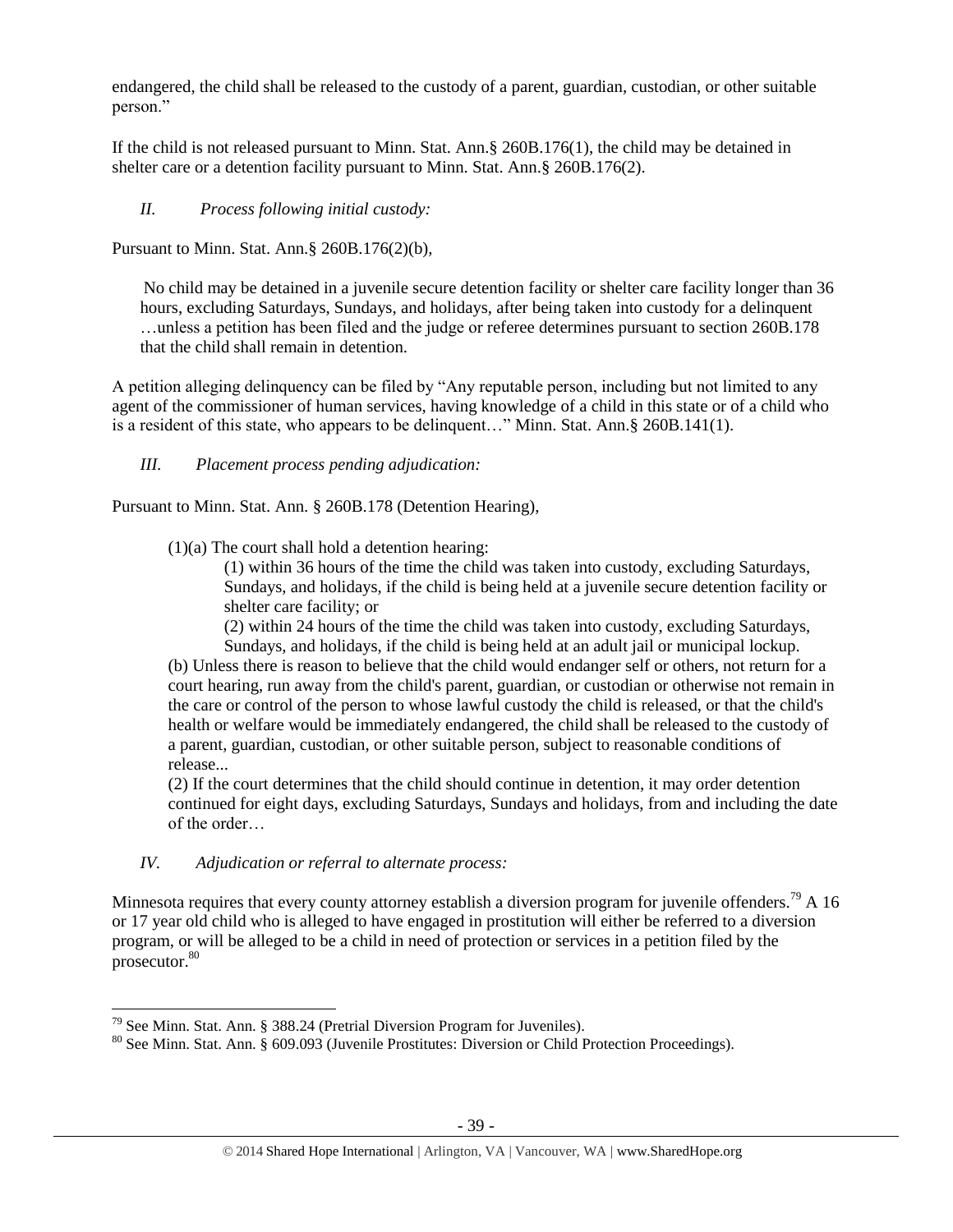*V. Outcomes (Final permanent placement)*

Under Minn. Stat. Ann.§ 2260B.198(1),

If the court finds that the child is delinquent, it shall enter an order making any of the following dispositions of the case which are deemed necessary to the rehabilitation of the child:

(1) counsel the child or the parents, guardian, or custodian;

(2) place the child under the supervision of a probation officer or other suitable person in the child's own home…or with the consent of the commissioner of corrections, in a group foster care facility which is under the management and supervision of said commissioner; (3) if the court determines that the child is a danger to self or others, subject to the supervision of the court, transfer legal custody of the child to one of the following:

(i) a child-placing agency; or

- (ii) the local social services agency; or
- (iii) a reputable individual of good moral character…
- (iv) a county home school…; or
- (v) a county probation officer for placement in a group foster home…
- (4) transfer legal custody by commitment to the commissioner of corrections;
- …

# *5.5 Commercial sexual exploitation or sex trafficking is identified as a type of abuse and neglect within child protection statutes.*

Conduct that amounts to a violation of Minn. Stat. Ann. § 609.322 (Solicitation, inducement, and promotion of prostitution; sex trafficking) or a violation of Minnesota's CSEC laws or sexual offense laws is expressly included within the definition of child abuse used in the child protection provisions of Minnesota's Juvenile Court Act. Specifically, under Minn. Stat. Ann. § 260C.007(5) (Definitions), "child abuse" means the following:

[A]n act that involves a minor victim that constitutes a violation of section . . . 609.322 [Solicitation, inducement, and promotion of prostitution; sex trafficking ], 609.324 [Patrons; prostitutes; housing individuals engaged in prostitution; penalties], 609.342 [Criminal sexual conduct in the first degree], 609.343 [Criminal sexual conduct in the second degree], 609.344 [Criminal sexual conduct in the third degree], 609.345 [Criminal sexual conduct in the fourth degree] . . . 617.246 [Use of minors in sexual performance prohibited], or that is physical or sexual abuse as defined in section 626.556, subdivision 2 [Reporting of maltreatment of minors], or an act committed in another state that involves a minor victim and would constitute a violation of one of these sections if committed in this state.

*5.6 The definition of "caregiver" (or similar term) in the child welfare statutes is broad enough to include a trafficker who has custody or control of a child in order to bring a trafficked child into the protection of child protective services.*

The applicable definition of "custodian" under the child protection provisions may not cover every situation in which a trafficker is in custody of a domestic minor sex trafficking victim. Pursuant to Minn. Stat. Ann. § 260C.007(10) (Definitions), a "custodian" means

any person who is under a legal obligation to provide care and support for a minor or who is in fact providing care and support for a minor. This subdivision does not impose upon persons who are not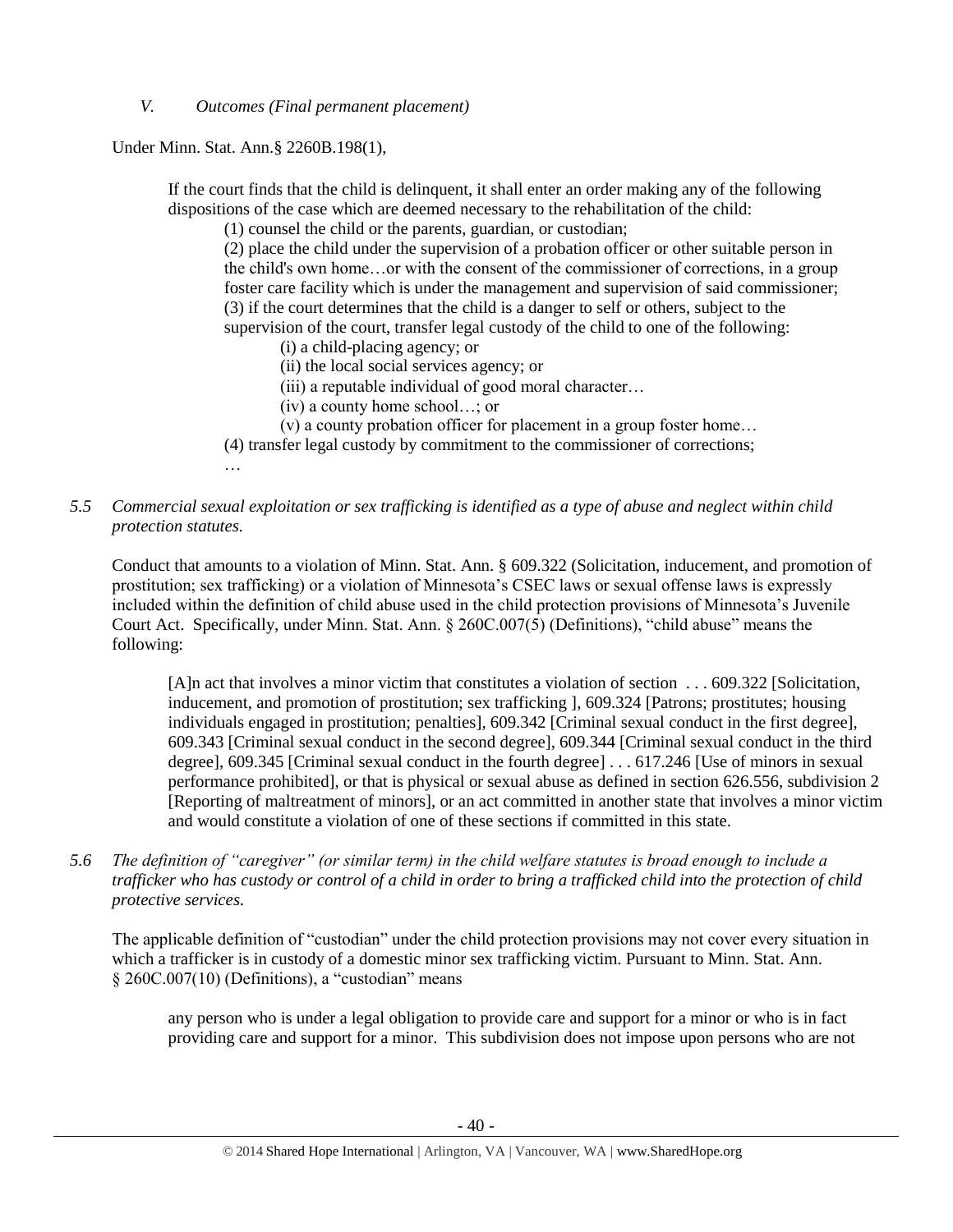otherwise legally responsible for providing a child with necessary food, clothing, shelter, education, or medical care a duty to provide that care. . . .

By only including individuals who have some "legal obligation to provide care and support" for the child or who are "in fact providing care and support" for a child, the definition of custodian may fail to include all situations where a trafficker is in control of or resides with a child.

- 5.6.1 Recommendation: Amend Minn. Stat. Ann. § 260C.007(10) (Definitions) to include as a "custodian" those persons who control a child in order to bring a trafficked child within the protection of the child protection statutes.
- *5.7 Crime victims' compensation is specifically available to a child victim of sex trafficking or commercial sexual exploitation of children (CSEC) without regard to ineligibility factors.*

Minnesota's Crime Victims Reparation Act does not make reparation awards available to children who are victims of commercial sexual exploitation without regard to ineligibility requirements. Generally, a "victim<sup>81</sup> who has incurred economic loss," will be "entitled to reparations upon a showing by a preponderance of the evidence that the requirements for reparations have been met." Minn. Stat. Ann. § 611A.53(1). As provided in Minn. Stat. Ann. § 611A.52(8) within the Crime Victims Reparation Act,

- (a) "Economic loss" means actual economic detriment incurred as a direct result of injury or death.
- (b) In the case of injury the term is limited to:

(1) reasonable expenses incurred for necessary medical, chiropractic, hospital, rehabilitative, and dental products, services, or accommodations, including ambulance services, drugs, appliances, and prosthetic devices;

. . .

(3) reasonable expenses incurred for psychological or psychiatric products, services, or accommodations, not to exceed an amount to be set by the board, where the nature of the injury or the circumstances of the crime are such that the treatment is necessary to the rehabilitation of the victim;

(4) loss of income that the victim would have earned had the victim not been injured;

(5) reasonable expenses incurred for substitute child care or household services to replace those the victim or claimant would have performed had the victim or the claimant's child not been injured: . . .

(6) reasonable expenses actually incurred to return a child who was a victim of a crime under section 609.25 or 609.26 to the child's parents or lawful custodian. These expenses are limited to transportation costs, meals, and lodging from the time the child was located until the child was returned home; and

(7) the claimant's moving expenses, storage fees, and phone and utility installation fees, up to a maximum of \$1,000 per claim, if the move is necessary due to a reasonable fear of danger related to the crime for which the claim was filed.

Although a commercially sexually exploited child who suffers economic loss will generally be eligible to receive reparations under Minnesota's Crime Victims Reparation Act, several additional requirements for reparations could present difficulties for victims of domestic minor sex trafficking. Specifically, reparations will not be awarded unless the crime was "reported to the police within 30 days of its occurrence or, if it could not reasonably have been reported within that period, within 30 days of the time when a report could reasonably

 $\overline{a}$ 

<sup>81</sup> *See supra* Section 5.1.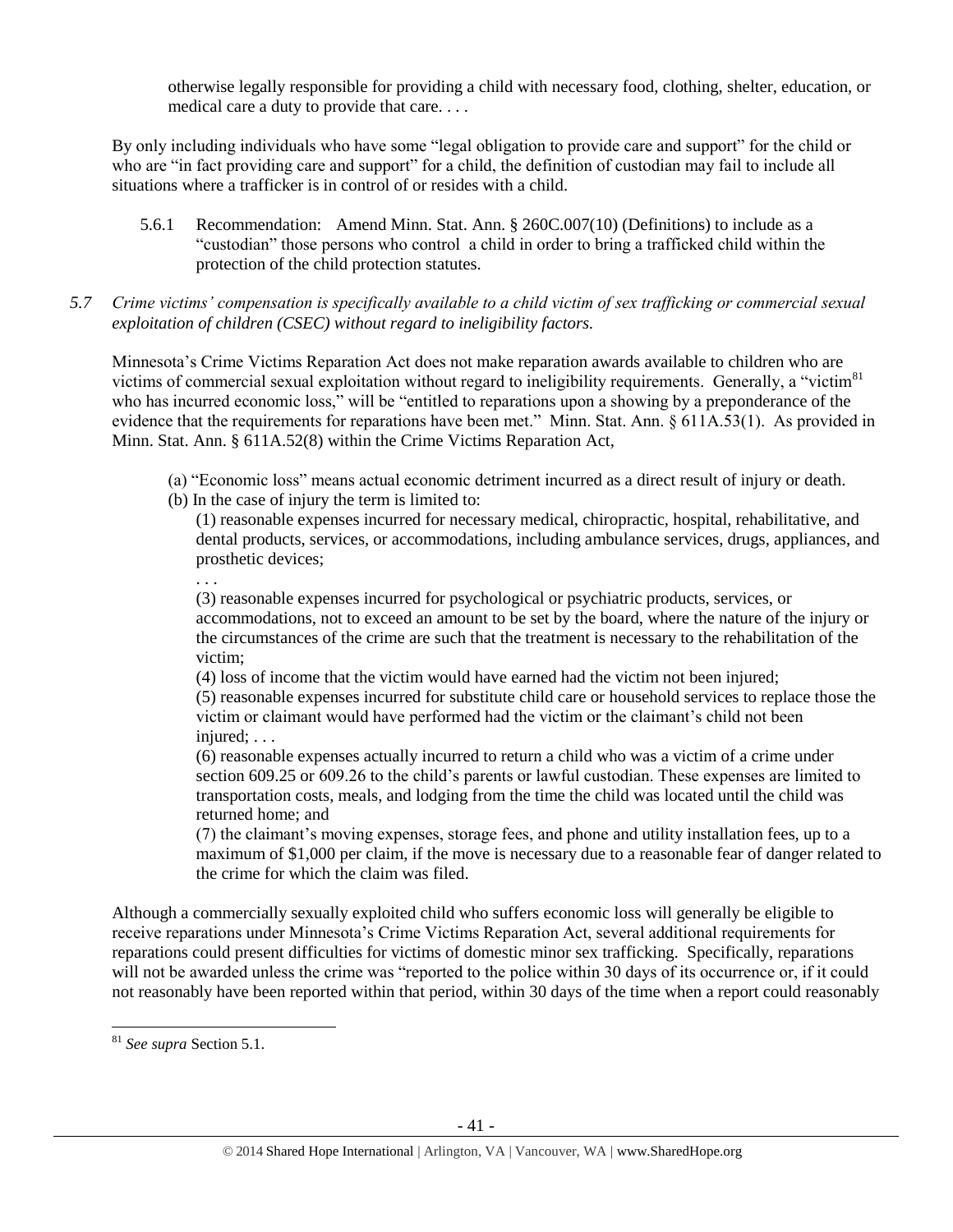have been made." Minn. Stat. Ann. § 611A.53(2)(1). Notably, however, "A victim of criminal sexual conduct in the first, second, third, or fourth degree who does not report the crime within 30 days of its occurrence is deemed to have been unable to have reported it within that period." Minn. Stat. Ann. § 611A.53(2)(1). To be eligible to receive reparations, a victim must also "cooperate fully with the police and other law enforcement officials," must not have been an accomplice of the offender, and must not have been "in the act of committing a crime at the time the injury occurred." Minn. Stat. Ann.  $\S 611A.53(2)(2)$ , (3), (4). Additionally, pursuant to Minn. Stat. Ann. § 611A.53(2)(5), (6), the claim must be for more than \$50, and the victim must file a claim for reparation within 3 years of the date of the harm suffered,

except that (i) if the claimant was unable to file a claim within that period, then the claim can be made within three years of the time when a claim could have been filed; and (ii) if the victim's injury or death was not reasonably discoverable within three years of the injury or death, then the claim can be made within three years of the time when the injury or death is reasonably discoverable. The following circumstances do not render a claimant unable to file a claim for the purposes of this clause: (A) lack of knowledge of the existence of the Minnesota Crime Victims Reparations Act, (B) the failure of a law enforcement agency to provide information or assistance to a potential claimant under section 611A.66, (C) the incompetency of the claimant if the claimant's affairs were being managed during that period by a guardian, guardian ad litem, conservator, authorized agent, or parent, or (D) the fact that the claimant is not of the age of majority.

If the victim's claim is based on child abuse, $82$  the claim does not have to be for more than \$50, does not have to be reported to the police within 30 days, and the 3-year period to file a claim will toll until the time the crime actually is reported to the police. Minn. Stat. Ann. § 611A.53(2).

The amount of reparations a victim receives also may be reduced to the extent: (i) "that economic loss is recouped from a collateral source or collateral sources;" and (ii) "the board deems reasonable because of the contributory misconduct of the claimant or of a victim through whom the claimant claims." Minn. Stat. § 611A.54(1), (2). Additionally, in no case will the victim receive more than \$50,000. Minn. Stat. Ann. § 611A.54(3).

Despite the reporting and filing extension granted to victims of child abuse and certain sexual offenses, nothing expressly exempts victims of Minn. Stat. Ann. § 609.322(1)(a) (Solicitation, inducement, and promotion of prostitution; sex trafficking), § 609.324(1) (Patrons; prostitutes; housing individuals engaged in prostitution; penalties), § 617.246(2) (Use of minors in sexual performance prohibited), or § 609.283(1) (Unlawful conduct with respect to documents in furtherance of labor or sex trafficking) from the same requirements as other victims.

- 5.7.1 Recommendation: Amend Minn. Stat. Ann. § 611A.53(2) to specifically exempt victims of Minn. Stat. Ann. § 609.322(1)(a) (Solicitation, inducement, and promotion of prostitution; sex trafficking), § 609.324(1) (Patrons; prostitutes; housing individuals engaged in prostitution; penalties), § 617.246(2) (Use of minors in sexual performance prohibited), and § 609.283(1) (Unlawful conduct with respect to documents in furtherance of labor or sex trafficking) from the listed limitations on reparations awards.
- *5.8 Victim-friendly procedures and protections are provided in the trial process for minors under 18.*

l <sup>82</sup> See supra Section 5.5 for the definition of "child abuse." The term "child abuse" is not defined in Minn. Stat. Ann. § 611A.52.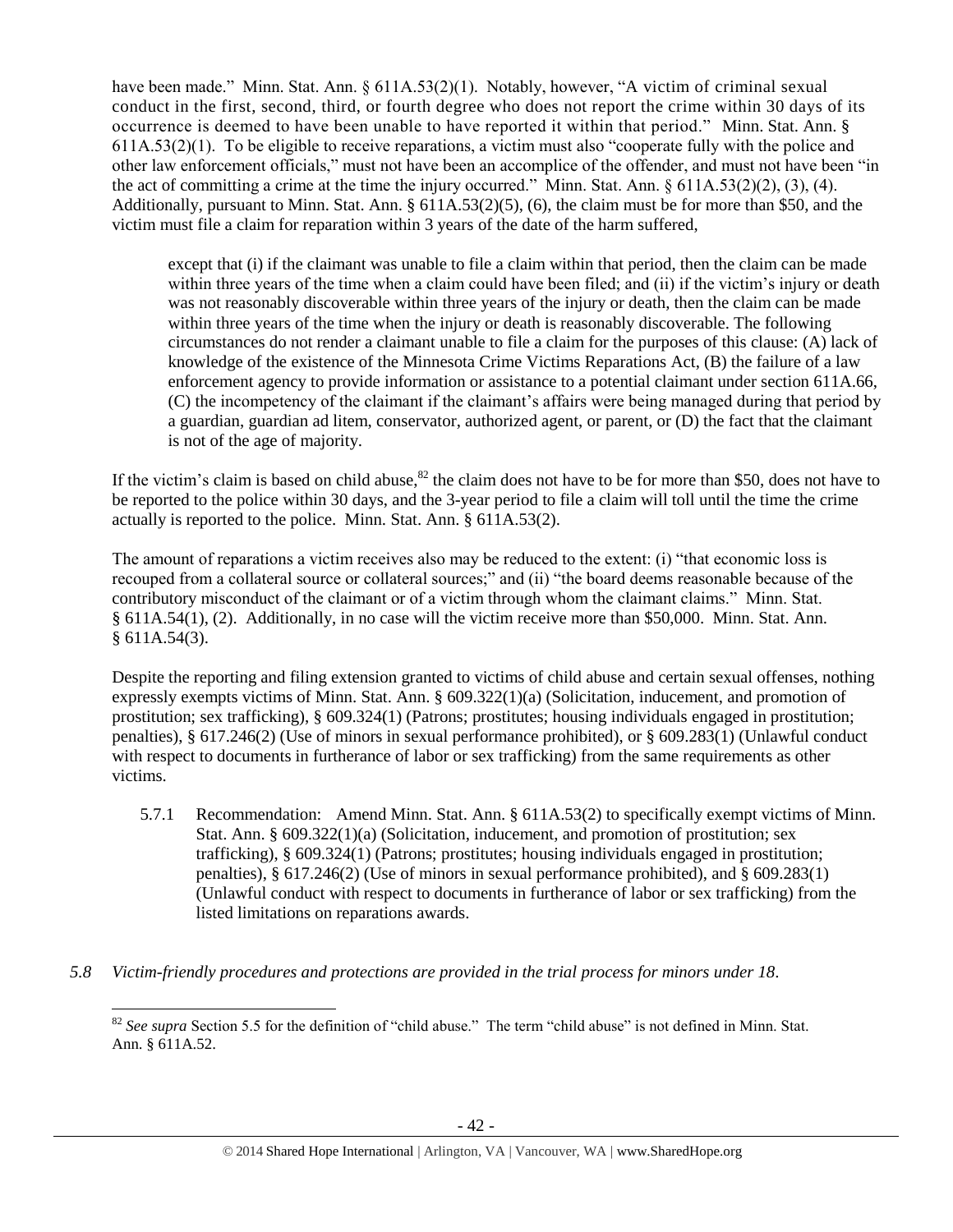Minnesota does not afford criminal friendly justice procedures and protections specifically to victims of domestic minor sex trafficking. However, regardless of the victim's age, Minnesota law provides special protections for victims of sexual offenses pursuant to Minn. Stat. Ann. § 609.347 (Evidence in criminal sexual conduct cases). Minn. Stat. Ann. § 609.347(1) provides, "In a prosecution under sections 609.342 [Criminal sexual conduct in the first degree] to 609.3451 [Criminal sexual conduct in the fifth degree]; 609.3453 [Criminal sexual predatory conduct] . . . the testimony of a victim need not be corroborated." Similarly, there is no need to demonstrate that the "victim resisted the accused." Minn. Stat. Ann. § 609.347(2). Additionally, pursuant to Minn. Stat. Ann. § 609.347(3), in prosecutions for those offenses,

[E]vidence of the victim's previous sexual conduct shall not be admitted nor shall any reference to such conduct be made in the presence of the jury, except by court order under the procedure provided in subdivision 4. The evidence can be admitted only if the probative value of the evidence is not substantially outweighed by its inflammatory or prejudicial nature and only in the circumstances set out in paragraphs (a) and (b). For the evidence to be admissible under paragraph (a), subsection (i), the judge must find by a preponderance of the evidence that the facts set out in the accused's offer of proof are true. For the evidence to be admissible under paragraph (a), subsection (ii) or paragraph (b), the judge must find that the evidence is sufficient to support a finding that the facts set out in the accused's offer of proof are true, as provided under Rule 901 of the Rules of Evidence.

- (a) When consent of the victim is a defense in the case, the following evidence is admissible: (i) evidence of the victim's previous sexual conduct tending to establish a common scheme or plan of similar sexual conduct under circumstances similar to the case at issue. In order to find a common scheme or plan, the judge must find that the victim made prior allegations of sexual assault which were fabricated; and
	- (ii) evidence of the victim's previous sexual conduct with the accused.

(b) When the prosecution's case includes evidence of semen, pregnancy, or disease at the time of the incident or, in the case of pregnancy, between the time of the incident and trial, evidence of specific instances of the victim's previous sexual conduct is admissible solely to show the source of the semen, pregnancy, or disease.

Special protections are afforded to minor victims of sexual abuse throughout the process of investigating and prosecuting a criminal offense related to the sexual abuse of the child. For example, Minn. Stat. Ann. § 609.3471 (Records pertaining to victim identity confidential) provides that "no data contained in records or reports relating to petitions, complaints, or indictments issued pursuant to [section 609.342](http://web2.westlaw.com/find/default.wl?tc=-1&docname=MNSTS609.342&rp=%2ffind%2fdefault.wl&sv=Split&rs=WLW11.04&db=1000044&tf=-1&findtype=L&fn=_top&mt=59&vr=2.0&pbc=5B5D1160&ordoc=3575265) [Criminal sexual conduct in the first degree], [609.343](http://web2.westlaw.com/find/default.wl?tc=-1&docname=MNSTS609.343&rp=%2ffind%2fdefault.wl&sv=Split&rs=WLW11.04&db=1000044&tf=-1&findtype=L&fn=_top&mt=59&vr=2.0&pbc=5B5D1160&ordoc=3575265) [Criminal sexual conduct in the second degree][, 609.344](http://web2.westlaw.com/find/default.wl?tc=-1&docname=MNSTS609.344&rp=%2ffind%2fdefault.wl&sv=Split&rs=WLW11.04&db=1000044&tf=-1&findtype=L&fn=_top&mt=59&vr=2.0&pbc=5B5D1160&ordoc=3575265) [Criminal sexual conduct in the third degree], [609.345](http://web2.westlaw.com/find/default.wl?tc=-1&docname=MNSTS609.345&rp=%2ffind%2fdefault.wl&sv=Split&rs=WLW11.04&db=1000044&tf=-1&findtype=L&fn=_top&mt=59&vr=2.0&pbc=5B5D1160&ordoc=3575265) [Criminal sexual conduct in the fourth degree], or [609.3453,](http://web2.westlaw.com/find/default.wl?tc=-1&docname=MNSTS609.3453&rp=%2ffind%2fdefault.wl&sv=Split&rs=WLW11.04&db=1000044&tf=-1&findtype=L&fn=_top&mt=59&vr=2.0&pbc=5B5D1160&ordoc=3575265) which specifically identifies a victim who is a minor shall be accessible to the public, except by order of the court." Pursuant to Minn. Stat. Ann. § 626.561 (Interviews with child abuse victims), a record must be made of every interview of an alleged child abuse victim<sup>83</sup> and that every county attorney's office must develop written guidelines for tape recording such interviews. Minn. Stat. Ann. § 626.561(3), (4).

 $\overline{\phantom{a}}$ 

 $83$  Minn. Stat. Ann. § 626.561(2)(1) defines "child abuse" as "physical or sexual abuse as defined in section 626.556, subdivision 2." Minn. Stat. Ann. § 626.556(2)(d) defines "sexual abuse" as

the subjection of a child by a person responsible for the child's care, by a person who has a significant relationship to the child, as defined in section 609.341, or by a person in a position of authority, as defined in section 609.341, subdivision 10, to any act which constitutes a violation of section 609.342 (criminal sexual conduct in the first degree), 609.343 (criminal sexual conduct in the second degree), 609.344 (criminal sexual conduct in the third degree), 609.345 (criminal sexual conduct in the fourth degree), or 609.3451 (criminal sexual conduct in the fifth degree). Sexual abuse also includes any act which involves a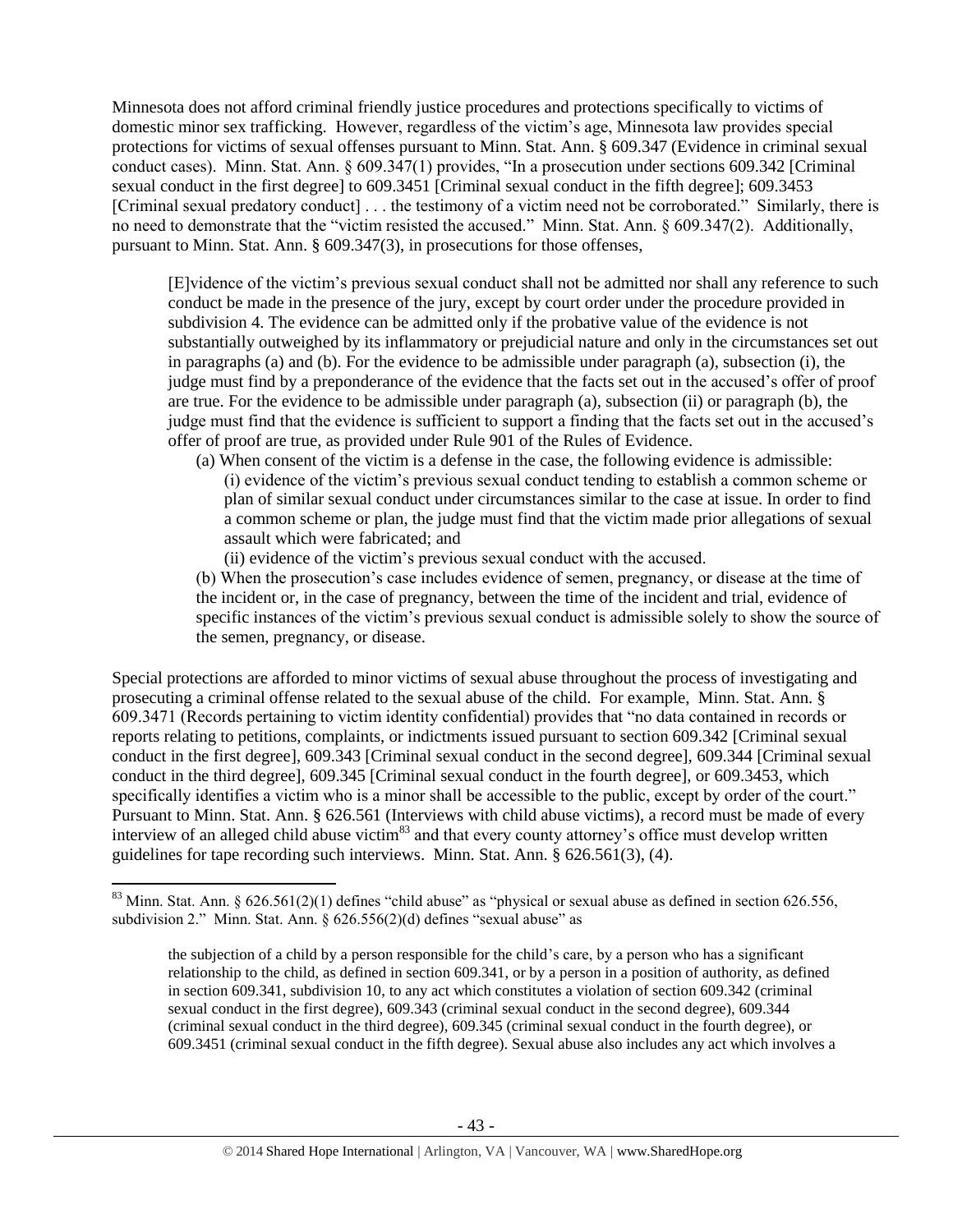Additional protections apply during a trial. Specifically, certain minors are allowed to give out-of-court statements in lieu of testifying in court. Minn. Stat. Ann. § 595.02(3) (Testimony of witnesses) states,

An out-of-court statement made by a child under the age of ten years . . . alleging, explaining, denying, or describing any act of sexual contact or penetration performed with or on the child or any act of physical abuse of the child or the person who is mentally impaired by another, not otherwise admissible by statute or rule of evidence, is admissible as substantive evidence if:

(a) the court or person authorized to receive evidence finds, in a hearing conducted outside of the presence of the jury, that the time, content, and circumstances of the statement and the reliability of the person to whom the statement is made provide sufficient indicia of reliability; and (b) the child . . . either:

(i) testifies at the proceedings; or

 $\overline{\phantom{a}}$ 

(ii) is unavailable as a witness and there is corroborative evidence of the act; and

(c) the proponent of the statement notifies the adverse party of the proponent's intention to offer the statement and the particulars of the statement sufficiently in advance of the proceeding at which the proponent intends to offer the statement into evidence to provide the adverse party with a fair opportunity to prepare to meet the statement.

For purposes of this subdivision, an out-of-court statement includes video, audio, or other recorded statements. An unavailable witness includes an incompetent witness.

Minn. Stat. Ann. § 595.02(4) further provides that when a child under 12 years of age is "alleging, denying, or describing . . . an act of sexual contact or penetration performed with or on the child or any other person by another," the child may provide testimony via closed-circuit television or a videotaped recording. Pursuant to Minn. Stat. Ann. § 595.02(4)(b), (c), when a child under 12 years old provides testimony via closed-circuit television or videotaped recording,

[O]nly the judge, the attorneys for the defendant and for the state, any person whose presence would contribute to the welfare and well-being of the child, persons necessary to operate the recording or closed-circuit equipment and, in a child protection proceeding under chapter 260 [Juveniles] or a dissolution or custody proceeding under chapter 518 [Marriage Dissolution], the attorneys for those parties with a right to participate may be present with the child during the child's testimony. (c) The court shall permit the defendant in a criminal or delinquency matter to observe and hear the testimony of the child in person. If the court, upon its own motion or the motion of any party, finds in a hearing conducted outside the presence of the jury, that the presence of the defendant during testimony taken pursuant to this subdivision would psychologically traumatize the witness so as to render the witness unavailable to testify, the court may order that the testimony be taken in a manner that:

(1) the defendant can see and hear the testimony of the child in person and communicate with counsel, but the child cannot see or hear the defendant; or

(2) the defendant can see and hear the testimony of the child by video or television monitor from a separate room and communicate with counsel, but the child cannot see or hear the defendant.

minor which constitutes a violation of prostitution offenses under sections 609.321 to 609.324 or 617.246. Sexual abuse includes threatened sexual abuse.

The text of Min. Stat. Ann. § 626.556 included here and elsewhere in this report includes amendments made during the 88<sup>th</sup> session of the Minnesota legislature by the passage of House File No. 2546, 2014 Minn. Laws 275 (effective May 16, 2014). This amendment made a technical change to the definition of "investigation".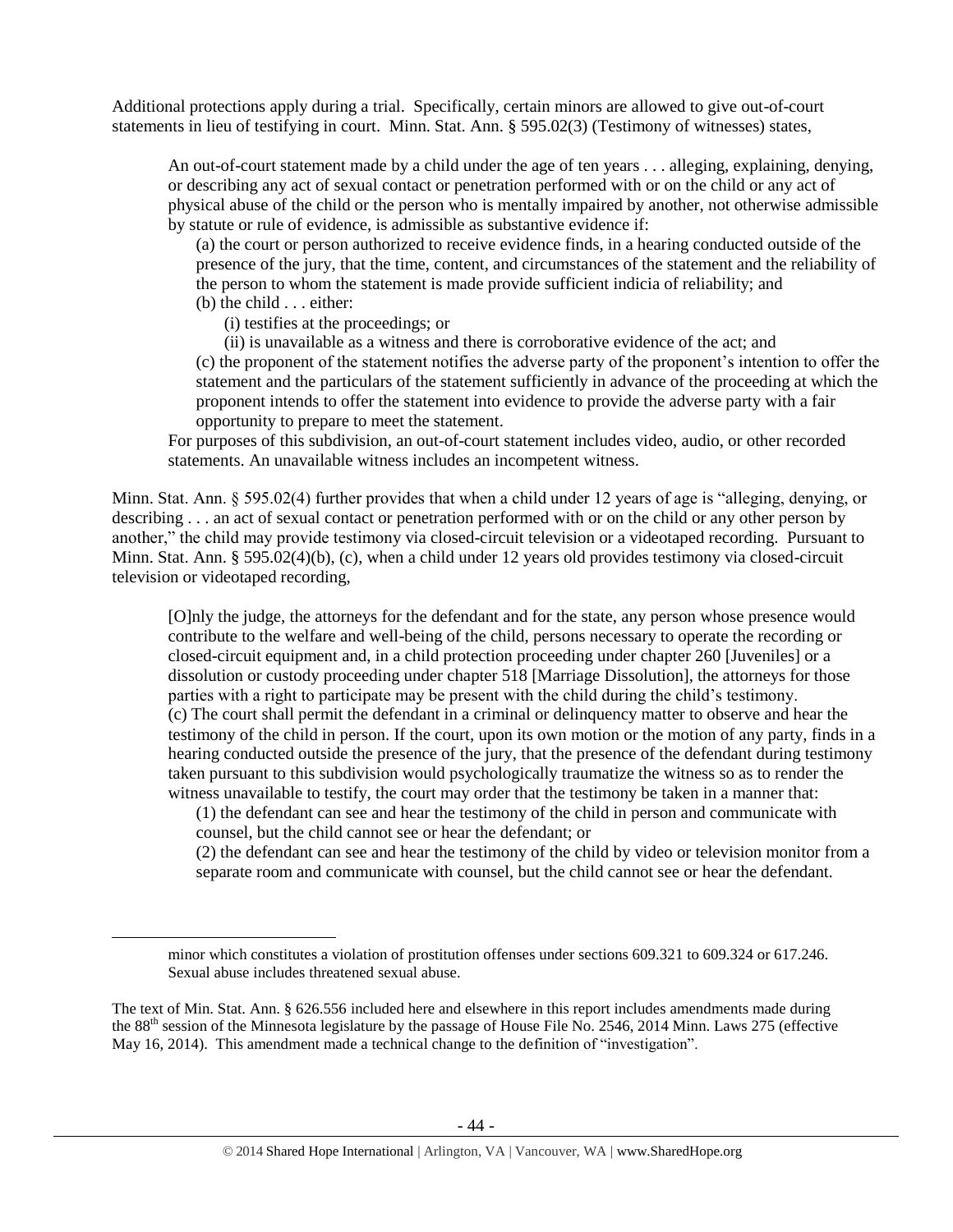When a prosecuting attorney discloses a videotaped interview of a child victim of physical or sexual abuse to a defendant or the defendant's attorney, only two copies of any portion of the tape may be made by the defendant, the defendant's attorney, or by any agent or representative of the defendant, the tapes may only be used to prepare for defense, may only be publicly shown in judicial proceedings against the defendant, may only be viewed by the defendant and those working on the defense, and must be returned to the prosecuting attorney after a final disposition of the case. Minn. Stat. Ann. § 634.35(a). Furthermore, "[N]o person may be granted access to the tapes, any transcription of the tapes, or the substance of any portion of the tapes unless the person has first signed a written agreement that the person is aware of this statute and acknowledges that the person is subject to the court's contempt powers for any violation of it." Minn. Stat. Ann. § 634.35(a)(6).

In addition to limits on public access to recorded child testimony, restrictions are also placed on the discovery of "a videotape of a child victim or alleged victim alleging, explaining, denying, or describing an act of physical or sexual abuse." In releasing discoverable material "the presiding officer shall consider the provisions of section 611A.90, subdivision 2, paragraph (b)," which states that "[t]he court order may govern the purposes for which the videotape may be used, reproduction, release to other persons, retention and return of copies, and other requirements reasonably necessary for protection of the privacy and best interests of the child." Minn. Stat. Ann. §§ 13.03(6), 611A.90(2)(b).

Additionally, the judge may exclude spectators from the courtroom at "the trial of a complaint or indictment for a violation of sections 609.341 [Definitions] to 609.3451 [Criminal sexual conduct in the fifth degree]; 609.3453 [Criminal sexual predatory conduct]; [or] 617.246, subdivision 2 [Use of minor in sexual performance prohibited] . . . when a minor under 18 years of age is the person upon, with, or against whom the crime is alleged to have been committed," and may also authorize the presence of any supportive person in the courtroom for prosecuting witnesses who are minors in cases involving child abuse as defined in Minn. Stat. Ann. § 630.36 (Issues, how disposed of), which expressly includes conduct amounting to violations of, among other laws, Minn. Stat. Ann. § 609.321 (Prostitution and sex trafficking; definitions), § 609.322 (Solicitation, inducement, and promotion of prostitution; sex trafficking), and § 609.324 (Patrons; prostitutes; housing individuals engaged in prostitution; penalties). Minn. Stat. Ann. §§ 631.045, 631.046(1).

*5.9 Expungement or sealing of juvenile delinquency records resulting from arrests or adjudications for prostitution-related offenses committed as a result of, or in the course of, the commercial sexual exploitation of a minor is available within a reasonable time after turning 18.*

Under Minnesota law, unless a minor is classified as an extended jurisdiction juvenile or prosecuted as an adult for the commission of a felony, a minor is not considered to be a "criminal" and, thus, cannot be "arrested." Minn. Stat. Ann. § 260B.245(1)(a). Instead, a minor is taken custody and comes within the jurisdiction of the juvenile court as a juvenile offender, a juvenile delinquent, or as a child in need of protection or services. Minnesota law requires the court to "keep and maintain records pertaining to delinquent adjudications until the person reaches the age of 28." Minn. Stat. Ann. § 260B.171(1)(a).<sup>84</sup> However, pursuant to Minn. Stat. Ann. § 260B.198(6) (Dispositions; delinquent child), the "court may expunge the adjudication of delinquency at any

 $\overline{\phantom{a}}$ 

 $84$  Minn. Stat. Ann. § 260B.171(1)(b) further states, "The court shall retain records of the court finding that a juvenile committed an act that would be a felony- [sic] or gross misdemeanor level offense until the offender reaches the age of 28. If the offender commits a felony as an adult, or the court convicts a child as an extended jurisdiction juvenile, the court shall retain the juvenile records for as long as the records would have been retained if the offender had been an adult at the time of the juvenile offense. This paragraph does not apply unless the juvenile was provided counsel as required by section 260B.163, subdivision 2." The text of Min. Stat. Ann. § 260B.171 included here and elsewhere in this report includes amendments made during the  $88<sup>th</sup>$  session of the Minnesota legislature by the passage of House File No. 392, 2013 Minn. Laws 109 (effective January 1, 2014), and Senate File No. 1664, 2013 Minn. Laws 144 (effective January 1, 2014).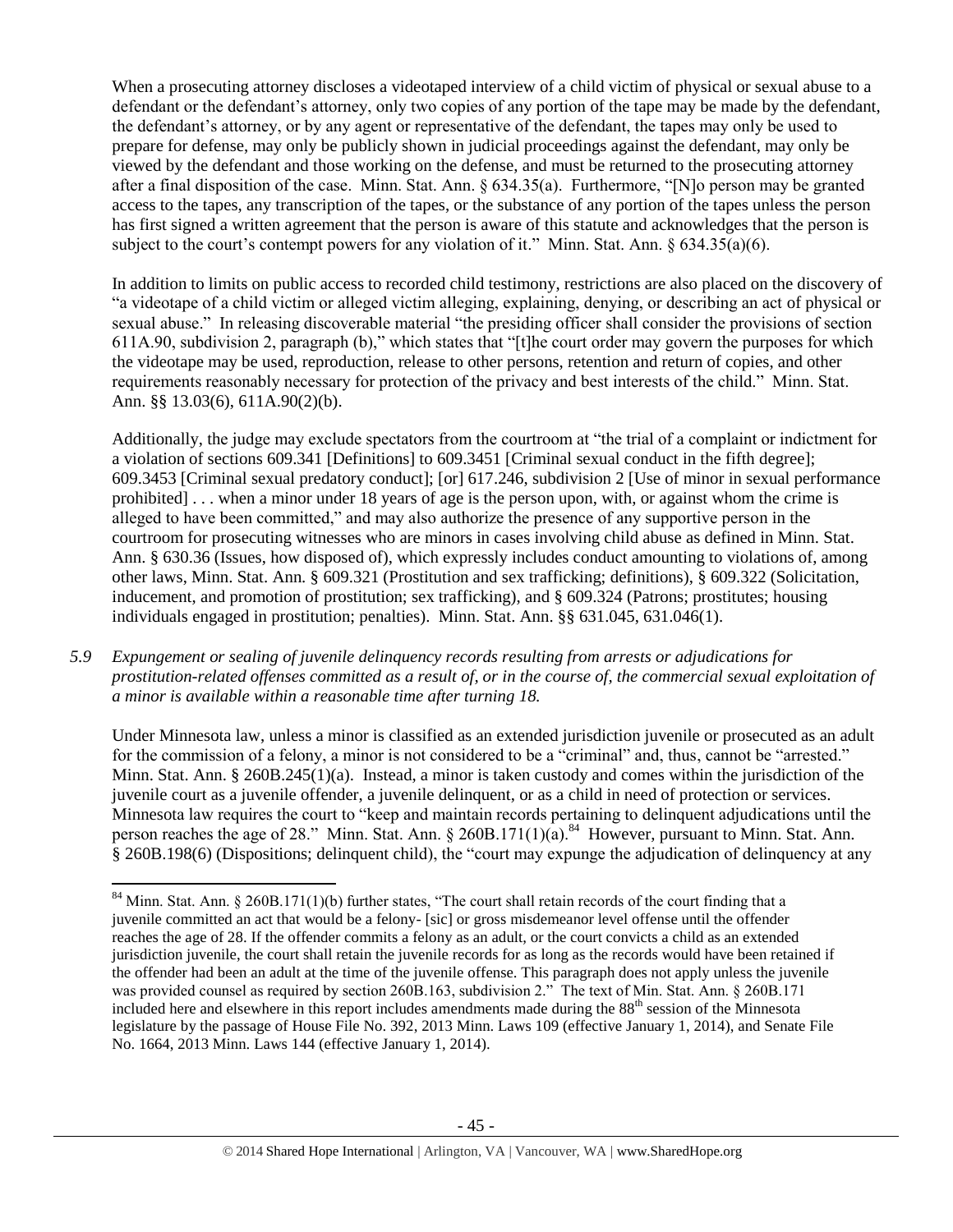time that it deems advisable," except when legal custody of the juvenile is transferred "by commitment to the commissioner of corrections." Minn. Stat. Ann. § 260B.198(1)(4), (6).

5.9.1 Recommendation: Amend Minn. Stat. Ann. § 260B.198(6) (Dispositions; delinquent child) to provide that any criminal records resulting from arrests for offenses perpetrated as a result of, or in the course of, the commercial sexual exploitation of a minor may be expunged upon application by the minor at age 18.

*5.10 Victim restitution and civil remedies for victims of domestic minor sex trafficking or commercial sexual exploitation of children (CSEC) are authorized by law.* 

Minors victimized through prostitution, pornography, and sexual performance may pursue several civil claims under Minnesota law. Specifically, Minn. Stat. Ann. § 611A.81(1)(b) (Cause of action for coercion for use in prostitution) provides,

(b) An individual has a cause of action against a person who did the following while the individual was a minor:

(1) solicited or induced the individual to practice prostitution;

(2) promoted the prostitution of the individual;

- (3) collected or received the individual's earnings derived from prostitution; or
- (4) hired, offered to hire, or agreed to hire the individual to engage in prostitution.

Pursuant to Minn. Stat. Ann. § 611A.81(2),

A person against whom a cause of action may be maintained under subdivision 1 is liable for the following damages that resulted from the plaintiff's being used in prostitution or to which the plaintiff's use in prostitution proximately contributed:

(1) economic loss, including damage, destruction, or loss of use of personal property; loss of past or future income or earning capacity; and income, profits, or money owed to the plaintiff from contracts with the person; and

(2) damages for death as may be allowed under section 573.02, personal injury, disease, and mental and emotional harm, including medical, rehabilitation, and burial expenses; and pain and suffering, including physical impairment.

Civil remedies are also available under Minn. Stat. Ann. § 617.245(2) (Civil action; use of minor in sexual performance). Under Minn. Stat. Ann. § 617.245(2), "A cause of action exists for injury caused by the use of a minor [under the age of 16] in a sexual performance. The cause of action exists against a person who promotes, employs, uses, or permits a minor to engage or assist others to engage in posing or modeling alone or with others in a sexual performance, if the person knows or has reason to know that the conduct intended is a sexual performance." Subsection (2) also states, "A person found liable for injuries under this section is liable to the minor for damages."

Civil remedies are also available under Minn. Stat. Ann. § 541.073(3) (Actions for damages due to sexual abuse; special provisions) which "applies to an action for damages commenced against a person who was a cause of the plaintiff's damages either by (1) committing sexual abuse against the plaintiff, or (2) negligence." "Sexual abuse" is defined under Minn. Stat. Ann. § 541.073(1)(1) to mean "conduct described in sections 609.342 [Criminal sexual conduct in the first degree] to 609.3451 [Criminal sexual conduct in the fifth degree]." Minn. Stat. Ann. § 541.073(2)(b) further clarifies that "[t]he plaintiff need not establish which act in a continuous series of sexual abuse acts by the defendant caused the injury." Under Minn. Stat. Ann. § 611A.04(1),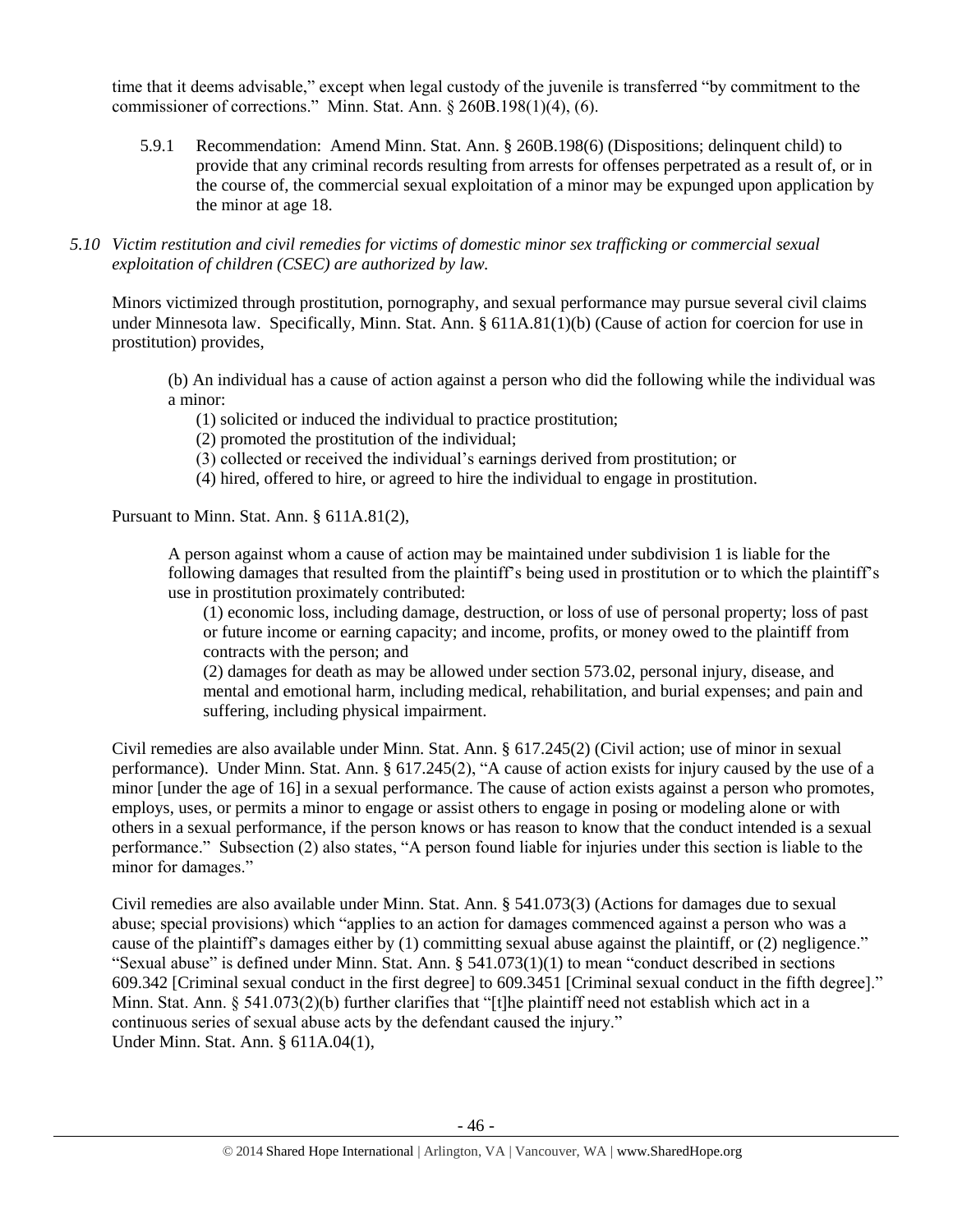A victim<sup>85</sup> of a crime has the right to receive restitution as part of the disposition of a criminal charge or juvenile delinquency proceeding against the offender if the offender is convicted or found delinquent. . . . A request for restitution may include, but is not limited to, any out-of-pocket losses resulting from the crime, including medical and therapy costs, replacement of wages and services, expenses incurred to return a child who was a victim of a crime under section 609.26 [Depriving another of custodial or parental rights] to the child's parents or lawful custodian, and funeral expenses. An actual or prospective civil action involving the alleged crime shall not be used by the court as a basis to deny a victim's right to obtain court-ordered restitution under this section. . . .

Finally, Minn. Stat. Ann. § 609.284 (Labor or sex trafficking crimes; defenses; civil liability; corporate liability) creates civil liability for "a person who violates section 609.282 [Labor trafficking] or 609.283 [Unlawful conduct with respect to documents in furtherance of labor or sex trafficking]" and sets out specific penalties for corporations convicted under Minn. Stat. Ann. § 609.283 or § 609.322 (Solicitation, inducement, and promotion of prostitution; sex trafficking).

- 5.10.1 Recommendation: Amend Minn. Stat. Ann. § 611A.04 (Order of restitution) to require mandatory restitution.
- *5.11 Statutes of limitations for civil and criminal actions for child sex trafficking or commercial sexual exploitation of children (CSEC) offenses are eliminated or lengthened sufficiently to allow prosecutors and victims a realistic opportunity to pursue criminal action and legal remedies.*

Limitations periods for criminal offenses vary. Pursuant to Minn. Stat. Ann. § 628.26(e), "Indictments or complaints for violation of sections 609.342 [Criminal sexual conduct in the first degree] to 609.345 [Criminal sexual conduct in the fourth degree] if the victim was under the age of 18 years at the time the offense was committed, shall be found or made and filed in the proper court within the later of nine years after the commission of the offense or three years after the offense was reported to law enforcement authorities." For offenses that do not have a specific limitation listed in Minn. Stat. Ann. § 628.26, "[I]ndictments or complaints shall be found or made and filed in the proper court within three years after the commission of the offense." Minn. Stat. Ann. § 628.26(k).

Civil claims under Minn. Stat. Ann. § 611A.81(1) (Cause of action for coercion for use in prostitution) must be commenced within 6 years from the date that the cause of action arises, "except that the running of the limitation period is suspended during the time that coercion as defined in section 611A.80 continues, or as otherwise provided by section 541.13 [Absence from state] or 541.15 [Periods of disability not counted]." Minn. Stat. Ann. § 611A.84. Civil claims under Minn. Stat. Ann. § 617.245(2) (Civil action; use of minor in sexual performance) must be commenced within 6 years of "the time the plaintiff knew or had reason to know injury was caused by plaintiff's use as a minor in a sexual performance." Minn. Stat. Ann. § 617.245(3).<sup>86</sup>

Similarly, Minn. Stat. Ann. § 541.073(2)(a) (Actions for damages due to sexual abuse; special provisions) provides that

[a]n action for damages based on sexual abuse: (1) must be commenced within six years of the alleged sexual abuse in the case of alleged sexual abuse of an individual 18 years or older; (2) may be commenced at any time in the case of alleged sexual abuse off an individual under the age of 18, except as provided for in subdivision 4; and (3) must be commenced before the plaintiff is 24 years of age in a

 $\overline{\phantom{a}}$ 

<sup>85</sup> *See supra* note [32.](#page-14-1) 

<sup>86</sup> For purposes of determining when a cause of action under Minn. Stat. Ann. § 617.245 arises, "The knowledge of a parent, guardian, or custodian may not be imputed to the minor." Minn. Stat. Ann. § 617.245(3).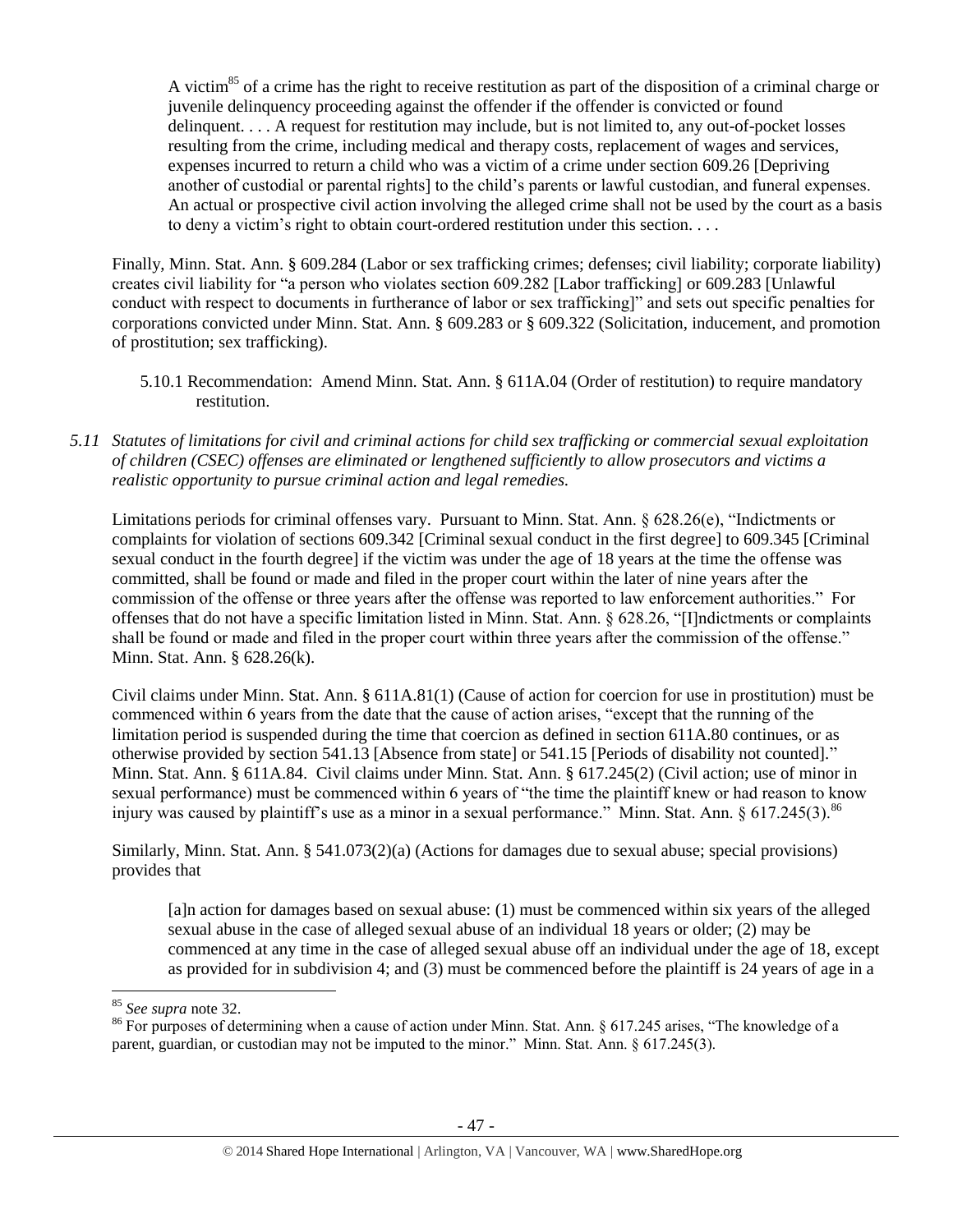claim against a natural person alleged to have sexually abused a minor when that natural person was under 14 years of age. $87$ 

Moreover, in any case in which the plaintiff is under 18 when the cause of action arises, the applicable statute of limitations will be tolled pursuant to Minn. Stat. Ann. § 541.15(a) (Periods of disability not counted), and the plaintiff may bring the cause of action any time before turning 19. Finally, Minn. Stat. Ann. § 541.073(4) provides that

[a] claim for vicarious liability or liability under the doctrine of respondeat superior must be commenced within six years of the alleged sexual abuse, provided that if the plaintiff was under the age of 18 at the time of the alleged abuse, the claim must be commenced before the plaintiff is 24 years of age. This subdivision does not limit the availability of these claims under other law.

5.11.1 Recommendation: Amend Minn. Stat. Ann. § 628.26 to eliminate or sufficiently lengthen all statute of limitations for violations of § 609.322(1) (Solicitation, inducement, and promotion of prostitution; sex trafficking).

l

<sup>87</sup> *See supra* section 5.10 for a discussion of applicability under Minn. Stat. Ann. § 541.073 and definition of "sexual abuse."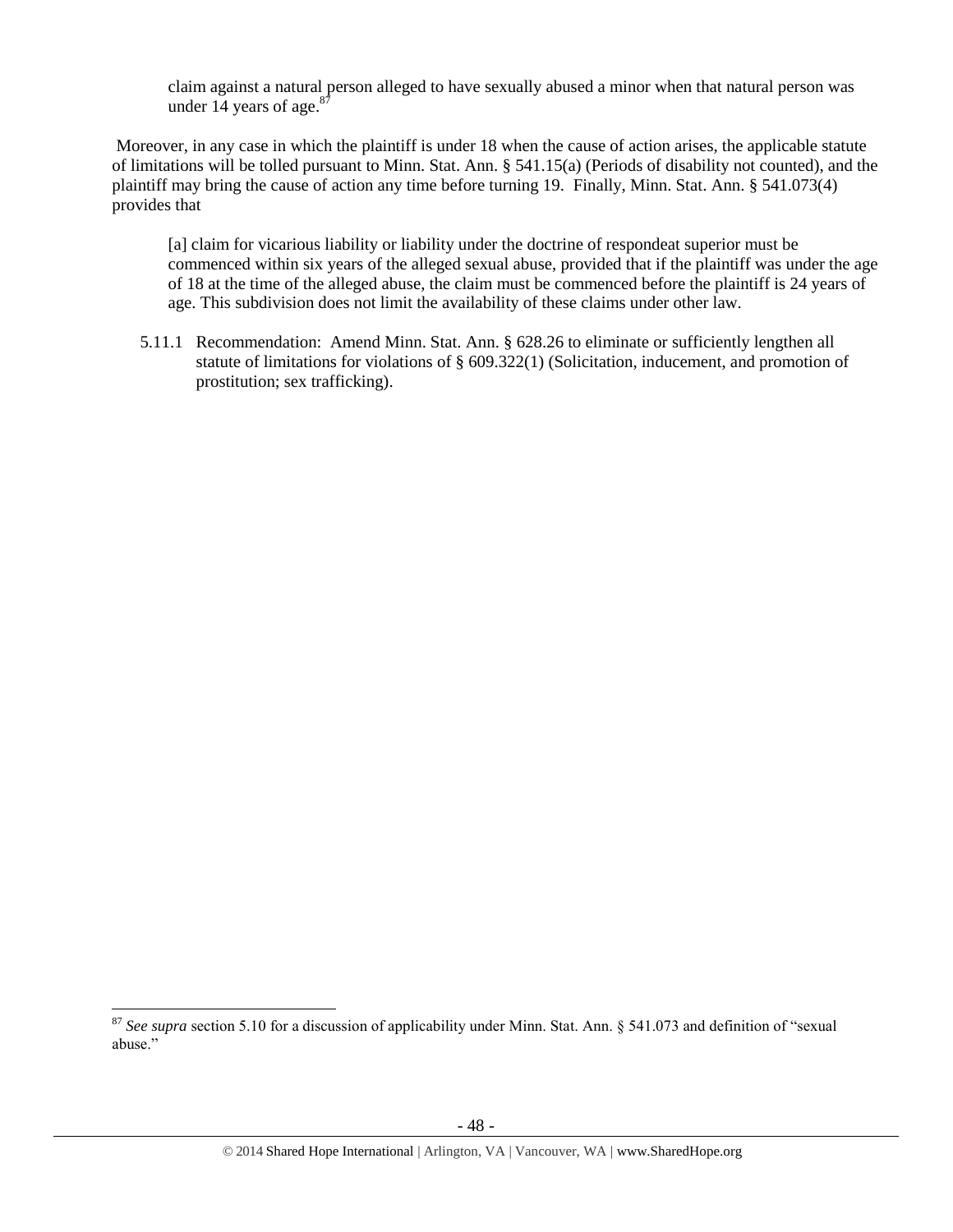#### **FRAMEWORK ISSUE 6: CRIMINAL JUSTICE TOOLS FOR INVESTIGATION AND PROSECUTIONS**

# *Legal Components:*

- *6.1 Training on human trafficking and domestic minor sex trafficking for law enforcement is statutorily mandated or authorized.*
- *6.2 Single party consent to audiotaping is permitted in law enforcement investigations.*
- *6.3 Wiretapping is an available tool to investigate domestic minor sex trafficking.*
- *6.4 Using a law enforcement decoy posing as a minor to investigate buying or selling of commercial sex acts is not a defense to soliciting, purchasing, or selling sex with a minor.*
- *6.5 Using the Internet to investigate buyers and traffickers is a permissible investigative technique.*
- *6.6 Law enforcement and child welfare agencies are mandated to promptly report missing and recovered children. \_\_\_\_\_\_\_\_\_\_\_\_\_\_\_\_\_\_\_\_\_\_\_\_\_\_\_\_\_\_\_\_\_\_\_\_\_\_\_\_\_\_\_\_\_\_\_\_\_\_\_\_\_\_\_\_\_\_\_\_\_\_\_\_\_\_\_\_\_\_\_\_\_\_\_\_\_\_\_\_\_\_\_\_\_\_\_\_\_\_\_\_\_\_*

# *Legal Analysis:*

*6.1 Training on human trafficking and domestic minor sex trafficking for law enforcement is statutorily mandated or authorized.*

Pursuant to Minn. Stat. Ann. § 299A.71(1) (Combating juvenile prostitution; prevention grants), "A grant program is established for enhanced law enforcement efforts and peace officer education and training to combat juvenile prostitution." The grant program's stated goal is to "provide peace officers with the knowledge and skills to recognize individuals who sexually exploit youth, charge and prosecute these individuals for promotion and solicitation of prostitution, and effectively communicate with the victims of juvenile prostitution." Under subsection (2), the commission of public safety must make such grants available to local law enforcement agencies "to provide enhanced efforts targeted to juvenile prostitution and training and staff development relating to the prevention of juvenile prostitution," and any law enforcement agency receiving a grant must use "all of the grant funding received for efforts to combat juvenile prostitution." Minn. Stat. Ann. § 299A.71(2).

Minnesota appropriated funds to certain professionals who encounter sexually exploited and trafficked youth for training, identifying, investigating, intervening, and prosecuting. Specifically, enacted Senate File 671, article 1,section 12, subdivision 6(e) grants \$350,000 each year for use by the Ramsey County Attorney's Office to:

(1) develop a statewide model protocol for law enforcement, prosecutors, and others, who in their professional capacity encounter sexually exploited and trafficked youth, on identifying and intervening with sexually exploited and trafficked youth;

(2) conduct statewide training for law enforcement and prosecutors on the model protocol and the Safe Harbor Law described in Laws 2011, First Special Session chapter 1, article 4, as modified by Senate File No. 384, article 2, if enacted; and

(3) develop and disseminate to law enforcement, prosecutors, and others, who in their professional capacity encounter sexually exploited and trafficked youth, on investigative best practices to identify sex trafficked victims and traffickers.

In addition, the grant allows the Ramsey County attorney to "use the money appropriated in this paragraph to partner with other entities to implement clauses (1) to (3)." MN SF 671, article 1, section 12, subdivision 6(e). Furthermore, Senate File 671, article 1, section 13(c) allocates \$10,000 "for reimbursements to local governments for peace officer training costs on sexually exploited and trafficked youth, including effectively identifying sex trafficked victims and traffickers, investigation techniques, and assisting sexually exploited youth."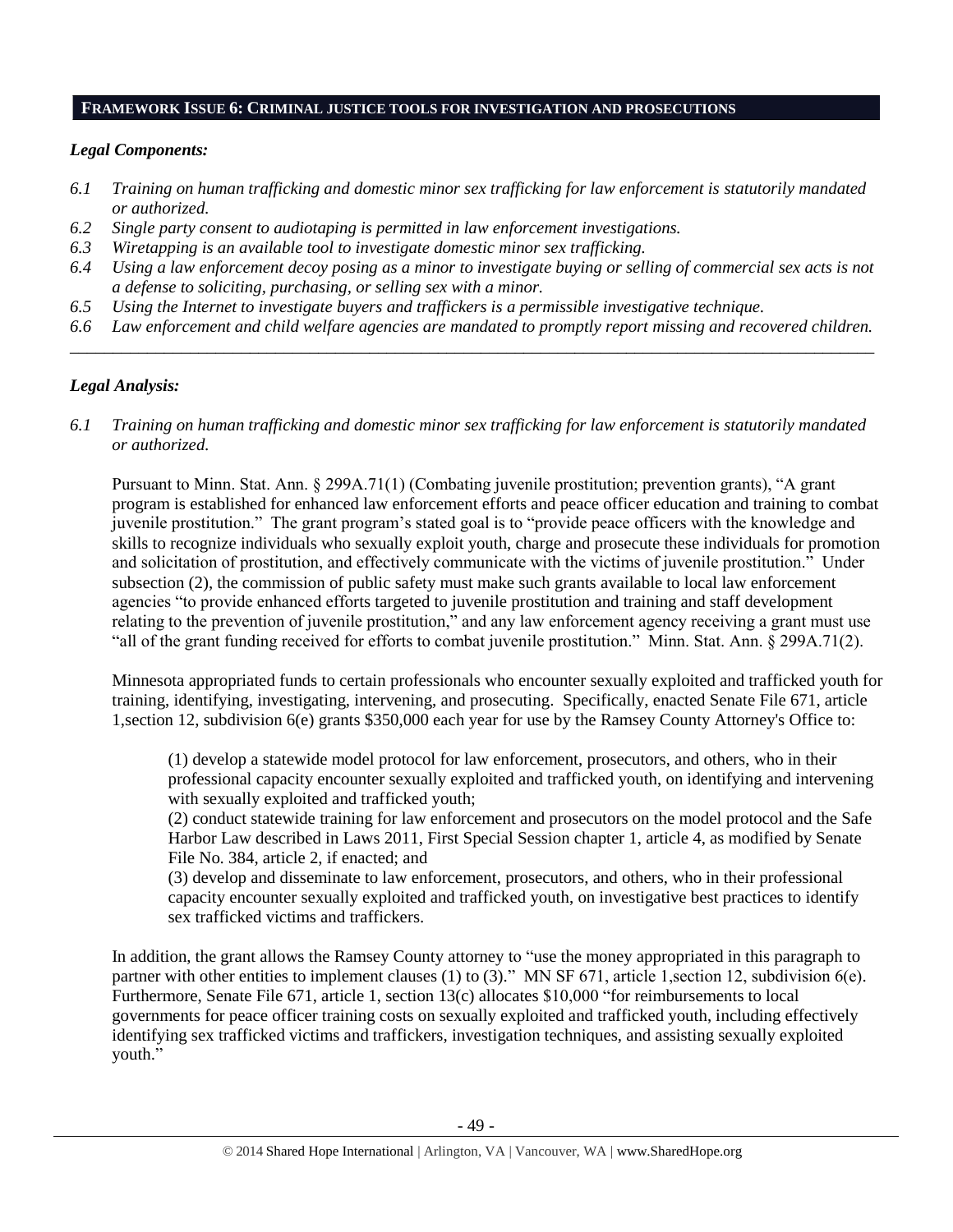## *6.2 Single party consent to audiotaping is permitted in law enforcement investigations.*

Single party consent to audio recording and interception of oral communications is permitted in Minnesota. Minn. Stat. Ann. § 626A.02(2)(c) (Interception and disclosure of wire, electronic, or oral communications prohibited) states, "It is not unlawful under this chapter for a person acting under color of law to intercept a wire, electronic, or oral communication, where such person is a party to the communication or one of the parties to the communication has given prior consent to such interception."

Further, under Minn. Stat. Ann. § 626A.02(d),

(d) It is not unlawful under this chapter for a person not acting under color of law to intercept a wire, electronic, or oral communication where such person is a party to the communication or where one of the parties to the communication has given prior consent to such interception unless such communication is intercepted for the purpose of committing any criminal or tortious act in violation of the constitution or laws of the United States or of any state.

## *6.3 Wiretapping is an available tool to investigate domestic minor sex trafficking.*

Law enforcement officers investigating a violation of, among other offenses, Minn. Stat. Ann. § 609.322 (Solicitation, inducement, and promotion of prostitution; sex trafficking) may use wiretapping and the resulting evidence. Although Minn. Stat. Ann. § 626A.02(1) (Interception and disclosure of wire, electronic, or oral communications prohibited) generally makes it unlawful if a person "intentionally intercepts, endeavors to intercept, or procures any other person to intercept or endeavor to intercept, any wire, electronic, or oral communication," pursuant to Minn. Stat. Ann. § 626A.05(2) (Authorization for interception of wire, electronic, or oral communications),

A warrant authorizing interception of wire, electronic, or oral communications by investigative or law enforcement officers may only be issued when the interception may provide evidence of the commission of, or of an attempt or conspiracy to commit, any of the following offenses:

(1) a felony offense involving . . . kidnapping, criminal sexual conduct in the first, second, and third degrees, prostitution . . . as punishable under sections . . . 609.25 [Kidnapping], 609.321 [Prostitution and sex trafficking; definitions] to 609.324 [Patrons; prostitutes; housing individuals engaged in prostitution; penalties], 609.342 [Criminal sexual conduct in the first degree], 609.343 [Criminal sexual conduct in the second degree], 609.344 [Criminal sexual conduct in the third degree] . . .

. . . .

Therefore, a law enforcement officer investigating a violation of Minn. Stat. Ann. § 609.322 (Solicitation, inducement, and promotion of prostitution; sex trafficking), § 609.324 (Patrons; prostitutes, housing individuals engaged in prostitution; penalties), and § 609.25 (Kidnapping), may be able to obtain a warrant pursuant to Minn. Stat. Ann. § 626A.06 (Procedure for interception of wire, electronic, or oral communication) authorizing the use of wiretapping.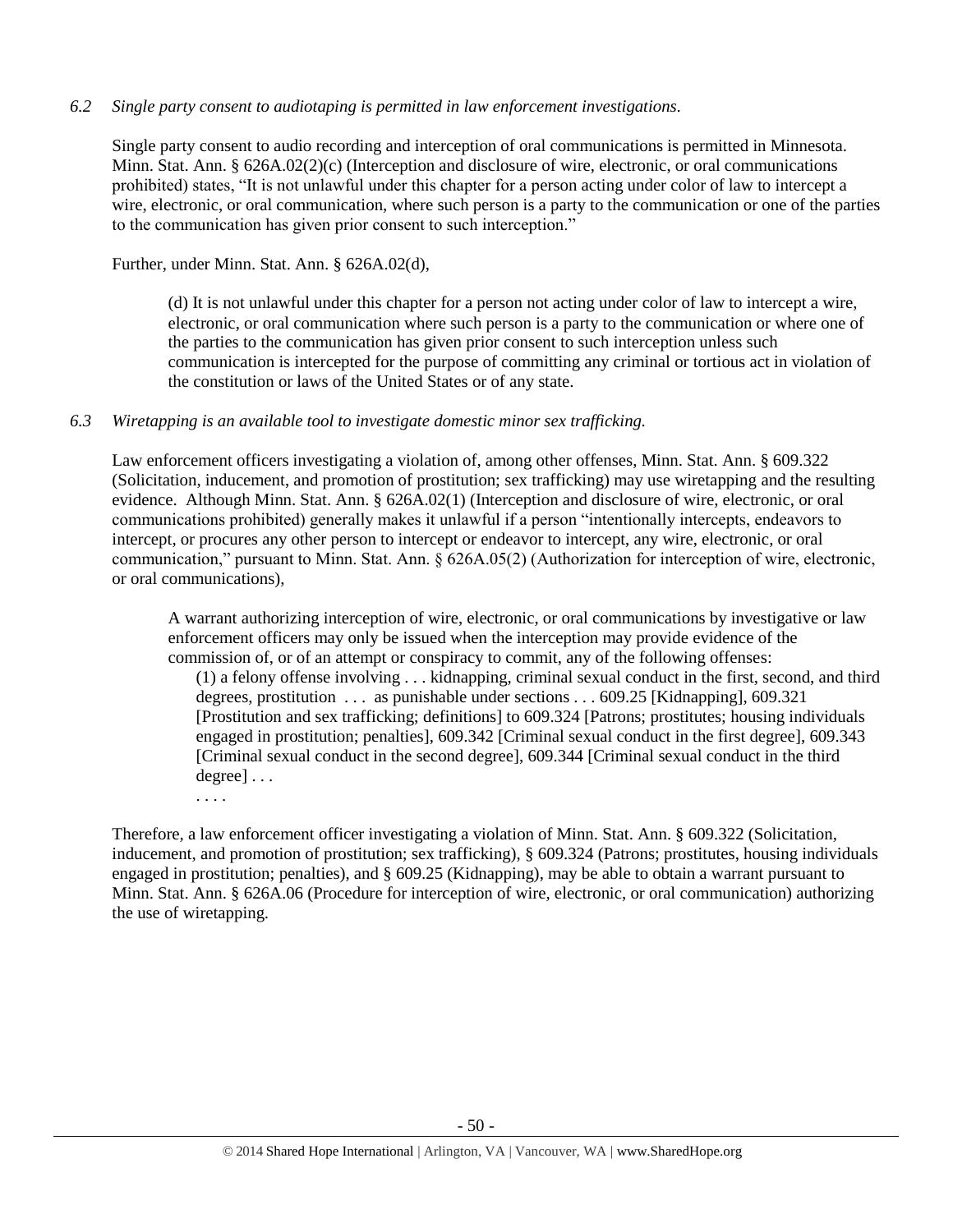*6.4 Using a law enforcement decoy posing as a minor to investigate buying or selling of commercial sex acts is not a defense to soliciting, purchasing, or selling sex with a minor.*

The use of a decoy by law enforcement in investigating violations of Minn. Stat. Ann. § 609.322 (Solicitation, inducement, and promotion of prostitution; sex trafficking) is not specifically authorized in the statute. However, decoys may be used under Minn. Stat. Ann. § 609.352(3) (Solicitation of children to engage in sexual conduct; communication of sexually explicit materials to children), which expressly provides, "The fact that an undercover operative or law enforcement officer was involved in the detection or investigation of an offense under this section does not constitute a defense to prosecution under this section." Minn. Stat. Ann. § 609.352(3). Additionally, under Minn. Stat. Ann. § 609.352, an adult who "solicits<sup>88</sup> a child or someone the person reasonably believes is a child to engage in sexual conduct with the intent to engage in sexual conduct" may be "guilty of a felony and may be sentenced to imprisonment for not more than three years, or to payment of a fine of not more than \$5,000, or both." Minn. Stat. Ann. § 609.352(2), (4). The standard of "someone the person reasonably believes is a child" appears to open the possibility of the use of a decoy by law enforcement in the investigation of the crime. Minn. Stat. Ann. § 609.352(1)(a) defines "child" as "a person 15 years of age or younger."

*6.5 Using the Internet to investigate buyers and traffickers is a permissible investigative technique.*

Using the Internet to investigate buyers and traffickers appears to be a permissible investigative technique under Minnesota law. "A person 18 years of age or older" violates Minn. Stat. Ann. § 609.352(2a) (Solicitation of children to engage in sexual conduct; communication of sexually explicit materials to children) if he,

uses the Internet, a computer, computer program, computer network, computer system, an electronic communications system, or a telecommunications, wire, or radio communications system, or other electronic device capable of electronic data storage or transmission to commit any of the following acts, with the intent to arouse the sexual desire of any person . . .

(1) soliciting a child or someone the person reasonably believes is a child to engage in sexual conduct;

(2) engaging in communication with a child or someone the person reasonably believes is a child, relating to or describing sexual conduct; or

(3) distributing any material, language, or communication, including a photographic or video image, that relates to or describes sexual conduct to a child or someone the person reasonably believes is a child.

The standard of "someone the person reasonably believes is a child" appears to open the possibility of law enforcement using the Internet to pose as a child in an investigation for this offense. Minn. Stat. Ann. § 609.352(1)(a) defines "child" as "a person 15 years of age or younger." Moreover, Minn. Stat. Ann. § 609.352(3) expressly provides, "The fact that an undercover operative or law enforcement officer was involved in the detection or investigation of an offense under this section does not constitute a defense to prosecution under this section."

*6.6 Law enforcement and child welfare agencies are mandated to promptly report missing and recovered children.*

Minn. Stat. Ann. § 299C.52(2) (Minnesota missing children and endangered persons program) requires Minnesota to establish and to maintain a missing children and persons program "to enable documented information about missing Minnesota children and endangered persons to be entered into the NCIC [National

 $\overline{a}$ 

<sup>88</sup> *See supra* note [13.](#page-6-0)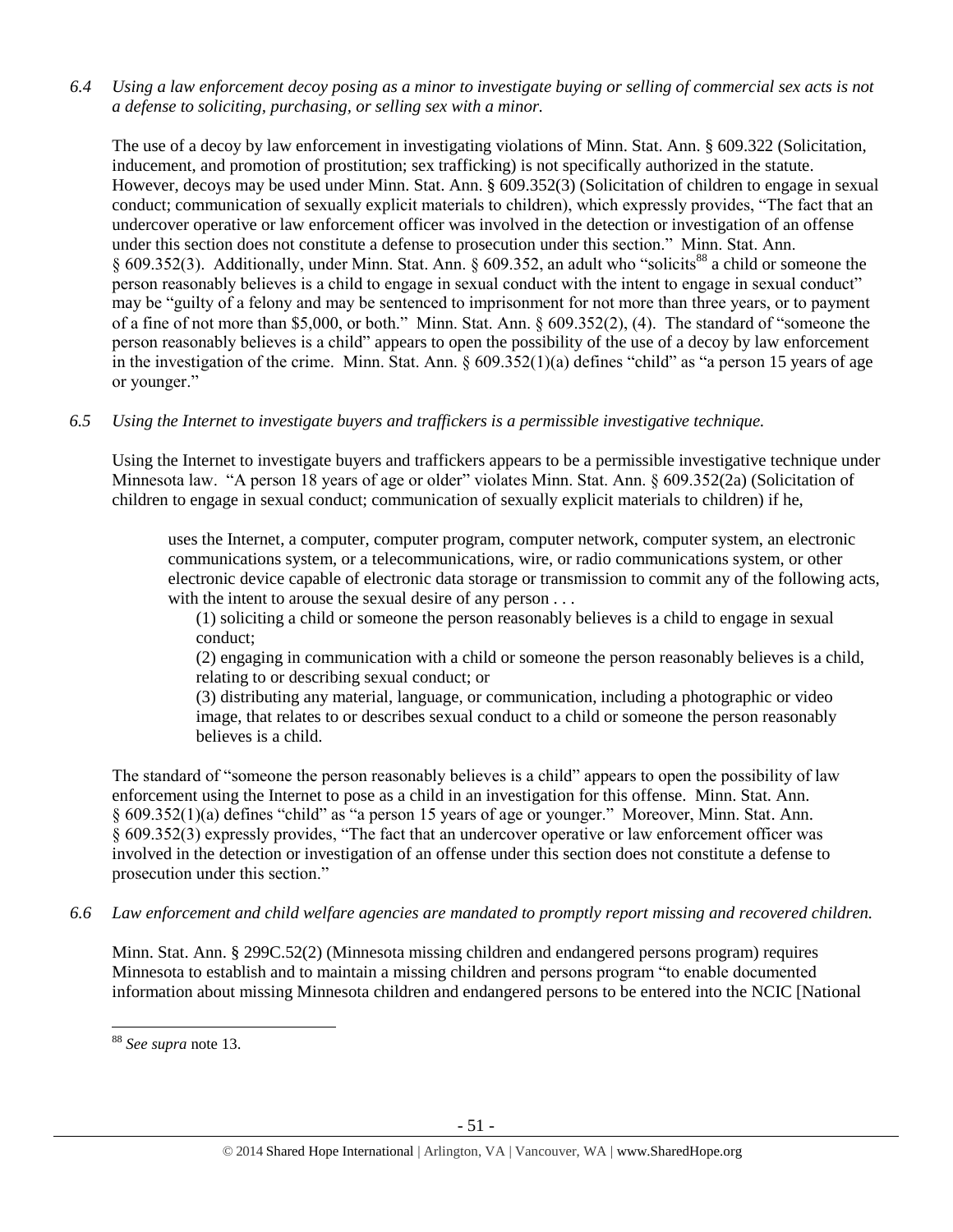Crime Information Center] computer." Law enforcement agencies must "accept without delay any report of a missing person" and upon receipt of a report, must "conduct a preliminary investigation to determine whether the person is missing,<sup>89</sup> and if missing, whether the person is endangered.<sup>"90</sup> Minn. Stat. Ann. § 299C.53(1)(a), (b). Minn. Stat. Ann. § 299C.53(1)(b) further provides,

If the person is initially determined to be missing and endangered, the agency shall immediately consult the Bureau of Criminal Apprehension during the preliminary investigation, in recognition of the fact that the first two hours are critical. If the person is determined to be missing and endangered, the agency shall immediately enter identifying and descriptive information about the person into the NCIC computer. Law enforcement agencies having direct access to the NCIC computer shall enter and retrieve the data directly and shall cooperate in the entry and retrieval of data on behalf of law enforcement agencies which do not have direct access to the systems.

Additionally, "The law enforcement agency shall promptly notify all appropriate law enforcement agencies in the state and, if deemed appropriate, law enforcement agencies in adjacent states or jurisdictions of any information that may aid in the prompt location and safe return of a missing and endangered person." Minn. Stat. Ann. § 299C.53(3). Once a law enforcement agency locates or returns a missing person, "[a]s soon as is practically possible after a missing person is located, the law enforcement agency which located or returned the missing person shall notify the law enforcement agency having jurisdiction over the investigation, and that agency shall cancel the entry from the NCIC computer." Minn. Stat. Ann. § 299C.53(2).

Additionally, Minn. Stat. Ann. § 299C.54(1) (Missing children bulletin) directs the Commissioner to circulate

a missing persons bulletin to local law enforcement agencies, county attorneys, and, in the case of missing children, to public and nonpublic schools. The commissioner shall also make this information

 $\overline{\phantom{a}}$ 

<sup>&</sup>lt;sup>89</sup> Minn. Stat. Ann. § 299C.52(1)(d) defines "missing" as "the status of a person after a law enforcement agency that has received a report of a missing person has conducted a preliminary investigation and determined that the person cannot be located."

<sup>&</sup>lt;sup>90</sup> Under Minn. Stat. Ann. § 299C.52(1)(c), a person is "endangered" if

a law enforcement official has received sufficient evidence that the missing person is at risk of physical injury or death. The following circumstances indicate that a missing person is at risk of physical injury or death:

<sup>(1)</sup> the person is missing as a result of a confirmed abduction or under circumstances that indicate that the person's disappearance was not voluntary;

<sup>(2)</sup> the person is missing under known dangerous circumstances;

<sup>(3)</sup> the person is missing more than 30 days;

<sup>(4)</sup> the person is under the age of 21 and at least one other factor in this paragraph is applicable;

<sup>(5)</sup> there is evidence the person is in need of medical attention or prescription medication such that it will have a serious adverse effect on the person's health if the person does not receive the needed care or medication;

<sup>(6)</sup> the person does not have a pattern of running away or disappearing;

<sup>. . .</sup>

<sup>(8)</sup> there is evidence that the person may have been abducted by a noncustodial parent;

<sup>(9)</sup> the person has been the subject of past threats or acts of violence;

<sup>. . .</sup>

<sup>(11)</sup> any other factor that the law enforcement agency deems to indicate that the person may be at risk of physical injury or death, including a determination by another law enforcement agency that the person is missing and endangered.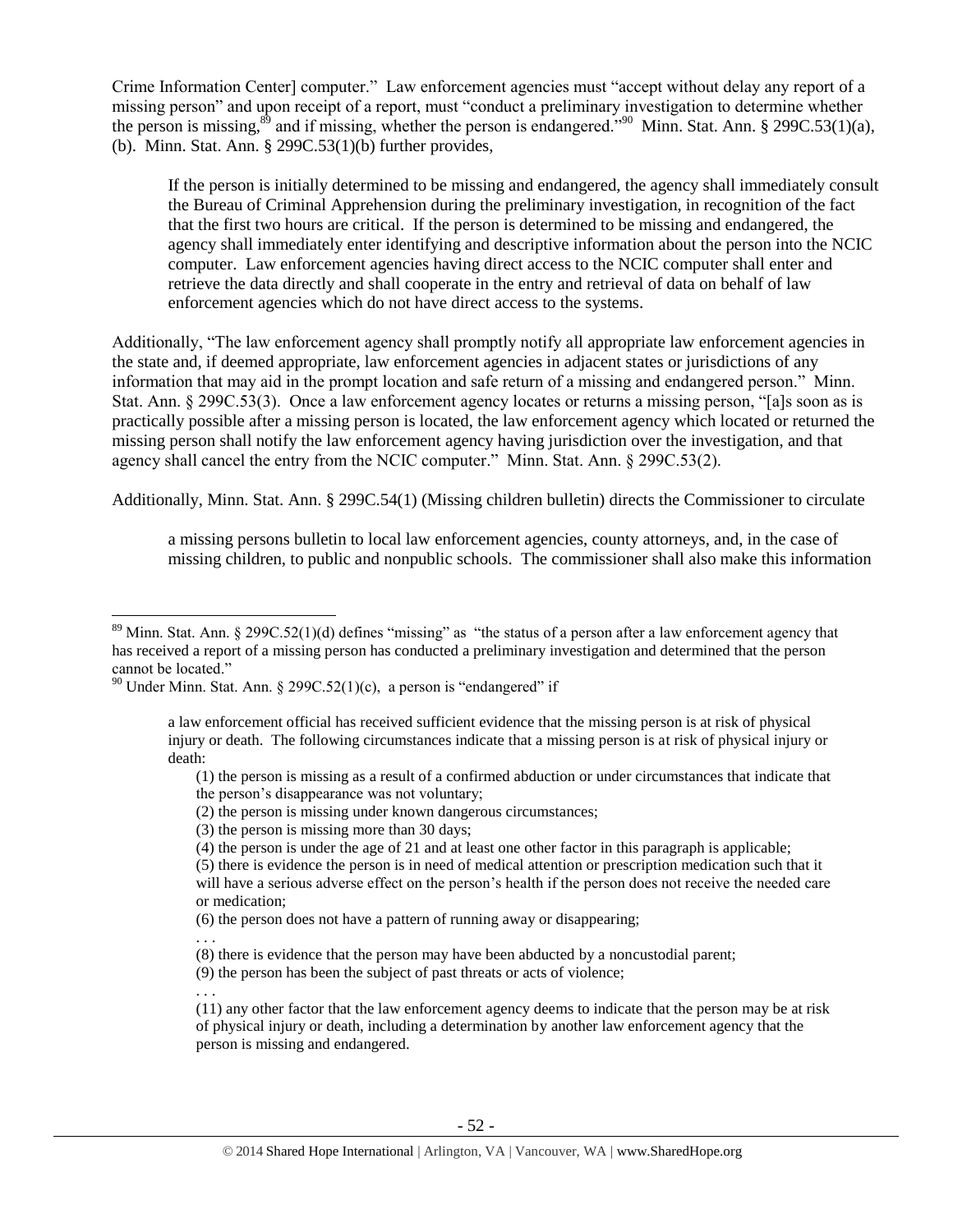accessible to other parties involved in efforts to locate missing children and endangered persons and to other persons as the commissioner considers appropriate.